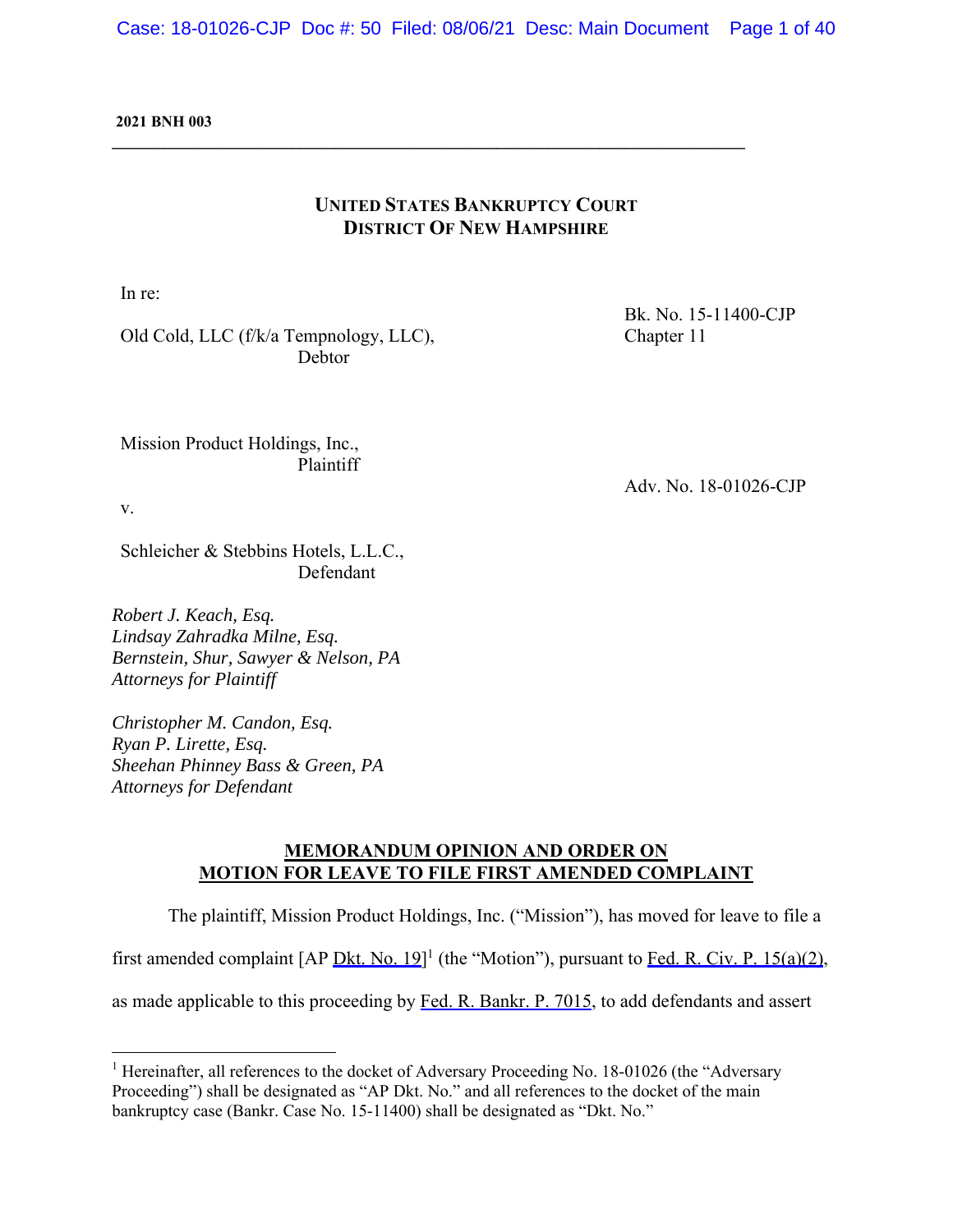additional claims against the existing defendant, Schleicher & Stebbins Hotels, L.L.C. ("S&S"), the successful bidder to purchase a majority of the assets of the debtor Old Cold LLC f/k/a Tempnology, LLC (the "Debtor" or "Tempnology"), and the proposed added defendants, Coolcore LLC ("Coolcore"), as the alleged transferee of S&S's interests in the acquired assets or purchase agreement, and Mark Stebbins (Coolcore and Mr. Stebbins, together, the "Proposed Defendants").<sup>2</sup> See Mot. 1 26. S&S filed an objection [AP Dkt. No. 23] (the "Objection") to the Motion. Mission filed a reply [AP Dkt. No. 27] (the "Mission Reply") to the Objection. After a hearing on the Motion, the Court directed the parties to file any additional submissions in support of their respective positions and S&S filed a supplemental brief [AP Dkt. No. 45] (the "S&S Reply Brief"). Upon consideration of the arguments of counsel at the hearing, the Motion, the Objection, the supplemental responses and briefing, and the record of this proceeding and the Debtor's bankruptcy case, the Court DENIES the Motion for the reasons stated below.

# **I. BACKGROUND3**

On November 21, 2012, Tempnology and Mission entered into a Co-Marketing and Distribution Agreement (the "Agreement"), which provided Mission exclusive rights to

<sup>&</sup>lt;sup>2</sup> In a separate motion brought under Fed. R. Civ. P. 25(c) [AP Dkt. No. 28] (the "Joinder Motion"), Mission seeks to join Coolcore as the transferee of some or all of interests of S&S in the acquired assets of the Debtor. *See* Joinder Mot. ¶¶ 8–9; Mot. ¶ 26. The Court will address the Joinder Motion in a separate order. Recently, S&S provided notice that Mr. Stebbins had died. S&S's Statement Noting Death of Mark Stebbins ¶ 3, A.P. Dkt. No. 46. Mission has filed a motion to substitute the executor of Mr. Stebbin's estate for Mr. Stebbins pursuant to Fed. R. Civ. P. 25(a) [AP Dkt. No. 47] (the "Substitution Motion"). The Substitution Motion will also be the subject of a separate order.

 $3$  The extensive background and travel of the Debtor's bankruptcy case and the disputes giving rise to this Adversary Proceeding have been recited in various published opinions. *See, e.g., Mission Prod. Holdings, Inc. v. Tempnology, LLC,* 139 S. Ct. 1652, 1658–1660 (2019); *Mission Prod. Holdings, Inc. v. Tempnology, LLC (In re Tempnology, LLC),* 879 F.3d 389, 392–95 (1st Cir. 2018); *Mission Prod. Holdings, Inc. v. Tempnology LLC (In re Tempnology LLC),* 559 B.R. 809, 811–15 (B.A.P. 1st Cir. 2016). However, certain facts directly relevant to determination of the Motion are summarized herein.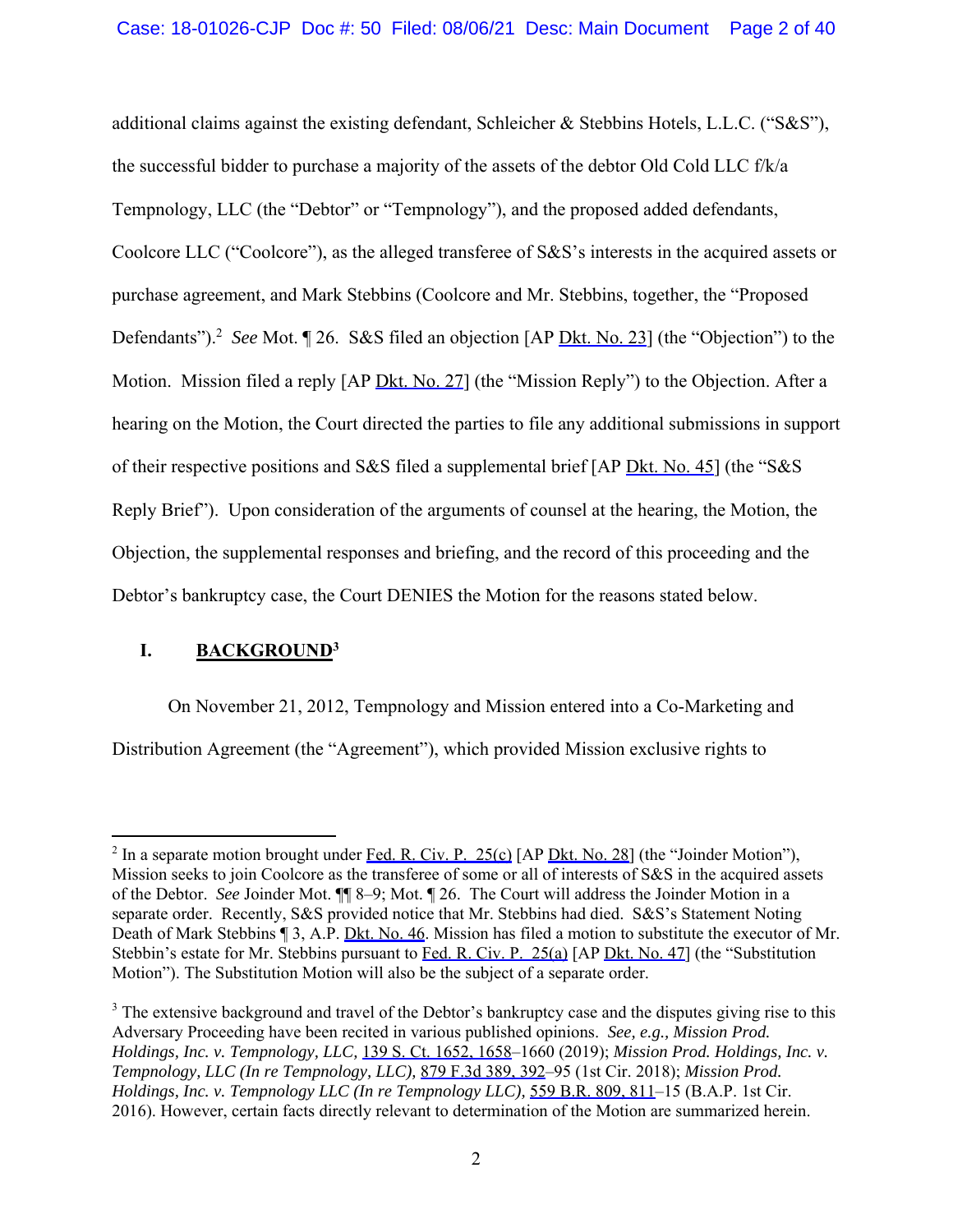distribute certain "Coolcore"-branded products in the United States (the "Exclusive Distribution Rights") and granted Mission a non-exclusive license to use the "Coolcore" trademarks and related intellectual property (the "Trademarks") in the United States and worldwide.

#### **A. The Chapter 11 Case**

Tempnology filed its voluntary Chapter 11 petition on September 1, 2015 (the "Petition Date"). The next day, the Debtor filed a motion to establish procedures for the sale of substantially all of its assets free and clear of liens, claims, and interests [Dkt. No. 34] (the "Sale Motion") and an Omnibus Motion to Reject Executory Contracts Nunc Pro Tunc to the Petition Date [Dkt. No. 35] (the "Rejection Motion"). Mission filed a combined objection to the Sale Motion, the Rejection Motion, and the Debtor's request for debtor-in-possession financing [Dkt. No. 99] (the "Sale/Rejection Objection"), in which Mission objected to any sale free and clear of what it asserted to be its intellectual property rights or rights arising under the Agreement and explicitly elected to retain its intellectual property rights under the Agreement pursuant to  $11$ U.S.C. § 365(n)(1)(B)<sup>4</sup> (the "§ 365(n) Election"). The Court (Deasy, J.) entered an order granting the Rejection Motion, approving the rejection of the Agreement as of the Petition Date "subject to Mission Product Holdings' election to preserve its rights under 11 U.S.C. § 365(n)." Ord. Granting Rejection Mot., *Dkt. No.* 188. On October 15, 2015, the Debtor filed a motion requesting determination of the applicability and scope of Mission's  $\S$  365(n) Election [Dkt. No. 211] (the "Motion to Clarify"), asserting that Mission's  $\S 365(n)$  Election preserved only Mission's non-exclusive intellectual property license of the Trademarks under the Agreement and did not preserve Mission's Exclusive Distribution Rights to distribute the "Coolcore" branded products. Mission objected to the Motion to Clarify [Dkt. No. 231] (the "Clarification

<sup>&</sup>lt;sup>4</sup> Unless otherwise noted, all section references herein are to Title 11 of the United States Code, 11 U.S.C. §§ 101, *et seq.*, as amended (the "Bankruptcy Code").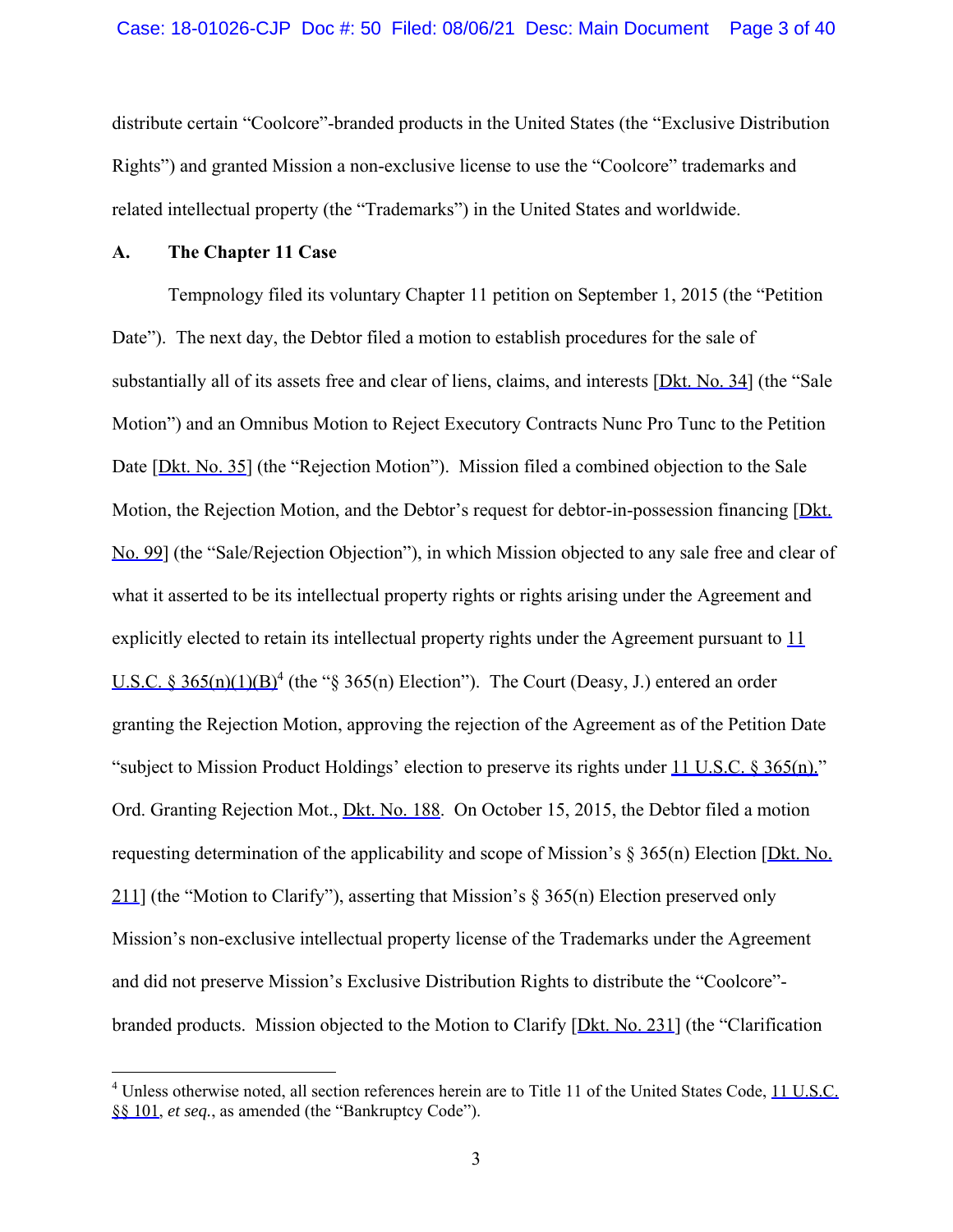Objection"). On November 3, 2015, the Bankruptcy Court issued preliminary oral rulings at the hearing on the Motion to Clarify to permit parties to consider those rulings in advance of the auction scheduled for November 5, 2015 (the "Auction"). The Court stated on the record that its preliminary conclusions were that Mission's § 365(n) Election did not protect the Trademark license or the Exclusive Distribution Rights. *See* Mot. to Clarify Hr'g Tr. 65:5–67:14, Dkt. No. 455.

On November 5, 2015, the Debtor conducted the Auction as contemplated by the bid

procedures order [Dkt. No. 194] (the "Bid Procedures Order"). The Debtor ultimately declared a

bid submitted by S&S as the highest and best bid. *See* Debtor's Notice of Successful Bidder,

Dkt. No. 235. Mission subsequently filed an amended objection to the Sale Motion, challenging

the conduct of the Auction [Dkt. No 246] (the "Amended Sale Objection").

On November 12, 2015, the Court issued a Memorandum Opinion regarding the Debtor's

Motion to Clarify [Dkt. No. 239] (the "365(n) Opinion")<sup>5</sup> and a separate order granting the

Motion to Clarify [Dkt. No. 240] (the "365(n) Order"), ordering in pertinent part as follows:

[Mission's] election pursuant to  $11$  U.S.C. § 365(n) provides Mission rights as a non-exclusive licensee only as to any patents, trade secrets, and copyrights as are granted to Mission in section 15(b) of the Agreement.

Mission's election pursuant to  $11$  U.S.C. § 365(n) provides no protectable interest in the Debtor's trademarks or trade names.

Mission's election pursuant to 11 U.S.C. § 365(n) provides no protectable interest in the Debtor's "Exclusive Products" and the "Exclusive Territory" as those terms are defined in the Agreement.

<sup>5</sup> *In re Tempnology, LLC*, 541 B.R. 1 (Bankr. D.N.H. 2015), *aff'd in part, rev'd in part sub nom. Mission Prod. Holdings, Inc. v. Tempnology LLC (In re Tempnology LLC)*, 559 B.R. 809 (B.A.P. 1st Cir. 2016), *aff'd in part, rev'd in part sub nom. Mission Prod. Holdings, Inc. v. Tempnology, LLC (In re Tempnology, LLC)*, 879 F.3d 389 (1st Cir. 2018), *rev'd and remanded sub nom. Mission Prod. Holdings, Inc. v. Tempnology, LLC*, 139 S. Ct. 1652 (2019).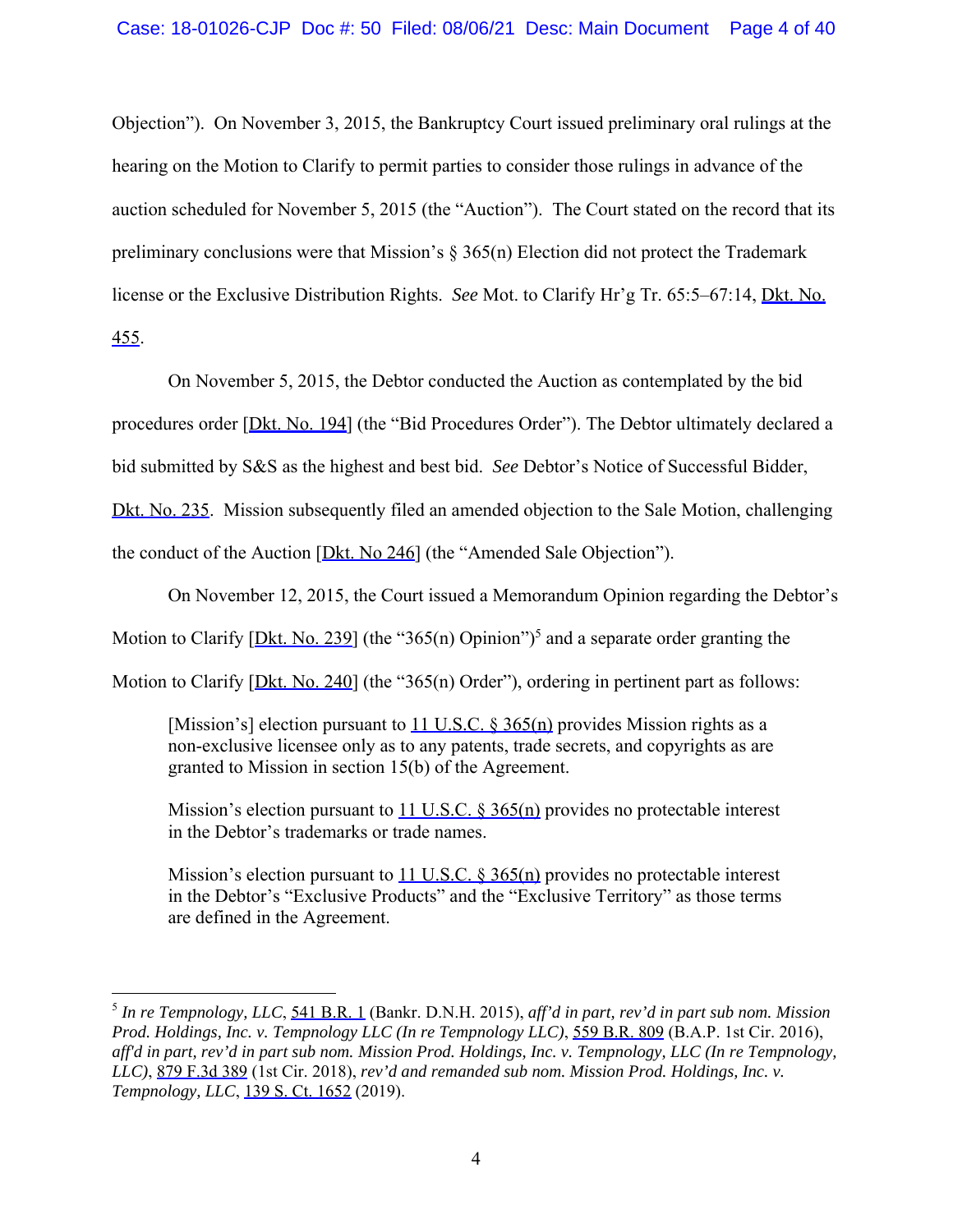365(n) Ord. ¶¶ 2–4, Dkt. No. 240. Mission appealed the 365(n) Opinion and 365(n)

Order. *See* Notice of Appeal, Dkt. No. 242.

 On December 18, 2015, the Bankruptcy Court approved the sale of substantially all the Debtor's assets to S&S or its assignee, notwithstanding Mission's objections. *See* Mem. Op. 1, Dkt. No. 306 (the "Sale Opinion"); Ord. 1, Dkt. No. 307 (the "Sale Order"). <sup>6</sup> The Sale Opinion and Sale Order overruled all of Mission's objections to the proposed sale. In doing so, the Bankruptcy Court made certain findings and rulings including: (1) the purchase price was fair and reasonable, (2) the Chapter 11 case was not filed in bad faith, (3) S&S acted at all times in good faith and arms' length and did not act in bad faith in connection with the auction and debtor-in-possession financing, *see* Sale Ord. ¶¶ 2, 15, (4) "there was no evidence of fraud, collusion, or any other tainting of the sale process in the record," Sale Op. 37, (5) S&S was a good faith purchaser and entitled to the protections afforded by § 363(m), *see id*. at 36, and (6) the sale was approved and the Debtor and S&S were authorized to immediately consummate the sale, *see* Sale Ord. ¶ 10. Additionally, the Sale Order provided, among other things, that the Debtor's assets were being sold free and clear of claims and interests (subject only to any claims Mission may have pursuant to  $\S 365(n)$  as determined by a final non-appealable order by a court of competent jurisdiction) and that S&S would have no successor or vicarious liability. *See* Sale Ord. ¶ 5. The specific "free and clear" language provided:

Pursuant to section 363(f) of the Bankruptcy Code, the Assets are being sold and transferred free and clear of all liens[,] claims, interests, and encumbrances (collectively[, t]he "Liens") except as otherwise provided in the Successful Bidder's Purchase Agreement, with any and all such Liens to attach to proceeds of such sale with the same validity, priority, force, and effect such Liens had on the Assets immediately prior to the sale and subject to the rights, claims, defenses, and objections, if any, of the Debtor and all interested parties with respect to

<sup>6</sup> *In re Tempnology, LLC*, 542 B.R. 50, 52 (Bankr. D.N.H. 2015), *aff'd sub nom. Mission Prod. Holdings, Inc. v. Old Cold, LLC (In re Old Cold, LLC)*, 558 B.R. 500 (B.A.P. 1st Cir. 2016), *aff'd sub nom. Mission Prod. Holdings, Inc. v. Old Cold, LLC (In re Old Cold, LLC)*, 879 F.3d 376 (1st Cir. 2018).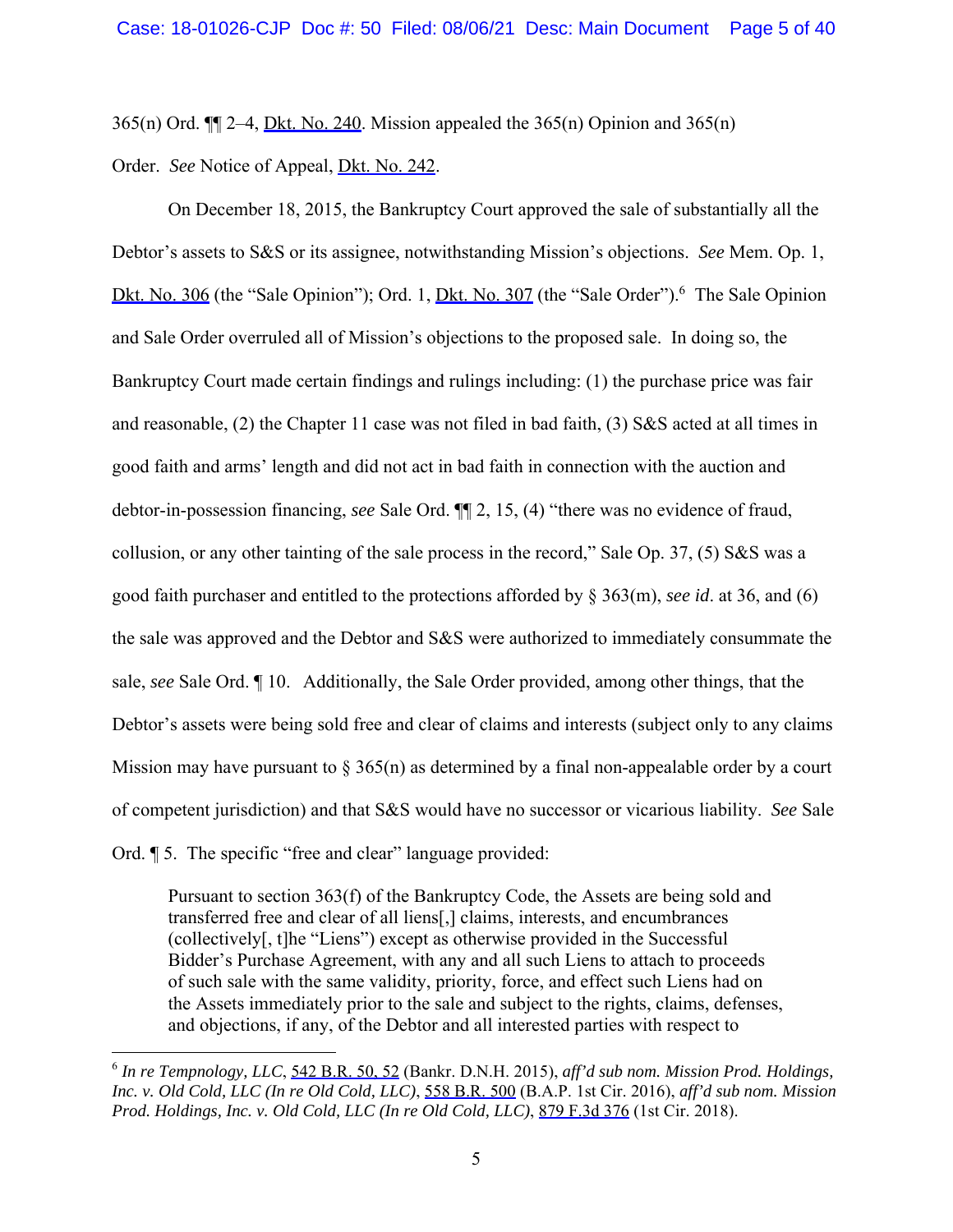any such asserted Liens, provided, however, the sale of the Assets shall not be free and clear of claims Mission Product Holdings, Inc. may have pursuant to 11 U.S.C. § 365(n) as determined by a final non-appealable order by a court of competent jurisdiction.

Sale Ord. ¶ 5. Regarding successor or vicarious liability, the Court also ordered:

Except as expressly set forth in the Successful Bidder's Asset Purchase Agreement, the Successful Bidder shall have no successor or vicarious liabilities of any kind or character. Neither the purchase of the Assets by the Successful Bidder nor the subsequent operation by the Successful Bidder of any business previously operated by the Debtor, shall cause the Successful Bidder to be deemed a successor in any respect to the Debtor's business within the meaning of any law, rule or regulation[,] including but not limited to any revenue, pension, ERISA, tax, labor or environmental law, rule or regulation or under any products liability law with respect to the Debtor.

*Id.* at  $\P$  14. Further, the Sale Order included provisions enjoining the prosecution of certain

claims not otherwise permitted by the asset purchase agreement (the "Asset Purchase

Agreement"). *See id*. at ¶ 6. In relevant part, such injunction is described as follows:

Except as expressly permitted by the Successful Bidder's Purchase Agreement as to any Liens, all persons and entities[,] including, but not limited to, . . . contract counterparties, . . . licensors, . . . and other persons, holding Liens of any kind or nature whatsoever against or in the Debtor or the Debtor's interests in the Assets (whether known or unknown, legal or equitable, matured or unmatured, contingent or noncontingent, liquidated or unliquidated, asserted or unasserted, whether arising prior to or subsequent to the commencement of this chapter 11 case, whether imposed by agreement, understanding, law, equity, or otherwise), arising under or out of, in connection with[,] or in any way relating to, the Debtor, the Assets, the operation of the Debtor's business before the closing under the Successful Bidder's Asset Purchase Agreement or the transfer of the Debtor's interests in the Assets to the Successful Bidder, shall not assert, prosecute, or otherwise pursue any Liens against the Successful Bidder, its property (including, without limitation[,] the Assets), its successors and assigns, or interfere with the Successful Bidder's title to, use, or enjoyment of the Assets, in each case, without first obtaining an order of this Court after notice and a hearing permitting such Lien to proceed.

*Id*.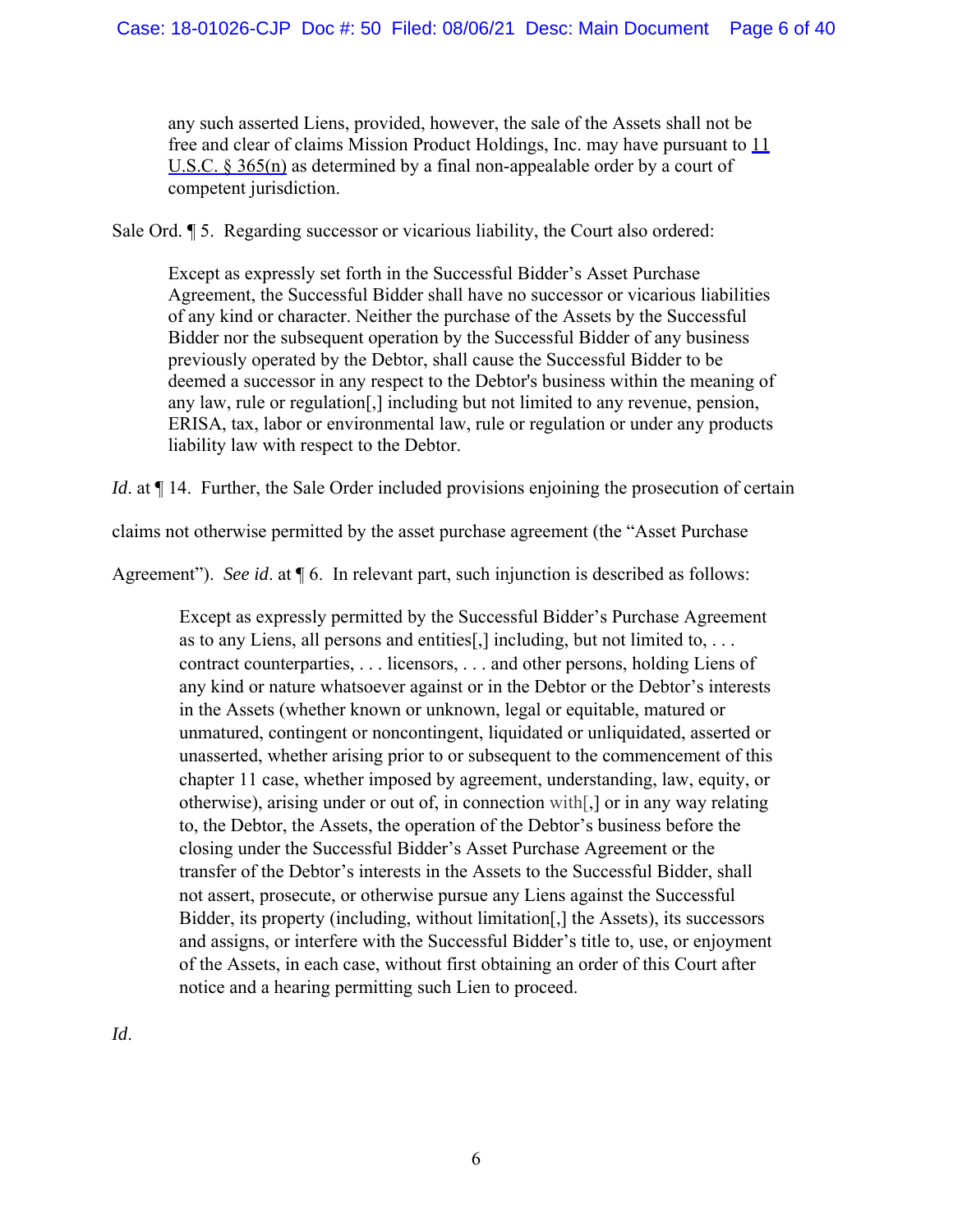On December 18, 2015, the sale closed (the "Sale").<sup>7</sup> See Notice of Closing, **Dkt. No.** 310. Mission did not seek a stay of the Sale Order, but filed an appeal of both the Sale Opinion and Sale Order on December 28, 2015. *See* Notice of Appeal, Dkt. No. 333. Both the United States Bankruptcy Appellate Panel for the First Circuit (the "BAP") and the United States Court of Appeals for the First Circuit (the "First Circuit") affirmed the Sale Order. *See In re Old Cold, LLC*, 558 B.R. 500, 520–21 (B.A.P. 1st Cir. 2016) (determining that the bankruptcy court did not clearly err when concluding S&S conducted itself in good faith and that the bidding procedures were conducted in good faith without evidence of fraud or collusion); *In re Old Cold LLC*, 879 F.3d at 386–88 (affirming both the Bankruptcy Court and BAP that S&S was a good faith purchaser under § 363(m)). The First Circuit affirmed the Bankruptcy Court's finding that S&S was a good faith purchaser entitled to the protections of  $\S 363(m)$  and ruled that Mission's objections to the Sale were statutorily moot, as  $\S 363(m)$  provides that an appeal of a sale of property does not affect the validity of that sale unless the sale order was stayed. *See In re Old Cold LLC*, 879 F.3d at 383, 388–89. The Sale Order became final when Mission did not seek further appellate review of the First Circuit's decision.

 At the time that the Sale Order became final, the appeal of the 365(n) Order remained pending and would eventually be considered by the Supreme Court. On November 18, 2016, the BAP affirmed in part and reversed in part the Bankruptcy Court's decision regarding the effect of rejection. *See In re Tempnology LLC,* 559 B.R. at 825. The BAP affirmed that § 365(n) did not protect Mission's Exclusive Distribution Rights from rejection. *Id*. at 817–18. The BAP

<sup>7</sup> The Asset Purchase Agreement is attached as Exhibit 1 to the Sale Order. *See* Sale Ord. 9. In the Asset Purchase Agreement, the "Purchaser" is defined as Schleicher & Stebbins Hotels, L.L.C., "including its assignees." *Id*. It appears from the record that S&S assigned its rights under the Asset Purchase Agreement to Coolcore, an entity formed for the purpose of acquiring and operating the assets purchased from the Debtor's estate.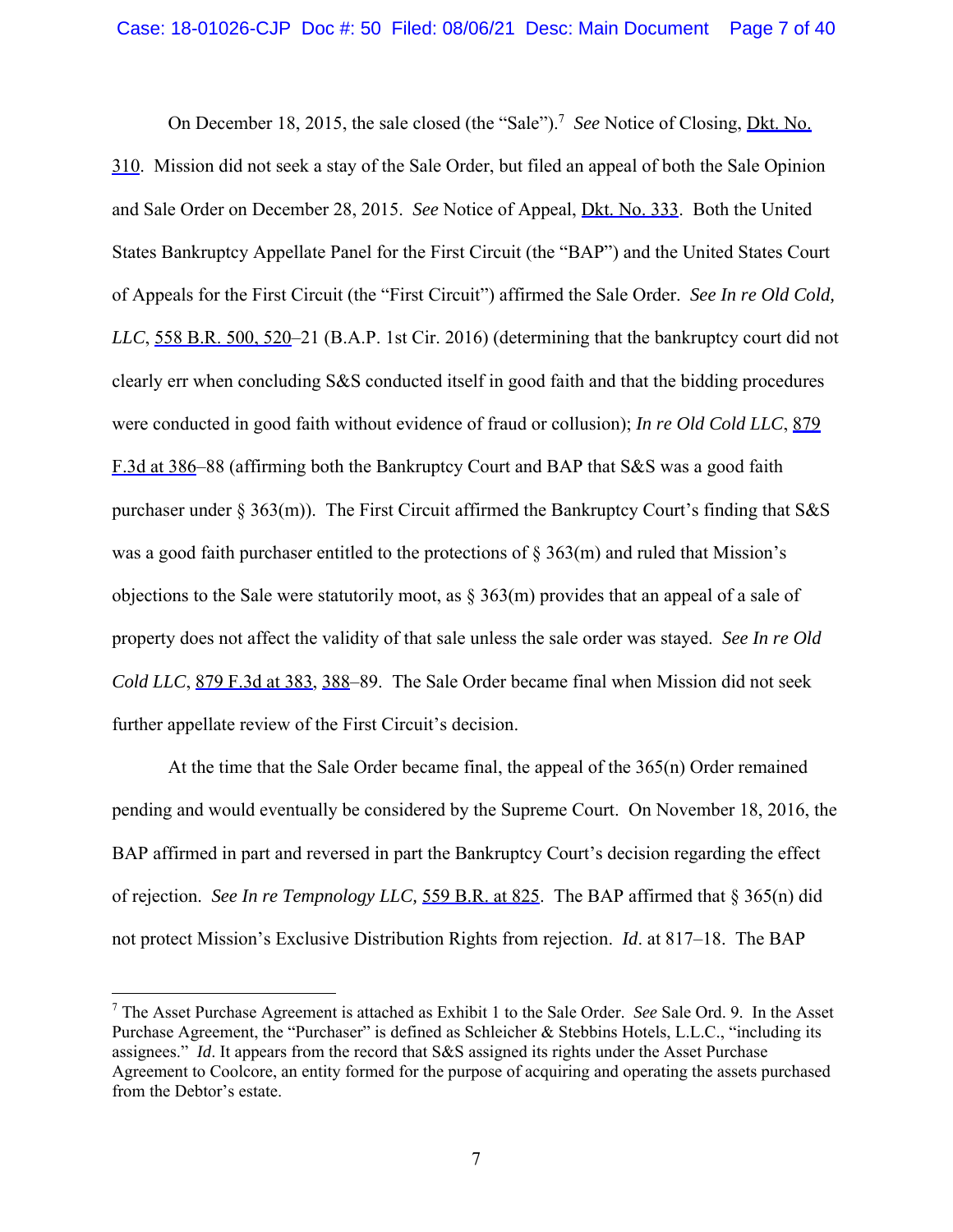explained that Mission's attempt to re-characterize its Exclusive Distribution Rights was "unsupported by either the letter or the spirit of the Agreement[,]" confirming that the Exclusive Distribution Rights and the Trademark license were separate provisions that served "two independent goals." *Id.* at 818. However, relying on the Seventh Circuit's decision in *Sunbeam Prod., Inc. v. Chicago American Manufacturing, LLC,* 686 F.3d 372 (7th Cir. 2012), the BAP held that Mission retained the right to use Tempnology's Trademarks after rejection, overruling that portion of the 365(n) Order. *Id*. at 820, 822–23. Although Mission prevailed before the BAP on the trademark issue, it appealed to the First Circuit on the other issues.

 On January 12, 2018, the First Circuit affirmed the Bankruptcy Court's 365(n) Order, holding that "rejection left Mission with only a pre-petition damages claim in lieu of any obligation by [the] Debtor to further perform under either the trademark license or the grant of exclusive distribution rights." *In re Tempnology, LLC*, 879 F.3d at 392. The Court of Appeals rejected Mission's assertion that its Exclusive Distribution Rights under the Agreement were intellectual property rights, holding that "[a]n exclusive right to sell a product is not equivalent to an exclusive right to exploit the product's underlying intellectual property." *Id.* at 398. Moreover, the First Circuit concluded, while Mission had "salt[ed] its brief with several undeveloped suggestions that rejection under section 365(a)" might not extinguish its Exclusive Distribution Rights, it had never raised the argument in the Bankruptcy Court and, therefore, "the argument is waived in this civil action." *Id.* at 400–01.

Mission filed a petition for writ of certiorari, presenting two questions for the Supreme Court's review:

1. Whether, under §365 of the Bankruptcy Code, a debtor-licensor's "rejection" of a license agreement - which "constitutes a breach of such contract," 11 U.S.C.  $8365(g)$  - terminates rights of the licensee that would survive the licensor's breach under applicable non-bankruptcy law.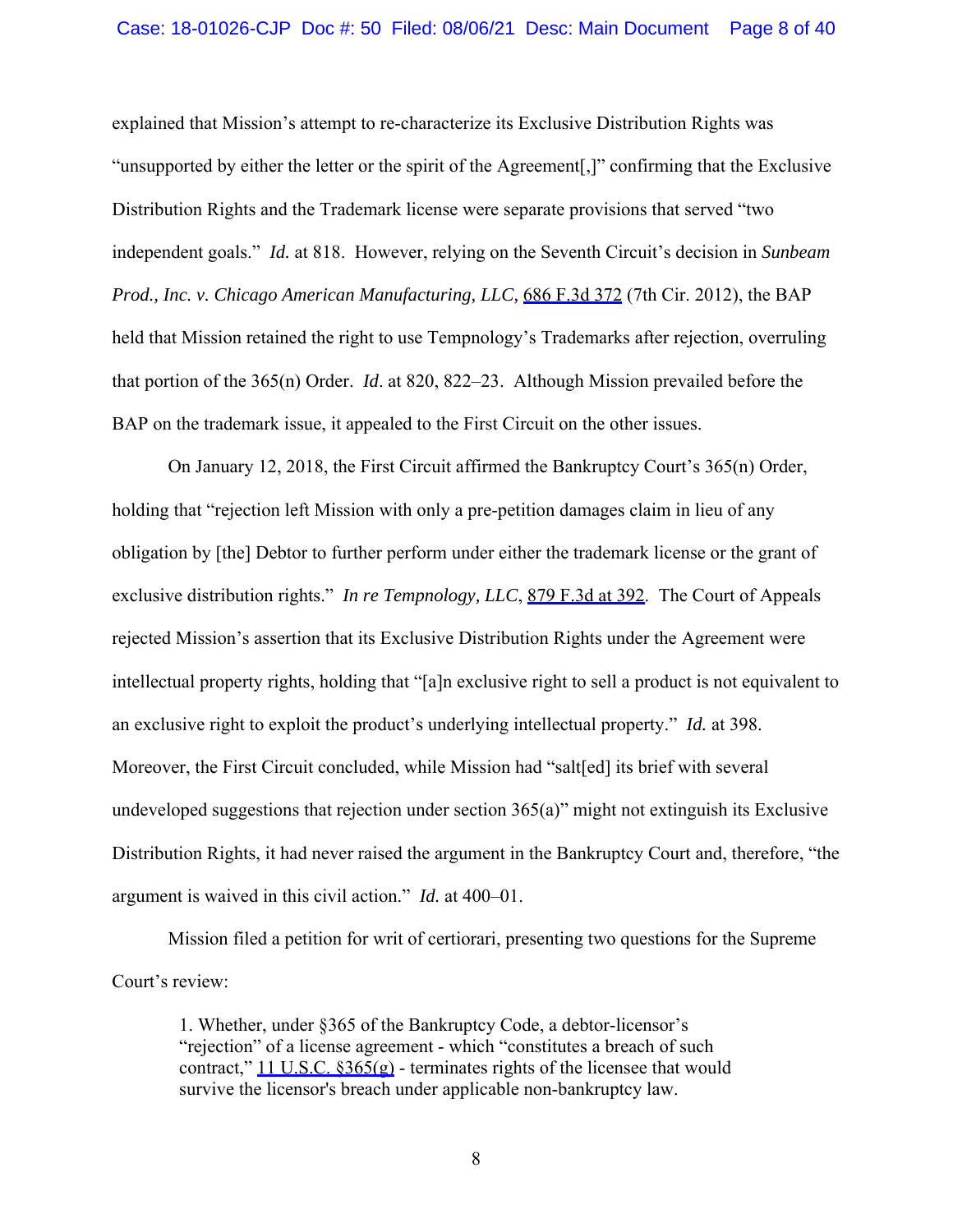2. Whether an exclusive right to sell certain products practicing a patent in a particular geographic territory is a "right to intellectual property" within the meaning of §365(n) of the Bankruptcy Code.

*Mission Product Holdings, Inc. v. Tempnology, LLC (In re Tempnology, LLC)*, 879 F.3d 389 (1st Cir. 2018), *petition for cert. filed*, 2018 WL 2967405 (U.S. June 11, 2018) (No. 17-1657). The Supreme Court granted the petition for certiorari solely as to the first question. *Mission Prod. Holdings, Inc. v. Tempnology, LLC*, 879 F.3d 389 (1st Cir. 2018), *cert. granted in part*, 139 S. Ct. 397 (U.S. Oct. 26, 2018) (No. 17–1657).

The Supreme Court reversed the 365(n) Order in part as it related to the Bankruptcy

Court's determination that Mission's election under § 365(n) provided no protectable interest in

the Trademarks. *Mission Prod. Holdings v. Tempnology, LLC*, 139 S. Ct. 1652, 1666 (2019).

The Supreme Court held that "a debtor's rejection of an executory contract in bankruptcy has the

same effect as a breach outside bankruptcy [and that s]uch an act cannot rescind rights that the

contract previously granted. Here, that construction of Section 365 means that the debtor-

licensor's rejection cannot revoke the trademark license." *Id.* at 1666.

The decision also addressed Mission's attempt to revive its exclusive distribution rights argument that the First Circuit had ruled had been waived:

In its briefing before this Court, Mission contends that its exclusive distribution rights survived the licensing agreement's rejection for the same reason as its trademark rights did. See Brief for Petitioner 40–44; *supra*, at 1658. But the First Circuit held that Mission had waived that argument, see 879 F. 3d at 401, and we have no reason to doubt that conclusion. Our decision thus affects only Mission's trademark rights.

*Id.* at 1660 n.1.

On July 16, 2019, the First Circuit issued its Judgment on remand:

In light of the Supreme Court's decision . . . we hereby vacate that portion of the judgment of the bankruptcy court holding that the Debtor's rejection of the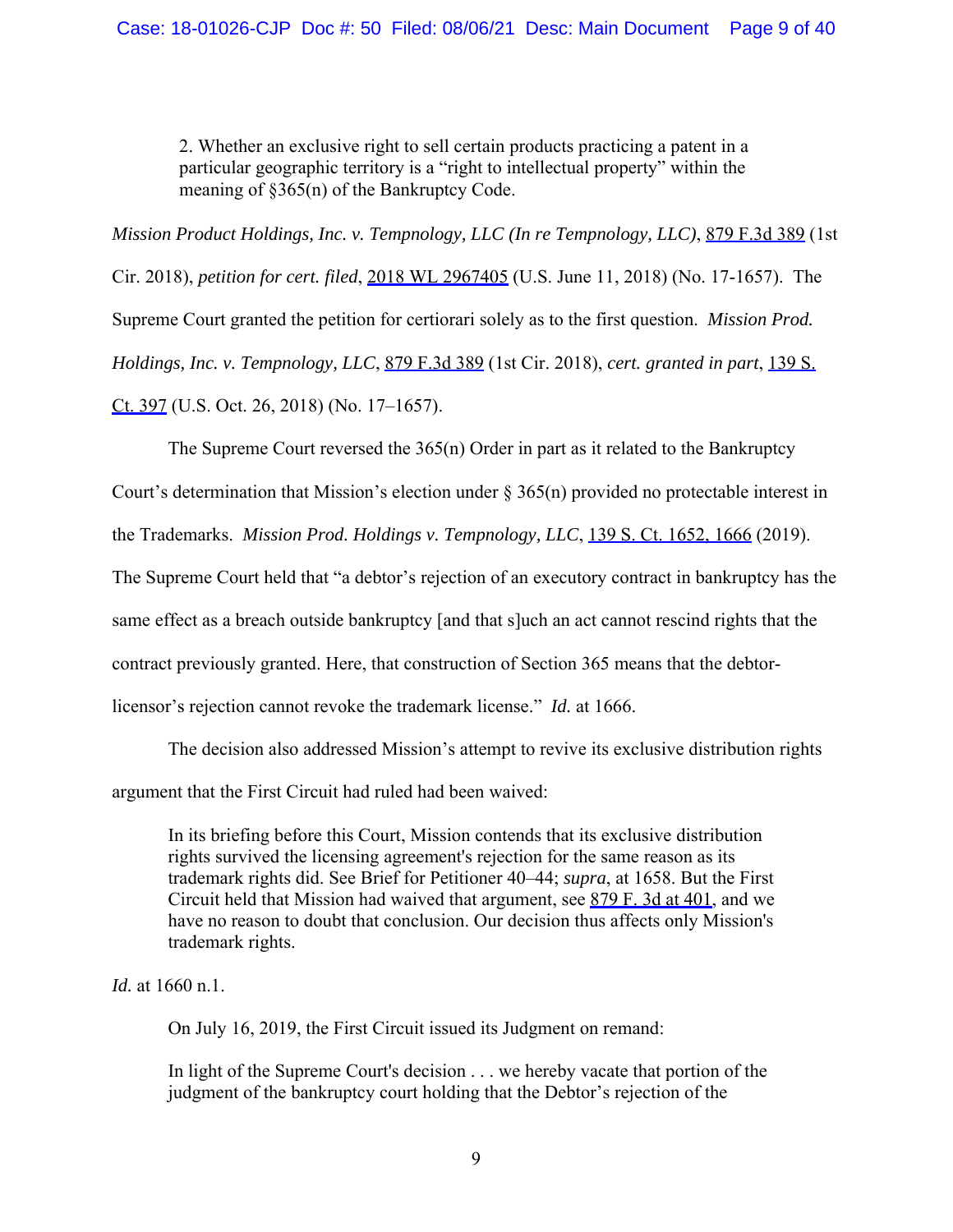parties' licensing agreement revoked Mission's right to use the Debtor's trademarks post-rejection, and we remand the case for further proceedings consistent with the Supreme Court's judgment. Each party shall bear its own costs for this appeal.

Judgment dated June 16, 2019, Dkt. No. 617.

The parties now disagree as to the effect of the Supreme Court's rulings, the Sale Opinion and Order, and the 365(n) Opinion and Order as they relate to Mission's remaining rights and remedies as demonstrated by the positions taken in relation to Mission's effort to amend the complaint that is the subject of the Motion currently before this Court.

## **B. The Adversary Proceeding**

On November 17, 2015, Mission filed a complaint (the "Complaint") $8$  with the Supreme Court of the State of New York, County of New York (the "State Court Action"), Index No. 653791/2015, naming S&S as a defendant and claiming that S&S tortiously interfered with Mission's Agreement with the Debtor. *See* Compl. ¶¶ 26–31. Prior to filing an answer to the Complaint, S&S removed the action to the U.S. District Court for the Southern District of New York (the "Removed Action"). *See* Mot. ¶ 12; Notice of Removal 33–38. Thereafter, on December 22, 2015, S&S filed a motion to dismiss or transfer the Removed Action to the U.S. District Court for the District of New Hampshire (the "Motion to Dismiss/Transfer"). *See* Mot. ¶ 13; Notice of Removal 58–348. On request of the parties, the Southern District of New York stayed the action pending the outcome of appeals originating from the Debtor's bankruptcy case, and on March 9, 2018, the parties filed a status report and jointly requested the transfer of the removed action to the District of New Hampshire. *See* Mot. ¶¶ 13–14; Notice of Removal 392– 394. On March 12, 2018, the Southern District of New York granted the joint request to transfer.

 $8$  A copy of the Complaint was attached to the notice of removal regarding Civil Case 18-cv-00223-BR referred from U.S. Dist. Ct. [AP Dkt. 1] (the "Notice of Removal"). *See* Notice of Removal 20–32.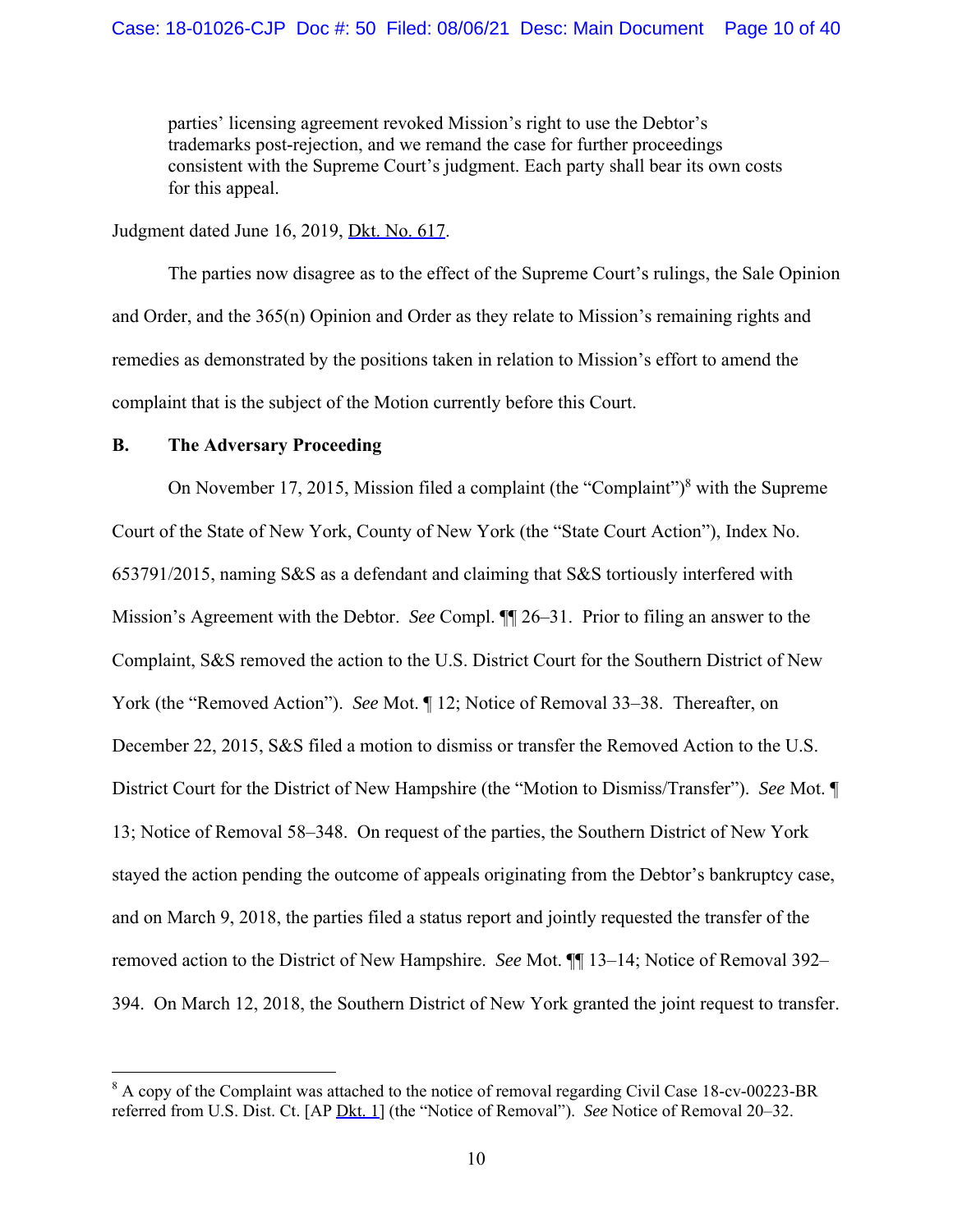*See* Mot. ¶ 13; Notice of Removal 395–397. On March 19, 2018, the Removed Action was transferred from the Southern District of New York to the District of New Hampshire. *See*  Notice of Removal 398. On March 22, 2018, the parties filed an Assented-To Motion to Refer Case to Bankruptcy Court (the "Referral Motion"), which the District of New Hampshire granted. *See id.* 1–8.

On May 25, 2018, this Court stayed the Adversary Proceeding [AP Dkt. No. 8] (the "Stipulated Stay Order"), pending full and final resolution of Mission's contemplated appeal of the 365(n) Order to the Supreme Court. Stipulated Stay Ord. 1–2. The parties reserved all rights regarding the stayed matters, including jurisdictional arguments that have been or could have been raised. *See id*. at 3. After a status conference following the issuance of the Supreme Court's decision, the Court terminated the stay of the Adversary Proceeding and established new procedural deadlines [AP Dkt. No. 14] (the "Procedural Order"), which were subsequently extended.<sup>9</sup>

Mission now seeks leave to amend the Complaint to add Coolcore and Mr. Stebbins as defendants and assert additional claims against S&S and the Proposed Defendants.10 *See* Am. Compl., Ex. B. Mission seeks to add a claim for: (1) breach of contract on a theory of successor liability against Coolcore for Tempnology's breach, (2) interference with and conversion of Mission's property rights, and (3) intentional interference with Mission's pre-contractual relations (collectively, the "Proposed Amended Claims"). *See* Am. Compl. ¶¶ 46–60.

<sup>&</sup>lt;sup>9</sup> The Court further modified the Procedural Order's deadlines upon granting an assented-to motion to extend. *See* A.P. Dkt. No. 17.

 $10$  A copy of the proposed amended complaint (the "Amended Complaint") is attached as Exhibit B to the Motion.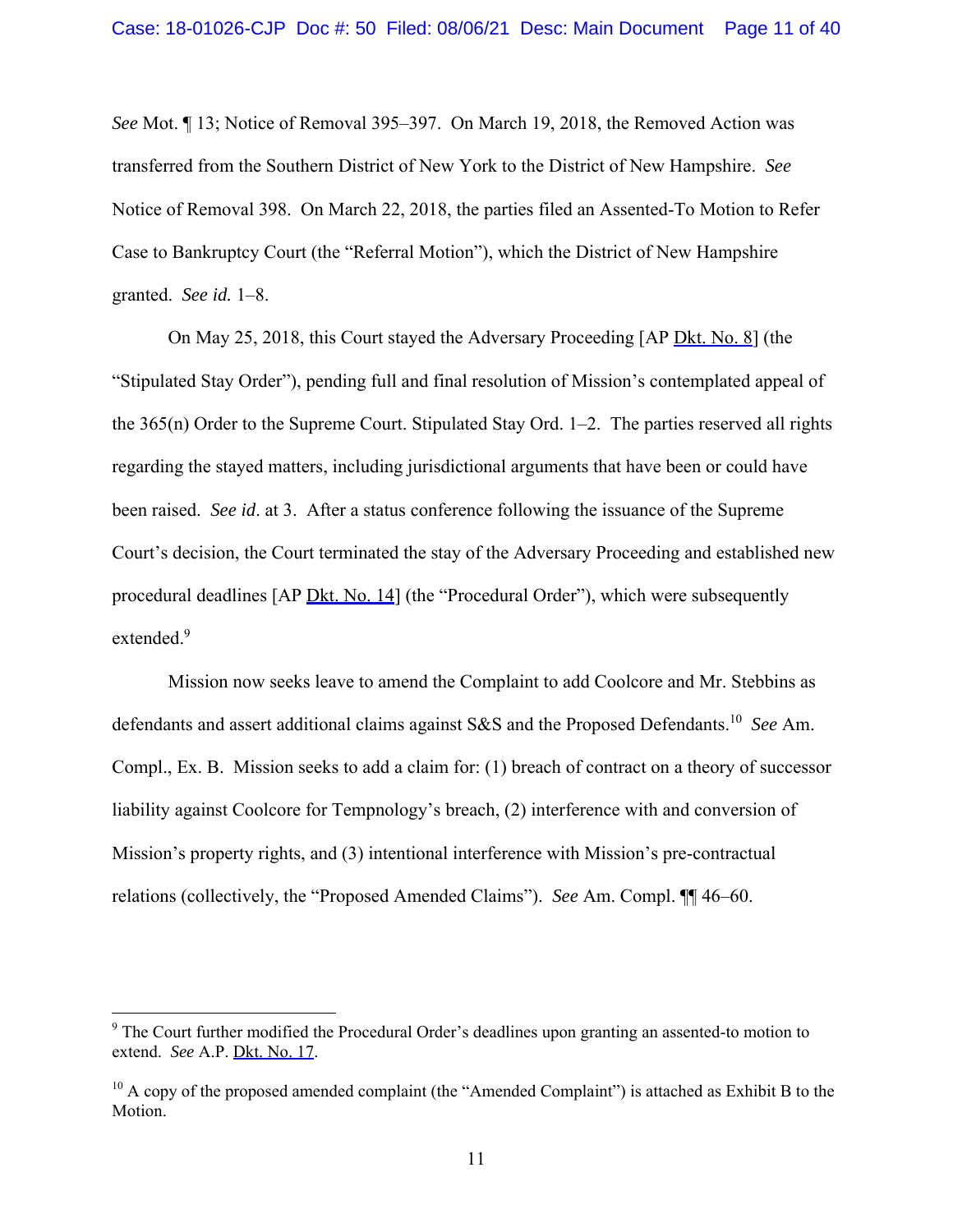## **II. JURISDICTION**

 The District Court has original jurisdiction with respect to this Chapter 11 case and original, but not exclusive, jurisdiction over this Adversary Proceeding pursuant to 28 U.S.C. § 1334(a) and (b). Pursuant to 28 U.S.C. § 157, Rule 77.4(a) of the local rules of the District Court for the District of New Hampshire, and, with respect to the Adversary Proceeding, the order granting the Referral Motion, the District Court has referred the underlying Chapter 11 case and the related Adversary Proceeding to this Court. Mission's Proposed Additional Claims depend on an interpretation of the Sale Order and its finality, although they are framed as state law claims.11 *See In re Middlesex Power Equip. & Marine, Inc.*, 292 F.3d at 68; *In re Motors Liquidation Co.*, 522 B.R. 13, 20 (Bankr. S.D.N.Y. 2014) (finding that court had "arising in" subject matter jurisdiction to enforce its sale order); *White v. Kubotek Corp.*, 487 B.R. 1, 7 (D. Mass. 2012); *but see, generally, Gupta v. Quincy Med. Ctr.*, 858 F.3d 657, 664 (1st Cir. 2017) (finding that a bankruptcy court could not exercise subject matter jurisdiction where claims based on a state law breach of contract theory did not "arise in," "arise under," or "relate to" Title 11, even though the sale order entered by the court included a retention of jurisdiction provision regarding enforcement of and disputes relating to the sale order). This Court has

<sup>&</sup>lt;sup>11</sup> Bankruptcy courts have subject matter jurisdiction to hear "cases under title 11," 28 U.S.C. § 1334(a), and "proceedings arising under title 11, or arising in or related to cases under title 11," 28 U.S.C. § 1334(b). "Arising under" proceedings are those cases in which the cause of action is created by Title 11. *See, e.g., New England Power & Marine, Inc. v. Town of Tyngsborough (In re Middlesex Power Equip. & Marine, Inc.*), 292 F.3d 61, 68 (1st Cir. 2002). "Arising in proceedings generally are those that are not based on any right expressly created by title 11, but nevertheless, would have no existence outside the bankruptcy." *Id*. (quotations and citations omitted). "Related to" proceedings are those that "potentially have some effect on the bankruptcy estate." *Id*. (internal quotations and citation omitted); *see also Boston Reg'l Med. Ctr., Inc. v. Reynolds (In re Boston Reg'l Med. Ctr., Inc.)*, 410 F.3d 100, 105 (1st Cir. 2005) (stating that "[t]he statutory grant of 'related to' jurisdiction is quite broad. Congress deliberately allowed the cession of wide-ranging jurisdiction to the bankruptcy courts to enable them to deal efficiently and effectively with the entire universe of matters connected with bankruptcy estates").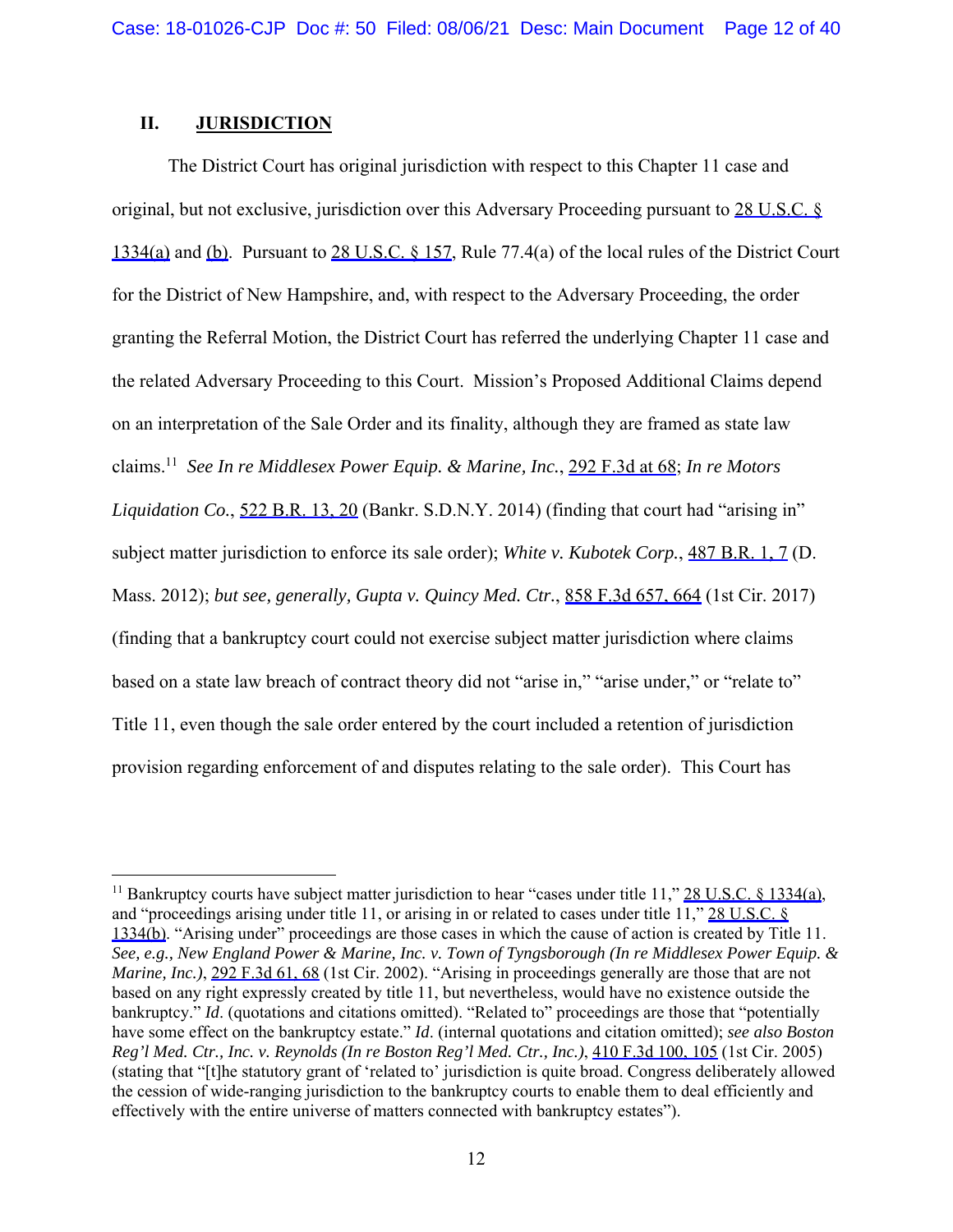subject-matter jurisdiction in this Adversary Proceeding because Mission's claims either "arise in" or are "related to" Title 11.

The Court's constitutional authority to issue final orders, however, is a separate consideration because it is not necessarily co-extensive with subject matter jurisdiction. While S&S asserted in the Referral Motion that the Complaint constituted a core proceeding under 28 U.S.C.  $\&$  157(b)(2)(A)(N), and (O) (providing that core proceedings include "matters concerning the administration of the estate;" "orders approving the sale of property  $\dots$ ;" and "other proceedings affecting the liquidation of the assets of the estate . . .") and courts have found that the interpretation and enforcement of an order resulting from a prior "core proceeding" also constitutes a "core proceeding," the Court does not need to reach whether this is a core or noncore proceeding pursuant to 28 U.S.C. § 157(c), because Mission and S&S have consented to this Court entering final orders. *See, e.g., Wellness Int'l Network, Ltd. v. Sharif*, 575 U.S. 665, 686 (2015) (determining that "Article III permits bankruptcy courts to decide Stern claims submitted to them by consent"); *White*, 487 B.R. at 7–8 (concluding that "[t]he Bankruptcy Court had statutory authority to rule because interpreting and enforcing an order resulting from a prior 'core proceeding' also constitutes a 'core proceeding'").

Venue with respect to this Chapter 11 case is proper in this District pursuant to 28 U.S.C. § 1408, and venue with respect to this Adversary Proceeding is proper in this District pursuant to 28 U.S.C. § 1409.

### **III. LEGAL STANDARD**

Pursuant to Fed. R. Civ. P. 15(a)(2), as made applicable by Fed. R. Bankr. P. 7015, the "court should freely give leave [to amend] when justice so requires." Fed. R. Civ. P.  $15(a)(2)$ . "This permissiveness, though, extends only so far." *Privitera v. Curran (In re Curran)*, 855 F.3d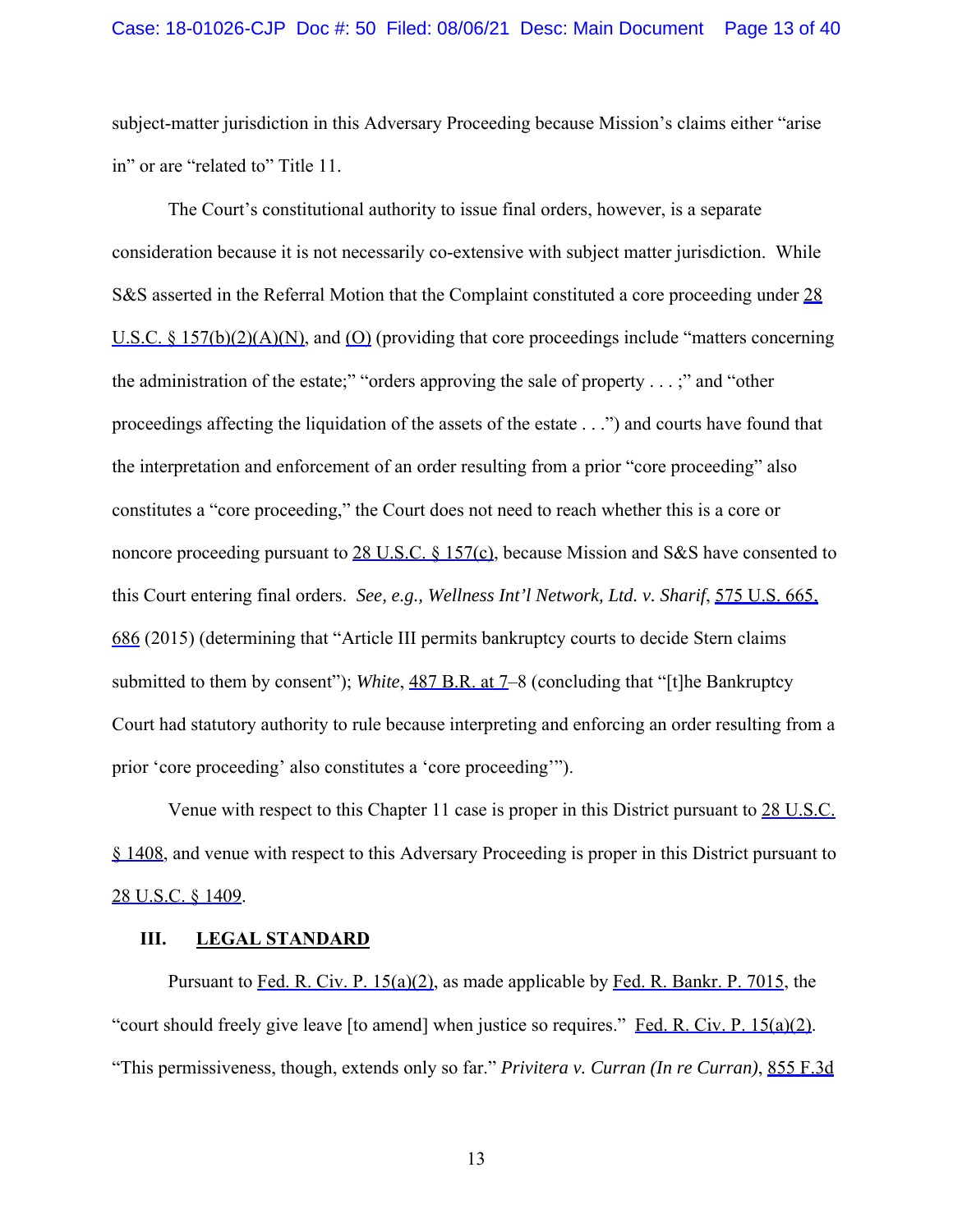19, 27 (1st Cir. 2017). "A court may deny leave to amend for a variety of reasons, including 'futility, bad faith, undue delay, or a dilatory motive on the movant's part.'" *Id*. at 27–28 (quoting *Hatch v. Dep't for Children, Youth & Their Families*, 274 F.3d 12, 19 (1st Cir. 2001)); *see also Foman v. Davis*, 371 U.S. 178, 181 (1962) (referencing certain bases for denial, "such as undue delay, bad faith or dilatory motive on the part of the movant, repeated failure to cure deficiencies by amendments previously allowed, undue prejudice to the opposing party by virtue of allowance of the amendment, futility of amendment, etc.").

 "In assessing futility, the [court] must apply the standard which applies to motions to dismiss under Fed. R. Civ. P. 12(b)(6)." *Adorno v. Crowley Towing & Transp. Co.*, 443 F.3d 122, 126 (1st Cir. 2006); *see also Glassman v. Computervision Corp.*, 90 F.3d 617, 623 (1st Cir. 1996) (explaining that "[t]here is no practical difference ... between a denial of a motion to amend based on futility and the grant of a motion to dismiss for failure to state a claim"). In assessing whether a claim would be dismissed, the Court must "take all well-pleaded facts as true, but . . . need not credit a complaint's bald assertions or legal conclusions," *Glassman*, 90 F.3d at 628 (internal quotations omitted), and must draw all reasonable inferences favorable to the plaintiff, *see, e.g., Sanchez v. Pereira–Castillo*, 590 F.3d 31, 41 (1st Cir. 2009). In applying the Fed. R. Civ. P. 12(b)(6) pleading criteria, an attempt to amend is regarded as futile if the proposed complaint fails to allege "sufficient facts to show that . . . a plausible entitlement to relief." *Sanchez*, 590 F.3d at 41 (citing *Ashcroft v. Iqbal*, 129 S. Ct. 1937, 1949 (2009)). The motion to dismiss standard is satisfied and the claimant should be allowed to proceed on the merits only "[i]f the underlying facts or circumstances relied upon by a plaintiff may be a proper subject of relief." *Foman,* 371 U.S. at 182.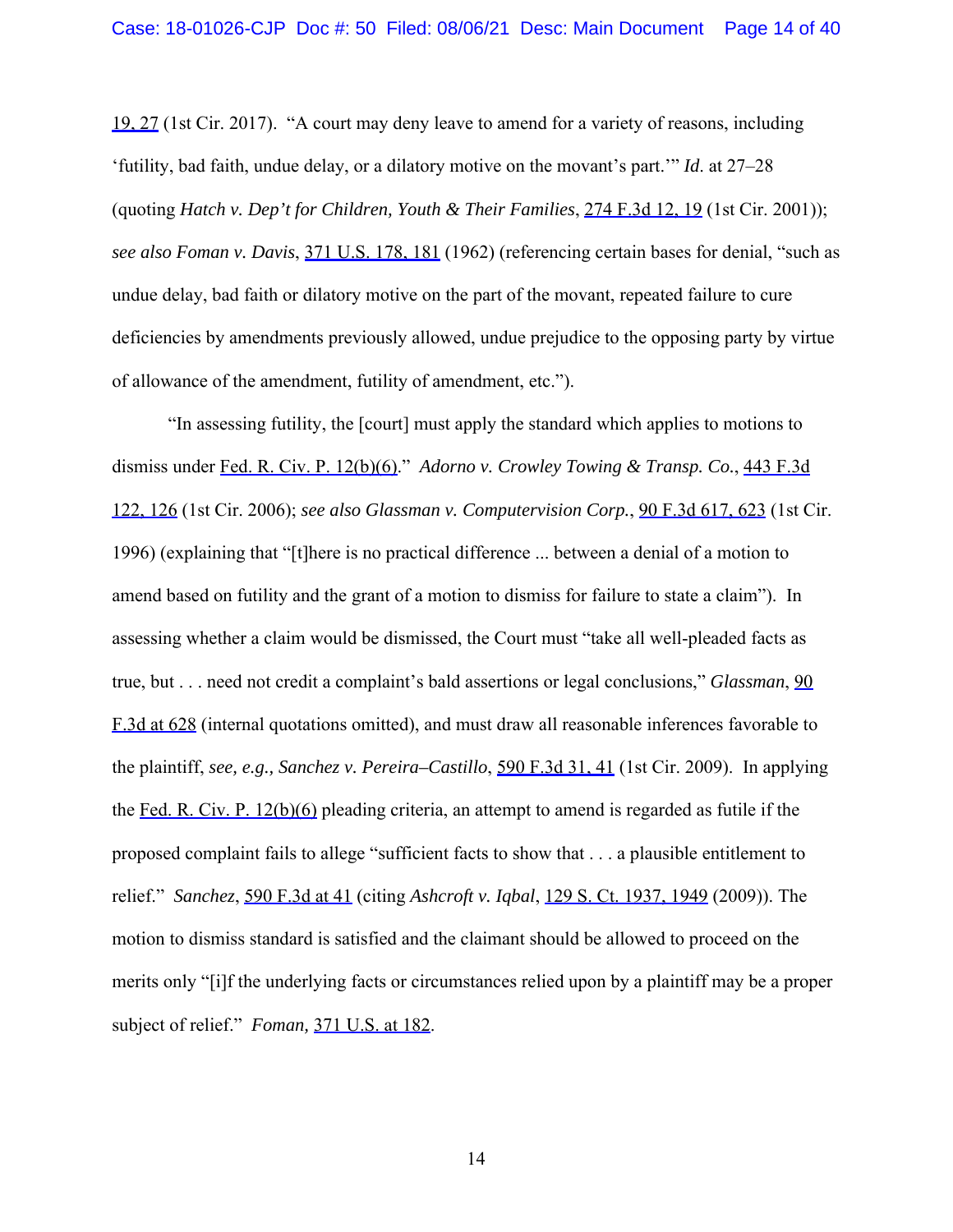#### **IV. POSITIONS OF THE PARTIES**

#### **A. Mission**

Mission asserts that it should be granted leave to file the Amended Complaint because S&S consented to a stay of the litigation and the Adversary Proceeding is, therefore, still in its early stages, as S&S has filed no answer to the Complaint and discovery has not begun. *See*  Mot.  $\parallel$  25. Since S&S agreed to several stays of this Action, Mission asserts, this request to amend cannot be said to be the product of undue delay, bad faith or dilatory motive, nor work undue prejudice upon S&S, "its commonly managed affiliate" Coolcore, or their common manager Mr. Stebbins. *Id.* Mission contends that S&S, Coolcore (through its common manager with S&S), and Mr. Stebbins have actively participated in and consented to several stays of this lawsuit while the related litigation has continued. *Id.* Mission requests that the Court grant leave to amend the Complaint to add claims for violation of rights that it contends were confirmed by the Supreme Court's decision, a decision that had not yet been issued when the original Complaint was filed, and for continuing violations of those rights or new violations that occurred after the filing of the Complaint. *Id.* at ¶ 27.

As to the Proposed Amended Claims, Mission contends that the successor liability claim arises from the same facts as the single count asserted in the Complaint, but now includes Coolcore, which Mission asserts is liable as the successor in interest to S&S as purchaser of the estate assets. Mot. ¶ 27. As to the other proposed counts, Mission argues that both the existing and the Proposed Defendants were aware that Mission had taken the position that its rights under the Agreement survived rejection and that the purchaser took subject to all such rights, and as such, those proposed claims also arise from the same conduct as the existing count, which conduct continued post-filing of the Complaint. *Id.* Mission argues that these claims asserted in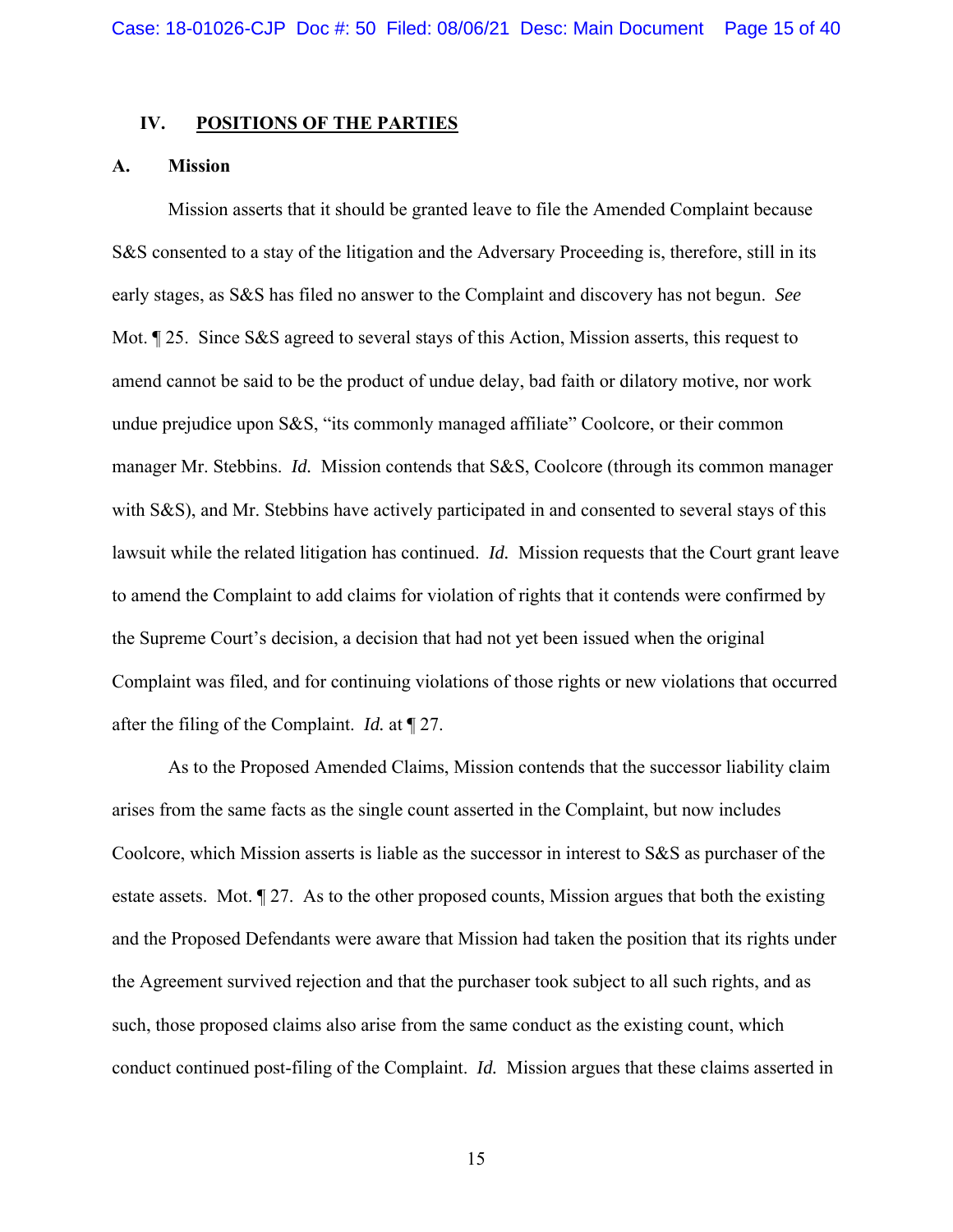the Amended Complaint are not futile because, at bare minimum, each possesses "enough heft to set forth a plausible entitlement to relief." Mot. ¶ 28 (quoting *Gagliardi v. Sullivan,* 513 F.3d 301, 305 (1st Cir. 2008) (internal quotations omitted)). Mot. ¶ 28.

Mission asserts that the Sale Order did not operate to sell assets free and clear of Mission's surviving rights under the Agreement and that "all parties acknowledged that the nonexclusive, global, perpetual license to exploit the subject technology survived the rejection of the Agreement and the sale." *Id.* at  $\P$  29 (citing *In re Tempnology LLC*, 559 B.R. at 817).<sup>12</sup> Responding to arguments that collateral estoppel precludes the amended claims, Mission argues that a "free and clear" sale order does not immunize S&S and Coolcore from liability for their actions arising post-Closing. *Id.* at ¶ 30 (citing *In re Motors Liquidation Co.*, 568 B.R. 217, 230 (Bankr. S.D.N.Y. 2017) ("[C]auses of action [that] are based solely on New GM's alleged postclosing wrongful conduct" not barred by sale order); *In re Old Carco, LLC*, B.R. 182, 199 (Bankr. S.D.N.Y. 2018) ("A §363 sale order may not bar a claim that arises from wrongful conduct occurring after the sale . . . . [P]unitive damage claims cannot be barred by the Sale Documents to the extent they are based solely on the post-Closing conduct of New Chrysler."). Mission also asserts that nonmutual collateral estoppel cannot be asserted by any of the parties because they were not parties to the litigation regarding the Sale Order or 365(n) Order and the issue of Mission's post-rejection rights were never actually litigated, other than its rights under § 365(n). Mission Reply ¶¶ 4, 5.

In addition, Mission argues that a sale of intellectual property assets cannot be "free and clear" of an intellectual property counterparty's interests under  $\S 363(f)$  unless the licensee

<sup>&</sup>lt;sup>12</sup> The Bankruptcy Appellate Panel stated: "it is undisputed that, due to its  $\S 365(n)$  election, Mission retained its rights . . . . in section 15 of the Agreement and could exercise those rights free from interference by the Debtor." 559 B.R. at 817.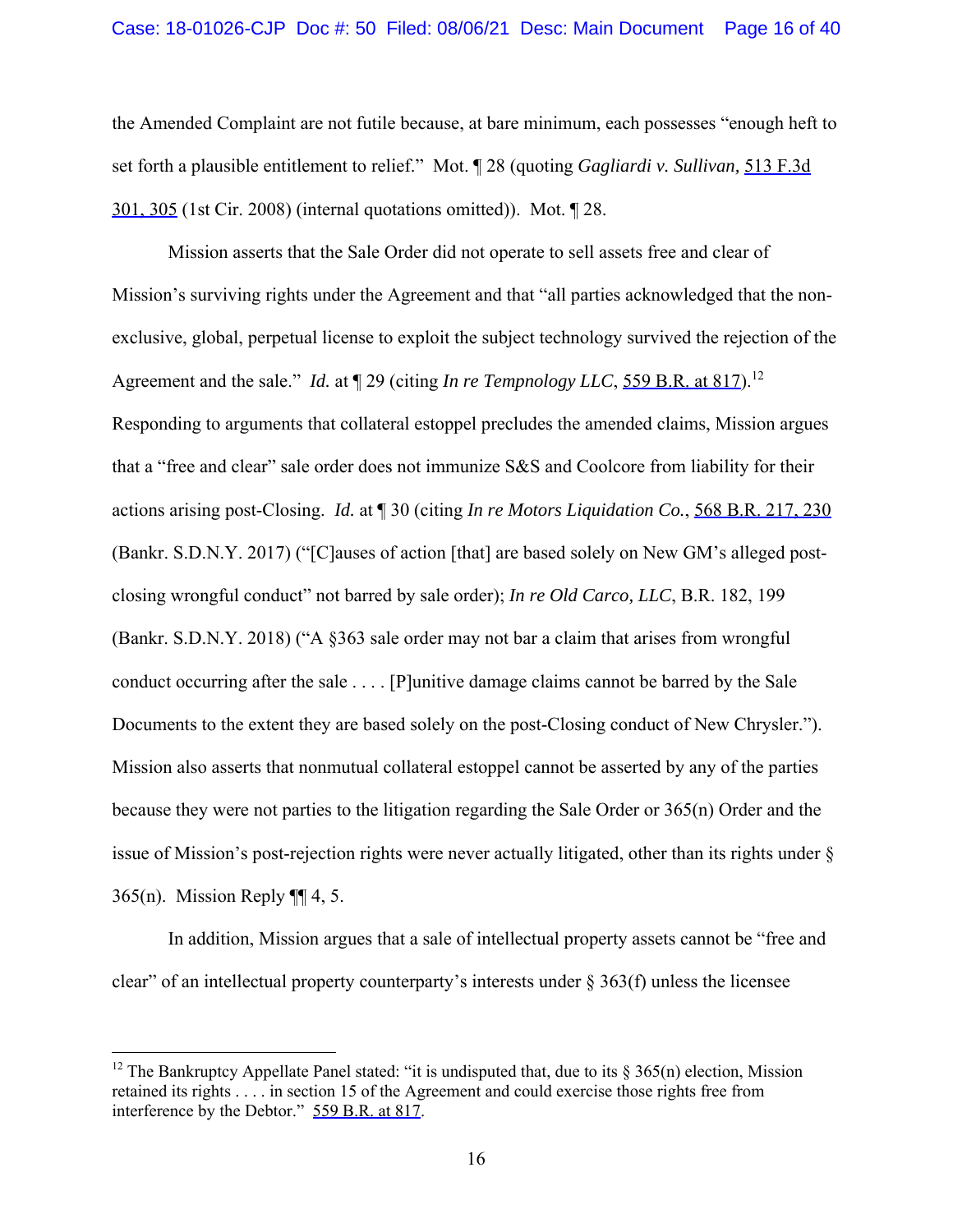consents. Mot. ¶ 31 (citing, among other cases, *In re Crumbs Bake Shop, Inc.*, 522 B.R. 766, 774 (Bankr. D.N.J. 2014) ("[I]n the absence of consent, a sale under §363(f) does not trump the rights granted to [l]icensees by §365(n)"); *Compak Cos., LLC v. Johnson*, 415 B.R. 334, 339–40 (N.D. Ill. 2009) (a § 363 sale that enters without objection may extinguish an intellectual property license). Mission maintains that Tempnology's assets could not, as a matter of law, have been sold "free and clear" of Mission's intellectual property rights, and S&S (and, by extension, its assignee Coolcore) took subject to those rights. Mot. ¶ 32 (citing *Compak Cos.*, 415 B.R. at 339–40). Mission asserts that S&S (and, by extension, Coolcore as assignee) took Tempnology's assets subject to whatever limitations Tempnology had in those assets, including the obligation to not permit third parties to sell or distribute the "Exclusive Products" in the "Exclusive Territory" (as used and/or defined in the  $365(n)$  Order). Mot. 1 33. Mission further asserts that, because the Sale Order was entered after the 365(n) Order had been appealed, the Bankruptcy Court did not have jurisdiction to determine Mission's rights with respect to the Agreement, even if it had intended to do so. Mission Reply ¶ 11.

Mission acknowledges that the claims asserted by the Amended Complaint are subject to New Hampshire's three-year statute of limitations and that the claims have been asserted after the expiration of that period. *Id.* at ¶ 22. *See* N.H. Rev. Stat. Ann. § 508:4(I) (2021) (providing three-year limitations period for all personal actions); *Bradley v. Wells Fargo Bank, N.A.*, No. 12-cv-127-PB, 2013 WL 6681610, at \*5 (D.N.H. Dec. 18, 2013) ("The three year New Hampshire statute of limitations applies to actions in contract as well as tort, unless the claim is otherwise limited by a particular statute"); *Hatton v. TD Bank, N.A. (In re Hatton)*, Adv. No. 17- 1054-BAH, 2018 WL 770363, at \*20–21 (Bankr. D.N.H. Feb. 7, 2018) (applying New Hampshire statute of limitations to dismiss various state law contract and tort claims). Mission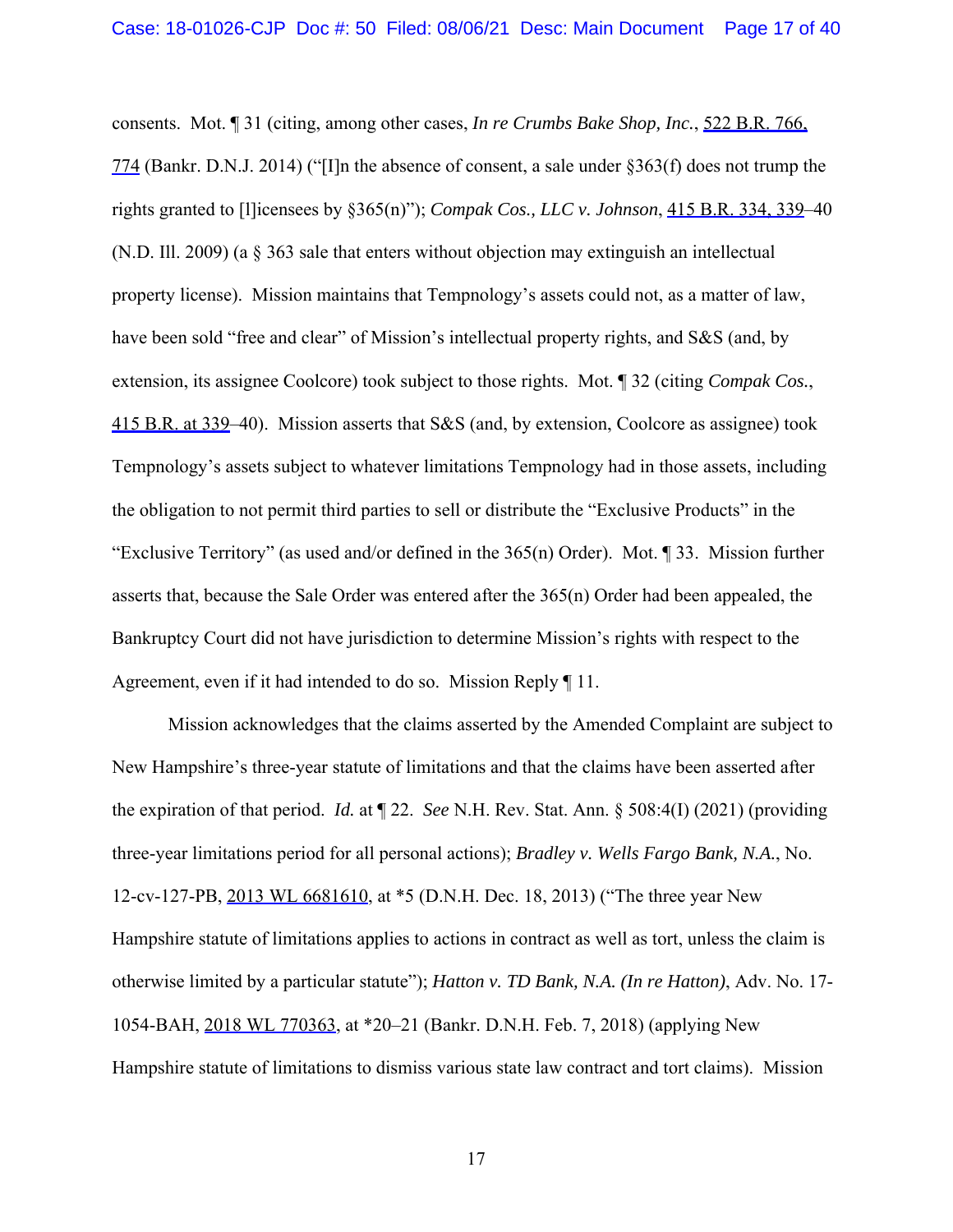argues that the proposed claims are timely because of application of the discovery rule or the doctrine of equitable tolling. Mission Reply ¶ 23. Mission contends that, until the Supreme Court's decision became final, it had no judicially cognizable claims as a result of the Bankruptcy Court's rulings. *Id.* at ¶ 24. In the alternative, Mission argues that relation back principles permit it to assert the Proposed Amended Claims because they arise from the same facts and circumstances alleged in the original Complaint, would not surprise any defendant, and do not introduce an entirely new cause of action. *Id.* at ¶ 42. Mission contends that, because Mr. Stebbins controls both S&S and Coolcore and has been directly involved in the litigation at all times, relation back of the proposed claims against Mr. Stebbins and Coolcore would not impose an unfair surprise and would not implicate the statute of limitations. *Id.* at ¶ 41–42.

#### **B. S&S**

S&S opposes the Motion on the grounds that the Proposed Amended Claims are barred by the applicable statute of limitations. Obj. ¶ 29. S&S also asserts that the claims proposed to be asserted in the Amended Complaint are barred by the preclusive effect of the Sale Order and 365(n) Order. *Id.* at ¶¶ 70, 71. S&S characterizes Mission as "resid[ing] in an alternate universe" with respect to its positions regarding the content and effect of a number of relevant orders entered by the Bankruptcy Court and the appellate courts. *Id.* at 1. As such, S&S contends the Motion should be denied because the proposed amendment would be futile. *Id.* at ¶¶ 29, 56, 84, 99.

Absent application of the discovery rule, equitable tolling, or relation back, the claims in the Proposed Amended Complaint would be time barred. S&S asserts that none of those exceptions apply to the proposed claims. S&S Reply Br. 2. First, S&S argues that the discovery rule does not apply because Mission's claims were actually known and knowable within the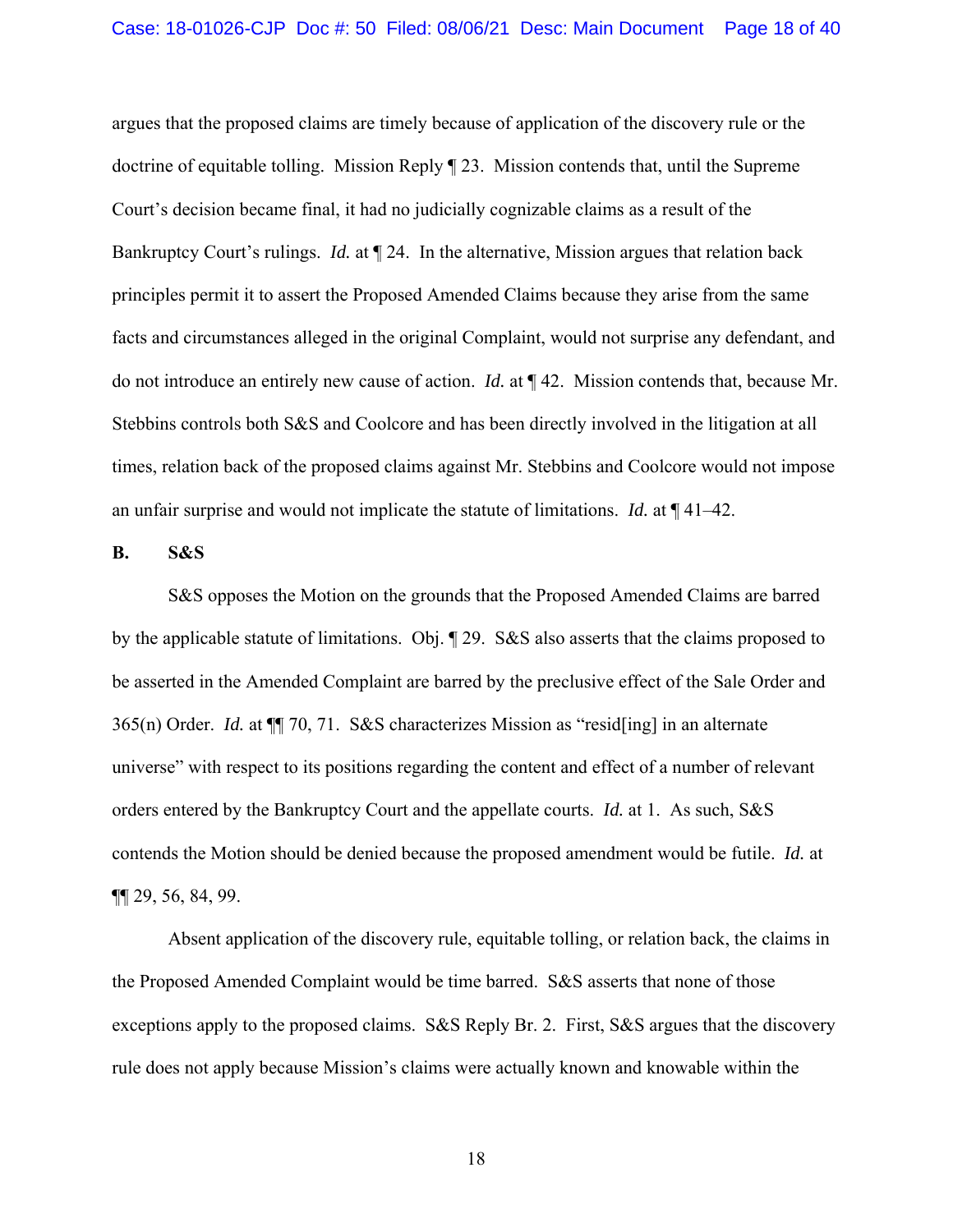applicable statute of limitations. *Id.* at ¶¶ 57, 58. S&S asserts that New Hampshire law does not permit application of the discovery rule where the fact that a plaintiff has been injured and causation are known to that plaintiff—even if a basis for recovery is not clear under the law. *Id.* at ¶ 58.

 Second, S&S argues that Mission's claims were cognizable and enforceable at all times until the statute of limitations, notwithstanding the adverse rulings of the Bankruptcy Court that were the subject of an appeal, and that the claims could have been asserted in good faith within the statute of limitations. *Id.* As such, equitable tolling should not apply. *Id.* S&S further asserts that the stay of this litigation has not resulted in any tolling of the statute of limitations. Obj. ¶ 40. S&S argues by analogy that, under New Hampshire law, a statute of limitations does not toll during a stay pending appeal, even when the harm underlying the plaintiff's claims is contingent on the resolution of the appellate process. *See id.* at ¶ 37 (citing *Draper v. Brennan*, 142 N.H. 780, 787 (1998) (refusing to toll the statute of limitations for a legal malpractice claim during pendency of appeal, even though effect of order in underlying case was stayed)). S&S argues that the voluntary stay of this litigation during the pendency of the several appeals of the 365(n) Order demonstrates that Mission was not "actively misled" in any way and that Mission was not otherwise prevented from asserting its claims by an "extraordinary circumstance" that could result in equitable tolling of its claims under New Hampshire law. S&S Reply Br. ¶¶ 81, 86 (citing *Kierstead v. State Farm Fire & Cas. Co.*, 160 N.H. 681, 688–89 (2010), for the proposition that equitable tolling applies if the defendant misleads the plaintiff about the cause of action).

 Third, S&S argues that the Proposed Amended Claims cannot relate back under either federal or New Hampshire law. *See* Obj. ¶ 41. It contends that most of the new claims against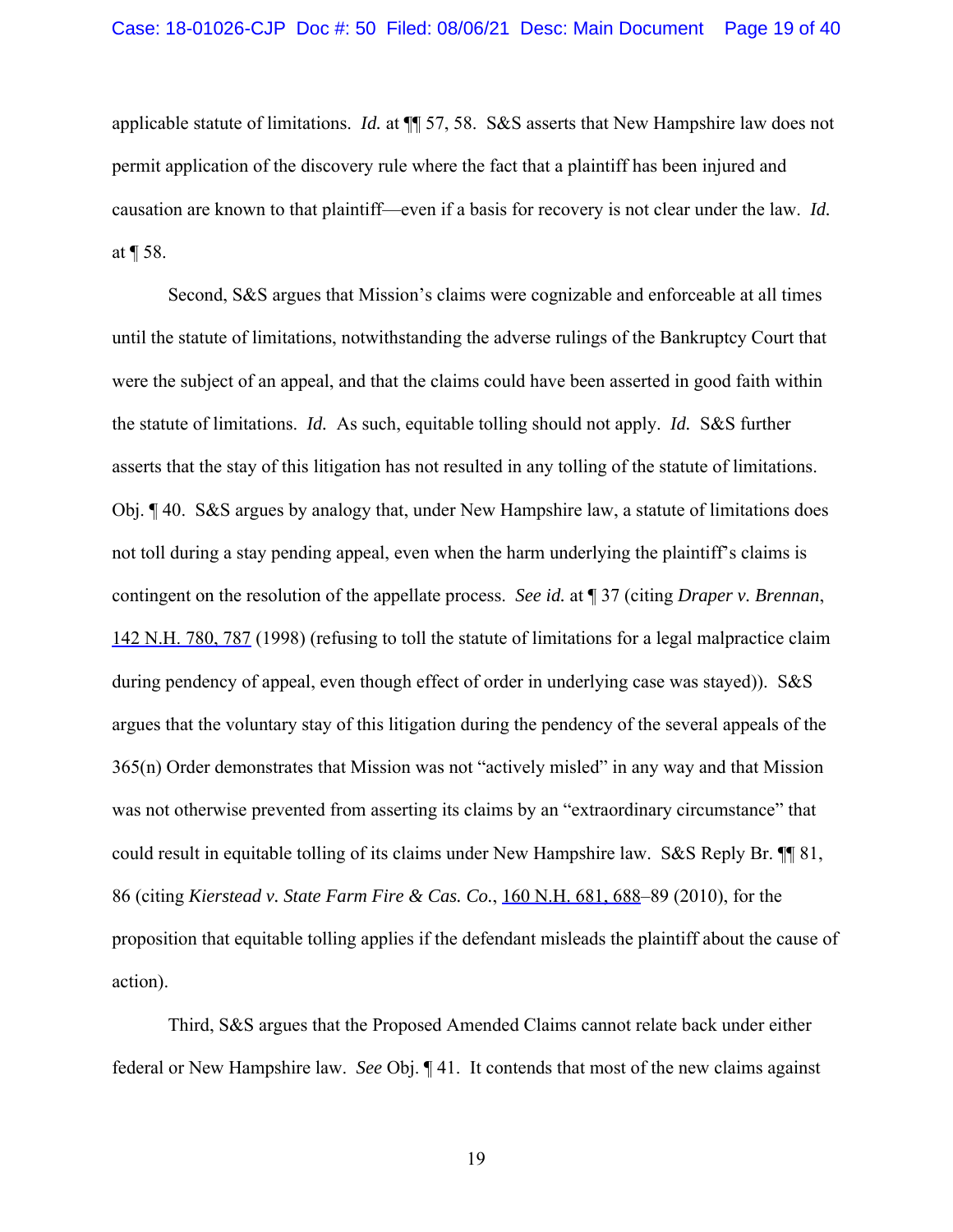Coolcore and Mr. Stebbins involve post-Sale conduct and therefore do not relate back under Rule  $15(c)(1)(B)$ 's common occurrence test. *Id.* at  $\P\P$  43–46. It argues further that, because the omissions of Coolcore and Mr. Stebbins from the Complaint are not instances of mistaken identity or misnomer, the claims against them cannot relate back. *Id.* at ¶ 53. The Complaint, filed on the day that Coolcore was created, contained no allegations of conduct that could have been mistakenly attributed to another party. *Id.* S&S asserts that, to bring claims against Coolcore, Mission was required to actually file suit against it within the applicable statute of limitations "rather than rely on a complaint that did not name Coolcore as a defendant and did not involve any conduct related to Coolcore." *Id.* As to the proposed additional claims, S&S contends that Mission made a conscious choice to not bring suit against Mr. Stebbins in the Complaint. Obj. ¶ 54. S&S cites passages in the Complaint and other statements in the record referencing acts taken by Mr. Stebbins and alleging that Mr. Stebbins effectively controlled Tempnology. *Id*. S&S argues that it is clear that Mission believed that Mr. Stebbins acted in a manner giving rise the claims it asserted and deliberately chose not to sue him when it filed its Complaint, such that relation back could be based on mistaken identity and would not be proper. *Id.* at  $\P$  54–55. S&S asserts that there is no basis for Mission to contend that "either Stebbins or Coolcore 'should have known that the action would have been brought against [them], but for a mistake concerning the proper party's identity.'" *Id.* at ¶ 55 (quoting *Krupski v. Costa Crociere S. p. A, 560 U.S. 538, 549 (2010)).* 

S&S also argues that certain findings and rulings in the Sale Order and 365(n) Order operate to preclude the assertion of the Proposed Amended Claims and that the Motion should be denied because amendment would be futile. S&S Reply Br. ¶¶ 23–24. S&S's position and Mission's responses will be discussed in greater detail below, but to summarize, S&S contends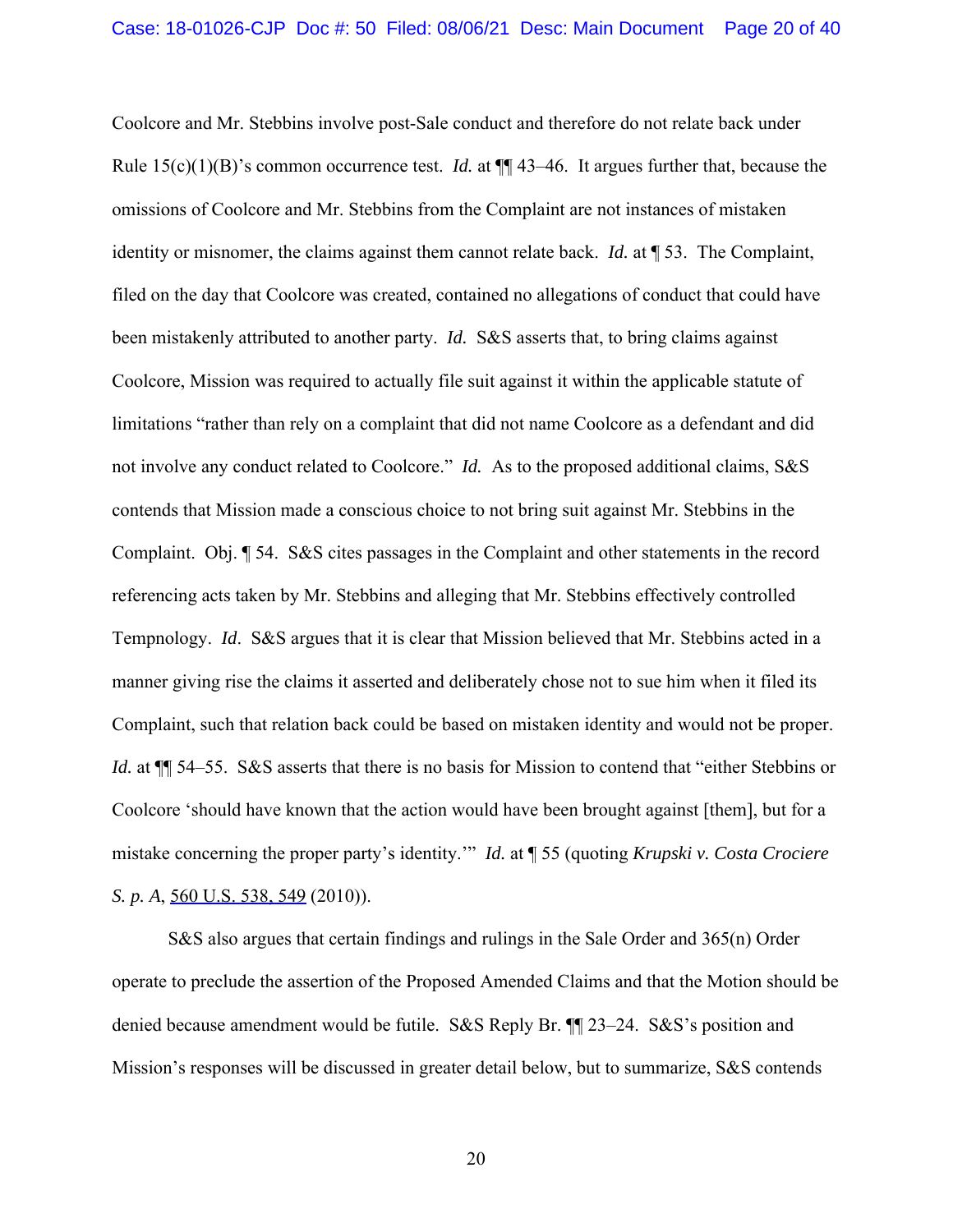that the following provisions in the Sale Order preclude Mission from asserting the Proposed Amended Claims (i) "good faith"-related findings, (ii) "free and clear" findings pursuant to §363(f), "except for claims that Mission [] may have pursuant to 11 U.S.C. §365(n)," and (iii) "no successor liability" and injunction provisions (Sale Order, ¶¶ 6, 14). *See generally*, Sale Ord. ¶¶ 5–6, 14; S&S Reply Br. ¶¶ 18, 25, 26, 88; Obj. ¶¶ 95–96, 99. S&S characterizes the Proposed Amended Claims as a collateral attack on prior orders of the Bankruptcy Court that are final, and such amendments are an effort to circumvent rulings of the both the Bankruptcy Court and appellate courts. Obj. ¶¶ 23, 96, 97.

### **V. DISCUSSION**

### **A. Preclusive Effect of the Sale Order and 365(n) Order**

To determine whether the Motion should be denied because the proposed amendment to the Complaint would assert claims that are futile, the Court must determine whether the Sale Order and 365(n) Order preclude those claims or make factual findings fatal to an element of any of those claims.

The Sale Order and Sale Opinion are final and contain numerous relevant findings of fact and rulings of law. As quoted above,  $13$  the Sale Order contains language providing that the assets to be conveyed pursuant to the Asset Purchase Agreement will be transferred "free and clear" of liens, claims, and interests pursuant to § 363(f). Sale Ord. ¶ 5. Prior to the Sale Order entering, Mission objected to the Sale, asserting that the Agreement was not executory and that Tempnology's assets could not be sold free and clear of any rights and remedies preserved by its election under § 365(n). Sale/Rejection Obj. ¶¶ 15, 16–18, 21. Similarly, in its Proposed Findings of Fact, Conclusions of Law, Orders for Relief [Dkt. No. 278] ("Mission's Proposed

<sup>13</sup> *See supra* at 5–6.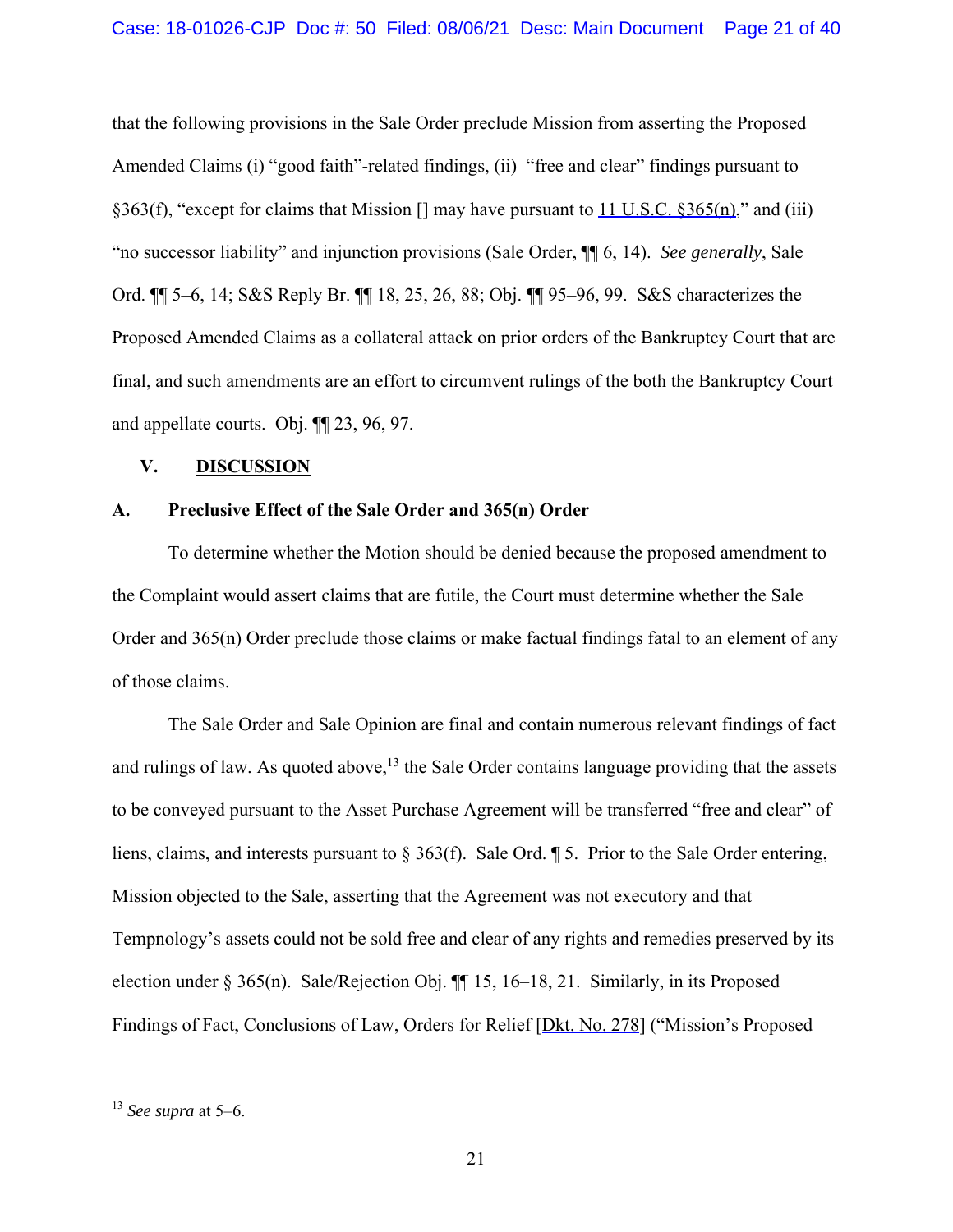Findings and Rulings") relating to the evidentiary hearing to consider approval of the Sale, Mission asserted that "no sale can be approved which eliminates [its] rights under  $365(n)$ , to the extent the appeals court determines that Mission has such rights." Mission's Proposed Findings and Rulings ¶ 43. Mission did not raise any other basis for retaining its rights in that pleading. *Id.* Ultimately, the Sale Order entered and contained a limited carveout from the "free and clear" language providing that "the sale of the Assets shall not be free and clear of claims Mission Product Holdings, Inc. may have pursuant to 11 U.S.C. § 365(n) as determined by a final nonappealable order by a court of competent jurisdiction." Sale Ord. ¶ 5. Mission appealed the Sale Order, but did not seek a stay of that order pending determination of the appeal. *See* Notice of Appeal 1, **Dkt. No. 333.** After affirming the good faith findings of the Bankruptcy Court and determining that S&S was entitled to the protections of  $\S 363(m)$  as a good faith purchaser, the First Circuit affirmed the Sale Order because the appeal was statutorily moot. *In re Old Cold LLC*, 879 F.3d at 388–389. As such, S&S or Coolcore, its assignee, acquired the assets of Tempnology subject only to claims and interests preserved under § 365(n) as would be determined after appeals had been exhausted and the 365(n) Order became final.

The carveout provision of the Sale Order is clear and limits Mission's possible claims and interests in the transferred assets to "claims under  $\S 365(n)$ ."<sup>14</sup> Sale Ord. 15. Mission argues now that the Bankruptcy Court could not have ordered a sale free and clear of its exclusive rights to sell certain products provided under the Agreement. *See* Mot. ¶ 29. That may be an accurate general statement of the law today, after the Supreme Court's decision regarding the 365(n) Order and the effect of rejection of an executory contract applying § 365(a) and (g), and other

<sup>&</sup>lt;sup>14</sup> At the post-Auction hearing held on November 18, 2015 regarding, *inter alia*, the Sale Motion, Judge Deasy noted that "there would have to be a carve-out in any final order [approving the sale] for whatever those rights might be under a final court order, which we don't have yet." Hr'g Tr. 10:23–11:1, Dkt. No. 456.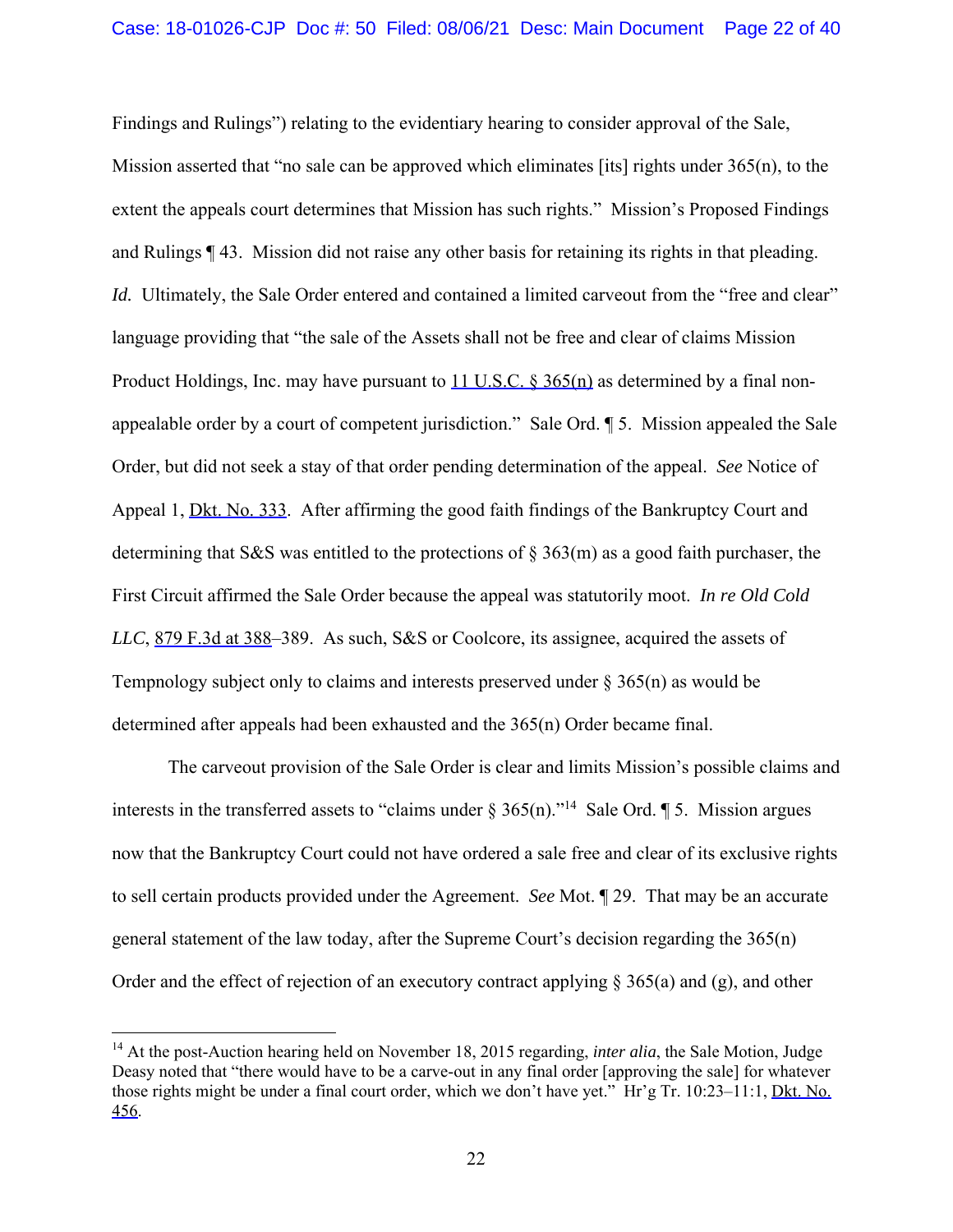applicable law, but in this case, the Sale Order did just that. By limiting the basis of its objection to any rights that may have been determined to have been preserved by its election under § 365(n), Mission waived all other objections that it may have had. Mission did not seek a stay pending appeal and was not successful in its appeal of the Sale Order. When the Supreme Court decided that Mission had no rights under § 365(n) and rejected consideration of whether Mission could have rights of exclusivity under other provisions of § 365 or other applicable law as having been waived by Mission, the carveout provided in the Sale Order no longer operated to exclude any claim or interest in or to the assets of Tempnology that were sold to S&S from the "free and clear" provisions of that order. *See Mission Prod. Holdings, Inc.*, 139 S. Ct. at 1660, n.1.

While the result may be anomalous with the rights and remedies a counterparty to an exclusive distribution agreement may assert after rejection of that agreement as established by the Supreme Court's decision, the result in this case is mandated by the language of the Sale Order and the 365(n) Order, which constitute the law of the Chapter 11 case and have preclusive effect in this Adversary Proceeding. "[I]ssue preclusion prevent[s] relitigation of wrong decisions just as much as right ones." *B & B Hardware, Inc. v. Hargis Indus., Inc.*, 575 U.S. 138, 157 (2015) (alteration in original) (quoting *B & B Hardware, Inc. v. Hargis Indus., Inc.*, 716 F.3d 1020, 1029 (8th Cir. 2013)); *see also Federated Dep't. Stores, Inc. v. Moitie,* 452 U.S. 394, 398 (1981) (concluding that "the res judicata consequences of a final, unappealed judgment on the merits are not altered by the fact that the judgment may have been wrong or rested on a legal principle subsequently overruled in another case"); *Baltimore SS Co. v. Phillips*, 274 U.S. 316, 325 (1927) (determining a final judgment "based upon an erroneous view of the law is not open to collateral attack"); *Bath Iron Works Corp. v. Dir., Office of Workers' Comp. Programs*, 125 F.3d 18, 22 (1st Cir. 1997) (holding that "the point of collateral estoppel is that the first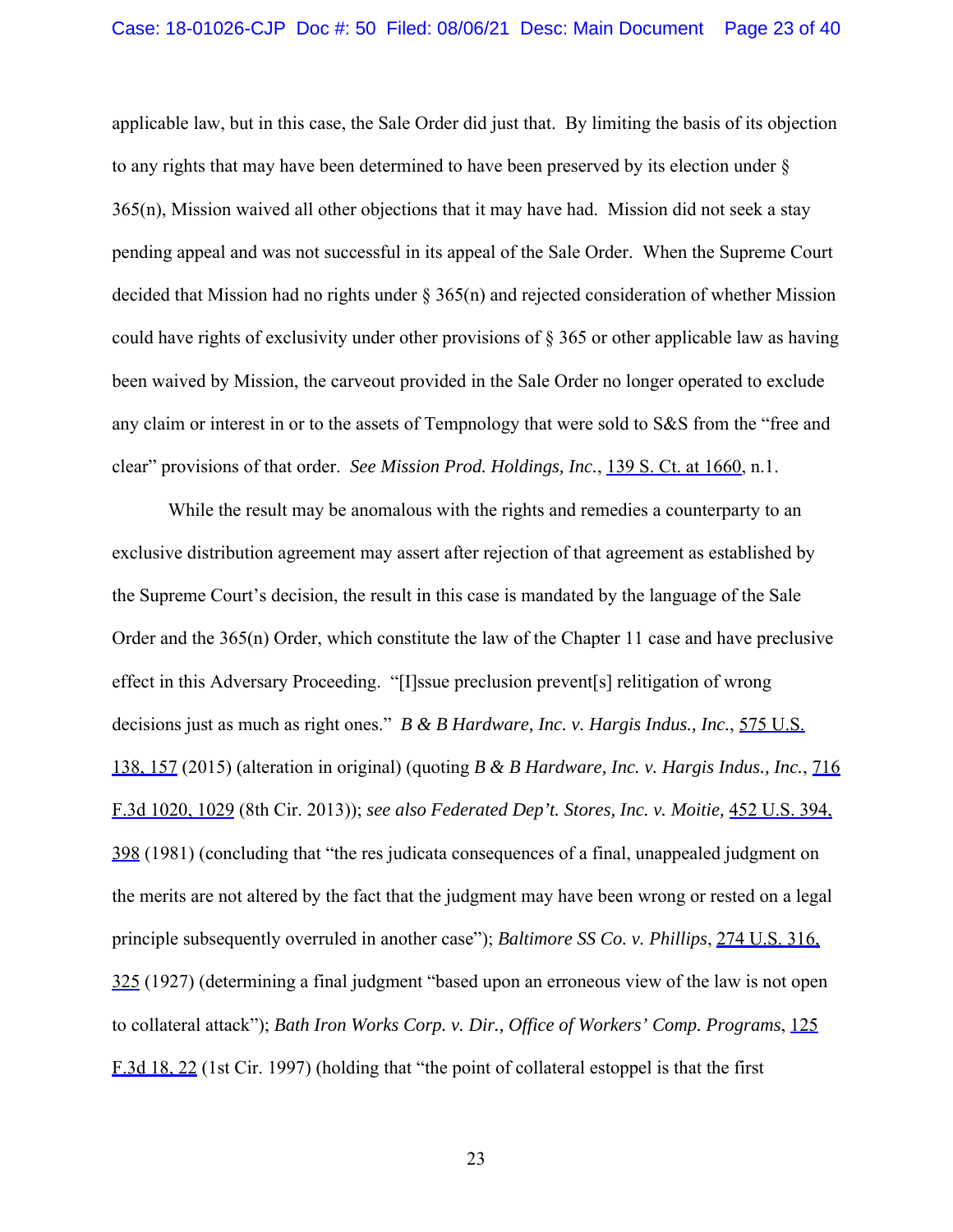determination is binding not because it is right but because it is first . . ."); *Vargas-Colón v. Fundación Damas, Inc.*, 864 F.3d 14, 29 (1st Cir. 2017) (same); *White*, 487 B.R. at 12 (observing that the doctrines of res judicata and collateral estoppel apply to sale orders because bankruptcy courts have statutory authority to enter a final order).

S&S and its assignee, Coolcore, are entitled to the protections of  $\S 363(m)$ , which operates to protect the "deal" that S&S made with the Debtor from challenges through appeals of ancillary orders integral to the sale process. *See Anheuser-Busch, Inc. v. Miller (In re Stadium Mgmt. Corp.)*, 895 F.2d 845, 847, 849 (1st Cir. 1990) (determining, where assumption and assignment of a sublease was "integral" to the sale, appeal of the order approving the assumption and assignment was moot by operation of  $\S 363(m)$  even though separate from the sale order). In assessing the policies embodied in § 363 sales of finality and protection of good faith purchasers, and the complementary concerns of refraining from deciding cases in which there can be no remedy without compromising the integrity of sale that is final, the First Circuit has observed that the explicit language of  $\S 363(m)$  is that a sale must be "authorized" under  $\S$ 363(b), not that it be "proper," such that unstayed sales authorized under § 363(b) will not be disturbed whether the approval was correct or not. *See id.* at 847–49.15 Here, Mission stated its

<sup>&</sup>lt;sup>15</sup> The Court notes that the First Circuit relied on a decision from the Court of Appeals for the Seventh Circuit, *In re Sax*, 796 F.2d 994, 997–98 (7th Cir. 1986), for the proposition that a sale authorized under § 363(b) would moot a subsequent appeal where no stay pending appeal was obtained, which decision has been subsequently overruled on this point by *Trinity 83 Dev., LLC v. Colfin Midwest Funding, LLC*, 917 F.3d 599, 602–03 (7th Cir. 2019) (recognizing that the *Sax* decision arose from a challenge to the sale itself, not a dispute about who was entitled to the proceeds, but finding because of confusion on how *Sax*  has been subsequently applied in *In re River W. Plaza-Chicago, LLC*, 664 F.3d 668, 672 (7th Cir. 2011) to support that case's holding that  $\S 363(m)$  limits judicial control over the disposition of proceeds generated by a sale and concluding that "363(m) does not make any dispute moot or prevent a bankruptcy court from deciding what shall be done with the proceeds of a sale or lease."). The First Circuit's pronouncement with respect to § 363(m) and mootness remains undisturbed and in *In re Old Cold LLC,*  879 F.3d at 388–89, it affirmed that Mission's challenges to the Sale Order were statutorily moot because S&S was a good faith purchaser and the sale was not stayed.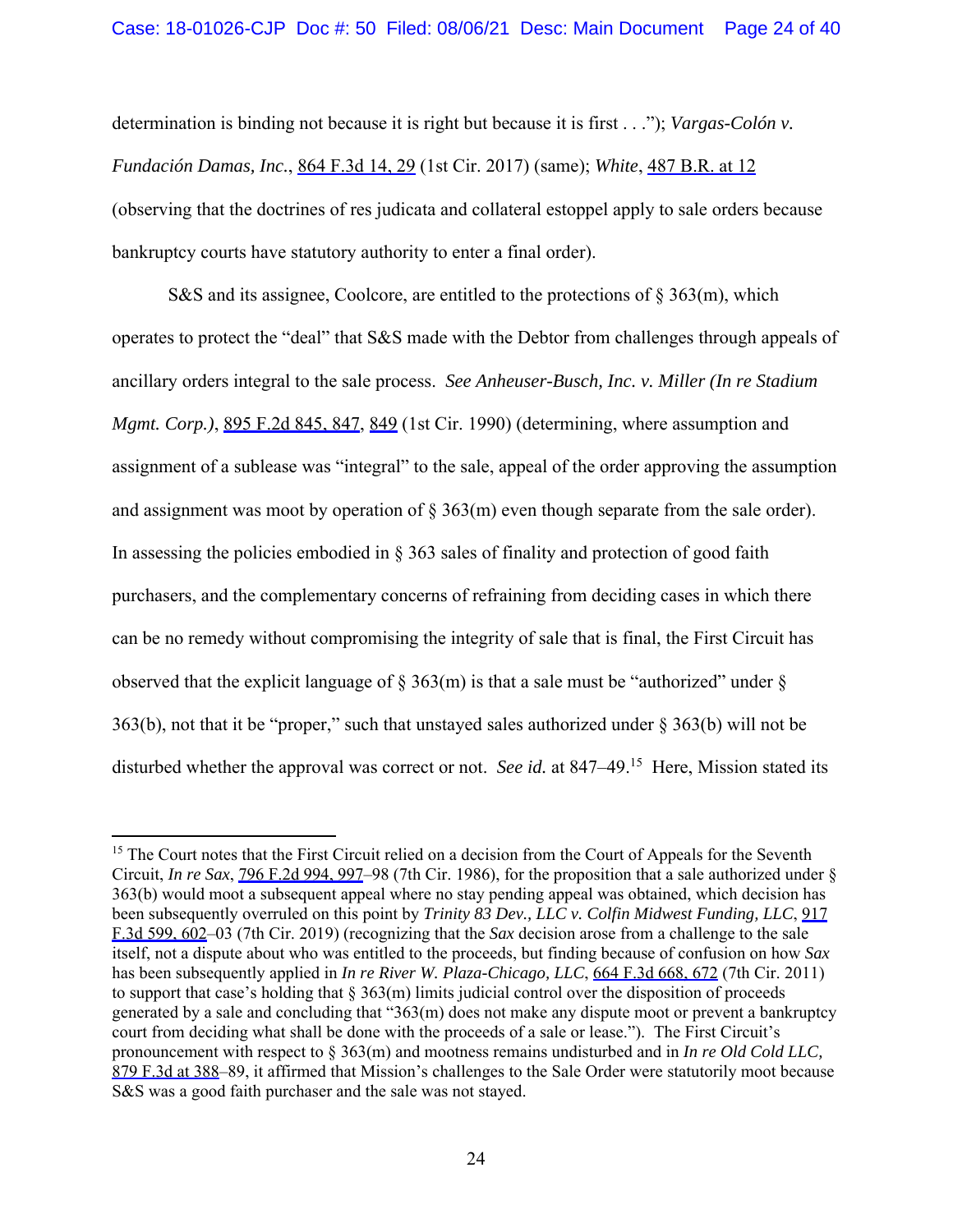objections and exhausted its appellate rights. The terms of the Sale Order eliminated Mission's claims and interests in and to the assets transferred by Tempnology to S&S and its assignees that could have arisen from the Exclusive Distribution Rights provisions of the Agreement.

#### **B. Nonmutual Collateral Estoppel**

The 365(n) Order is final with respect to its determination that "Mission's election pursuant to  $11 \text{ U.S.C. }$   $\frac{8365(n)}{n}$  provides no protectable interest in the Debtor's 'Exclusive Products' and the 'Exclusive Territory' as those terms are defined in the Agreement." 365(n) Ord. ¶ 4. Addressing "undeveloped suggestions [in Mission's appellate brief] that rejection under section 365(a), even if allowed, might not extinguish a right to demand specific performance of the negative covenant implicit in the exclusive distribution rights," the First Circuit held that Mission "never raised any such argument in the bankruptcy court as a basis for preserving its exclusive distribution rights." *In re Tempnology, LLC,* 879 F.3d at 400–401. The Supreme Court accepted the First Circuit's determination that that argument was not presented to the Bankruptcy Court and, as such, had been waived.16 *Mission Prod. Holdings, Inc.,* 129 S. Ct. at 1660, n.1. Mission now attempts to avoid the preclusive effects of the Sale Order and 365(n) Order with respect to these proposed claims against parties who were not "parties" to the appeals of the Sale Order or 365(n) Order by contending that its Exclusive Distribution Rights beyond § 365(n) and post-rejection claims have never been adjudicated. Unfortunately for Mission, based on the interrelationship between the Sale Order and the 365(n) Order, the Court concludes that those final orders did adjudicate all of Mission's rights with respect to the Agreement as those rights relate to the transferred assets.

<sup>&</sup>lt;sup>16</sup> The mandate to this Court by the First Circuit provides that the Court determine, consistent with the Supreme Court's holding, the scope of the Debtor's Trademark rights post-rejection of the Agreement. *See* Judgment dated June 16, 2019.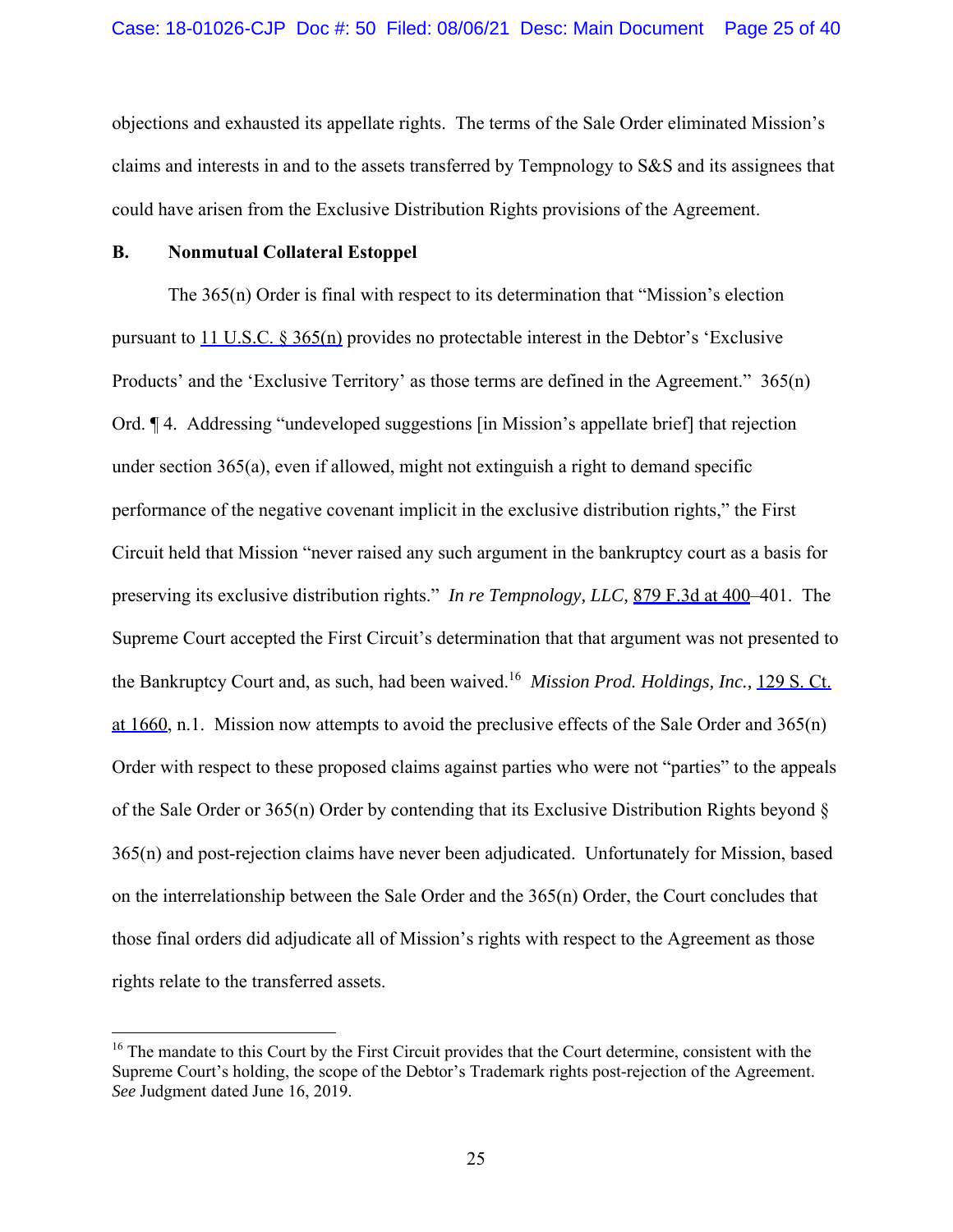Collateral estoppel, often referred to as issue preclusion, "bars parties from re-litigating issues of either fact or law that were adjudicated in an earlier proceeding." *Robb Evans & Assocs., LLC v. United States*, 850 F.3d 24, 31 (1st Cir. 2017).17 Collateral estoppel is applicable to both "ultimate issues" and "necessary intermediate findings . . . to preclude relitigation." *Rodríguez-García v. Miranda-Marín*, 610 F.3d 756, 771 (1st Cir. 2010). This doctrine requires that " $(1)$  both proceedings involved the same issue of law or fact,  $(2)$  the parties actually litigated that issue, (3) the prior court decided that issue in a final judgment, and (4) resolution of that issue was essential to judgment on the merits." *Global NAPs, Inc. v. Verizon N.E. Inc.*, 603 F.3d 71, 95 (1st Cir. 2010).

A defendant who was not a party to an earlier proceeding may assert collateral estoppel defensively, which is often referred to as nonmutual defensive collateral estoppel or nonmutual issue preclusion, to prevent a plaintiff from asserting an issue that the plaintiff has previously litigated and lost against a different defendant, "provided that the party against whom issue preclusion is asserted has had a full and fair opportunity for judicial resolution of the same issue." *Vargas-Colón*, 864 F.3d at 28 (internal quotations omitted); *see also Rodríguez-García*, 610 F.3d at 771; *Eagle-Picher Indust., Inc. v. Am. Emp'rs Ins. Co.*, CIV. A. No. 83-348-Z, 1984 WL 13995, at  $*1$  (D. Mass. Nov. 8, 1984) (applying nonmutual defensive collateral estoppel where the plaintiff "had and fully seized its opportunity to litigate the trigger issue in its first lawsuit" choosing its defendants and theory of coverage and finding that plaintiff is "now barred from relitigating that issue by merely switching adversaries. To hold otherwise would ignore the

 $17$  The particular finding entitled to preclusive effect having been made by this Court, "federal common law controls the question of issue preclusion in this case." *Vargas-Colón*, 864 F.3d at 25.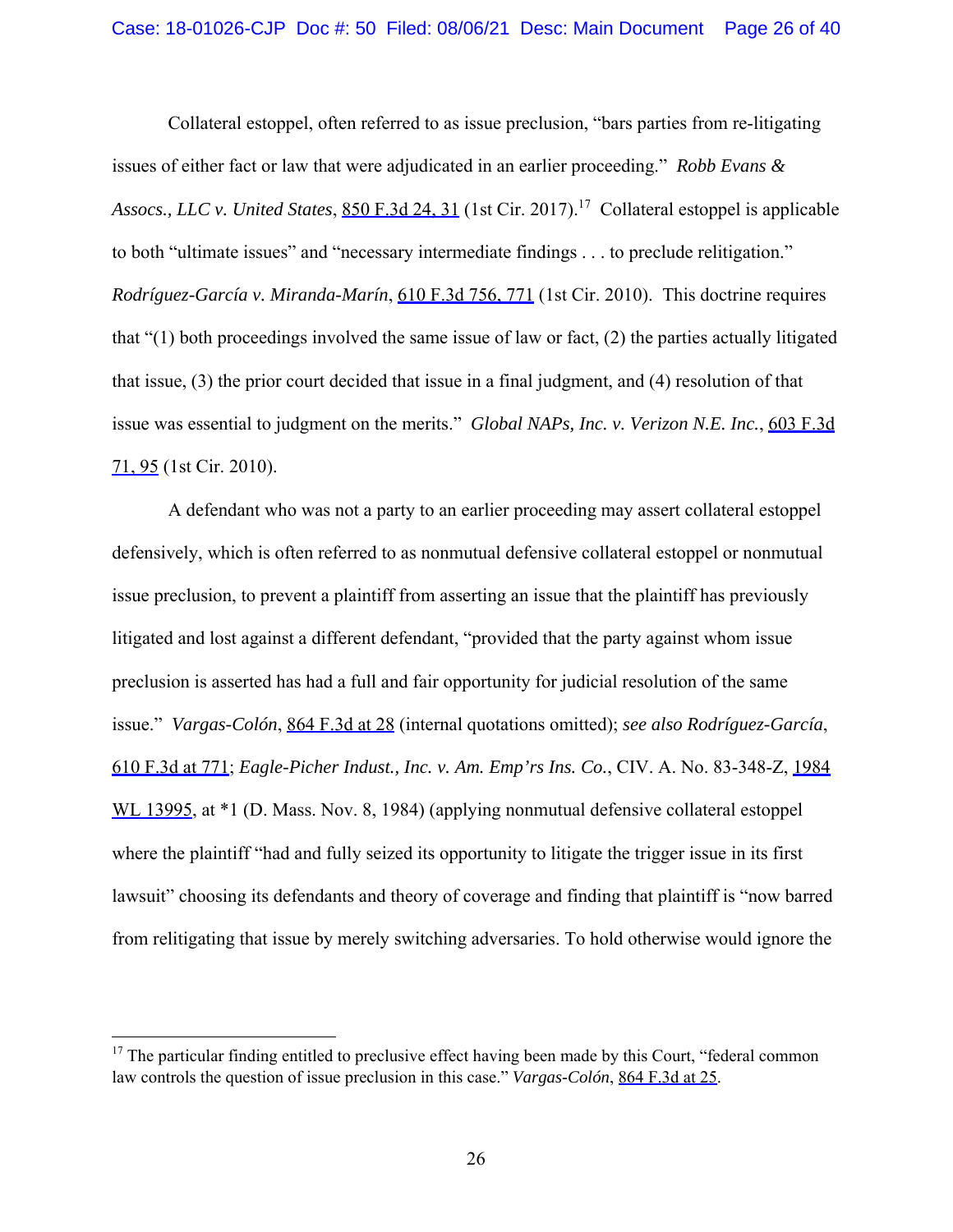fundamental goals of finality, consistency, and efficiency that justify the doctrine of collateral estoppel") (internal quotations and citations omitted).

"In practice, determining whether the plaintiff had a full and fair opportunity to litigate the issue boils down to the same four-factor test applicable to issue preclusion more generally." *Photographic Illustrators Corp. v. Orgill, Inc.*, 370 F. Supp. 3d 232, 242 (D. Mass. 2019), *aff'd*, 953 F.3d 56 (1st Cir. 2020). The "actually litigated" prong of the doctrine requires that, in the prior proceeding, a court of competent jurisdiction rendered a final decision and judgment on the merits. In addition, parties may not relitigate issues based on newly presented evidence or arguments, where nonmutual collateral estoppel applies. *See, e.g., Yamaha Corp of Am. v. United States*, 961 F.2d 245, 257–58 (D.C. Cir. 1992) (stating "once an issue is raised and determined, it is the entire issue that is precluded, not just the particular arguments raised in support of it in the first case" and refusing to take new evidence to support an argument that could have been submitted to the prior court based on issue preclusion). By precluding a party from re-litigating an issue by advancing new arguments or evidence after a final judgment has entered against it, nonmutual collateral estoppel promotes judicial economy, in addition to promoting fairness to all parties. *See, e.g., Parklane Hosiery Co., Inc. v. Shore*, 439 U.S. 322, 328-330 (1979) ("Although neither judges, the parties, nor the adversary system performs perfectly in all cases, the requirement of determining whether the party against whom an estoppel is asserted had a full and fair opportunity to litigate is a most significant safeguard.") (internal quotation omitted); *Romallo Bros. Printing, Inc. v. El Dia, Inc.*, 490 F.3d 86, 92 (1st Cir. 2007) (affirming application of collateral estoppel to bar claims based on new theories; plaintiff's unsuccessful suit challenging policy barred, on collateral estoppel grounds, his second suit challenging the same policy, notwithstanding that plaintiff sued in different capacities in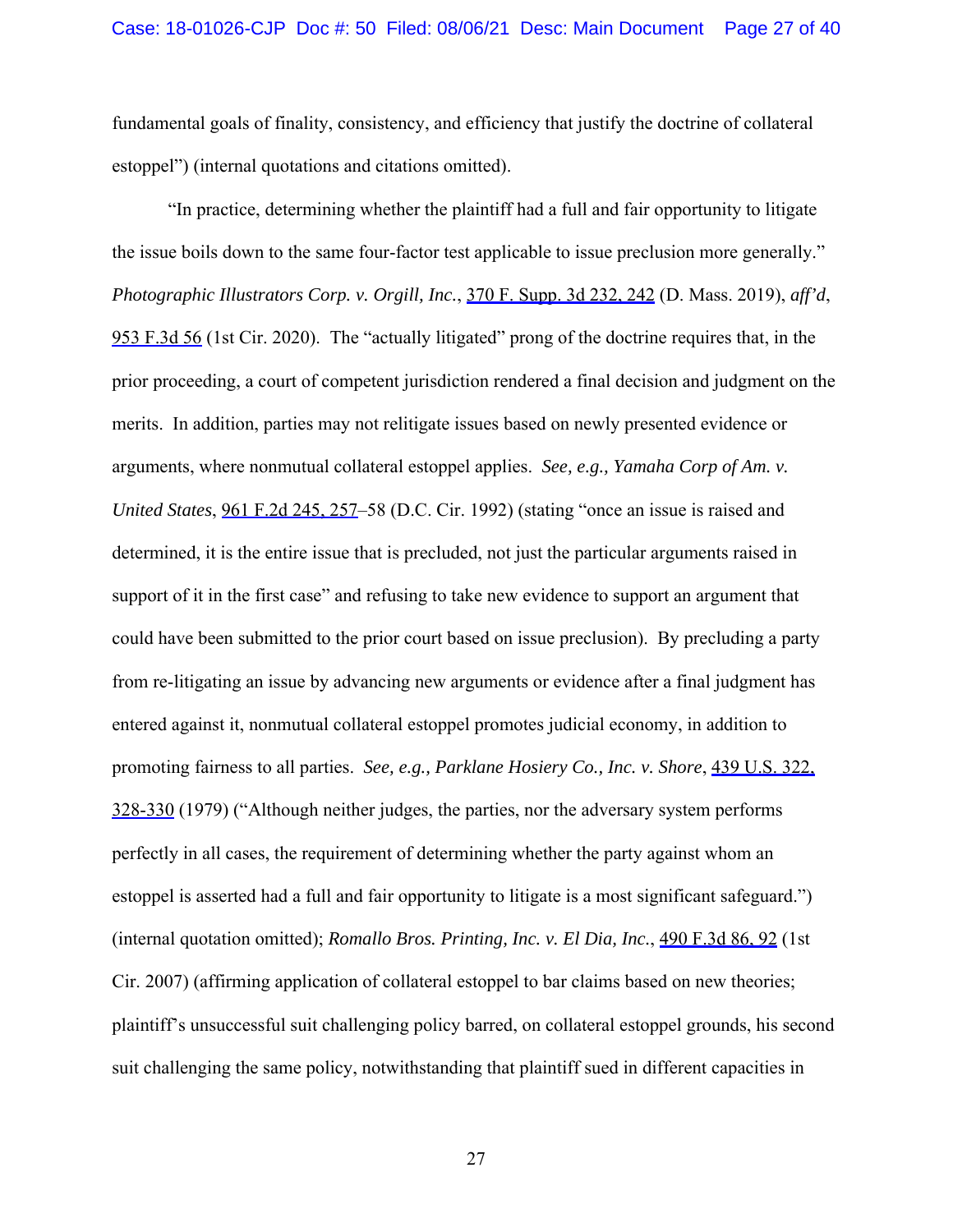each case or that the event triggering the second case did not happen until after judgment in the first case was entered, since the challenged policy did not change in any material way from one suit to the next). $18$ 

Mission asserts that its exclusive distribution rights were "never actually decided in a final judgment on the merits as required to invoke preclusion," because its arguments outside the scope of § 365(n) were held to have been waived. Mission Reply  $\P$  6–7. Mission argues that "a waiver finding in one case is not the type of finding entitled to issue preclusion in another case[, because] waiver as a general matter is a procedural determination that governs only the case in which it is made—not another case." *Id*. at ¶ 6 (quoting *Clark v. Zwanziger (In re Zwanziger)*, 741 F.3d 74, 78 (10th Cir. 2014)).

As a general proposition, Mission is correct; however, the limitations on the preclusive effect of judgments based on waiver and authorities to which Mission cites, none of which involved a sale order under § 363, are distinguishable by the unique circumstances of this case and the interrelationship between the Sale Order and  $365(n)$  Order.<sup>19</sup> The necessary reliance by

<sup>18</sup> *See also, generally*, 18 James Wm. Moore et al., *Moore's Federal Practice* § 132.02 (3d. ed. 2019) ("If a new legal theory or factual assertion raised in the second action is relevant to the issues that were litigated and adjudicated previously, the prior determination of the issue is conclusive on the issue despite the fact that new evidence or argument relevant to the issue was not in fact expressly pleaded, introduced into evidence, or otherwise urged"*); Pignons S.A. de Mecanique v. Polaroid Corp.*, 701 F.2d 1, 2–3 (1st Cir. 1983) (applying the doctrine of collateral estoppel despite new theories, evidence, and arguments to support new claims and observing that the plaintiff had a fair opportunity to make these arguments and to introduce this evidence the first time).

<sup>&</sup>lt;sup>19</sup> Mission cites certain cases for the proposition that final orders based on waiver may not be preclusive, but the cases were factually dissimilar to the present case. *See* Mission Reply ¶¶ 6–7. In *In re Zwanziger*, for example, the Tenth Circuit Court of Appeals found that a prior district court order reversing the damages portion of its judgment on the ground that creditors had waived their right to emotional distress damages awarded by district court in compensation for debtor's fraud because they failed to include that claim or theory of damages in the final pretrial order and remanding for determination as to whether verdict could still stand based on evidence independent of emotional distress or if a new trial were necessary on damages issue, was not a decision on the merits, where the debtor filed for bankruptcy prior to the district court's recalculating damages, concluding that issue preclusion did not apply so as to bar the bankruptcy court from subsequently addressing the issue of damages for emotional distress on the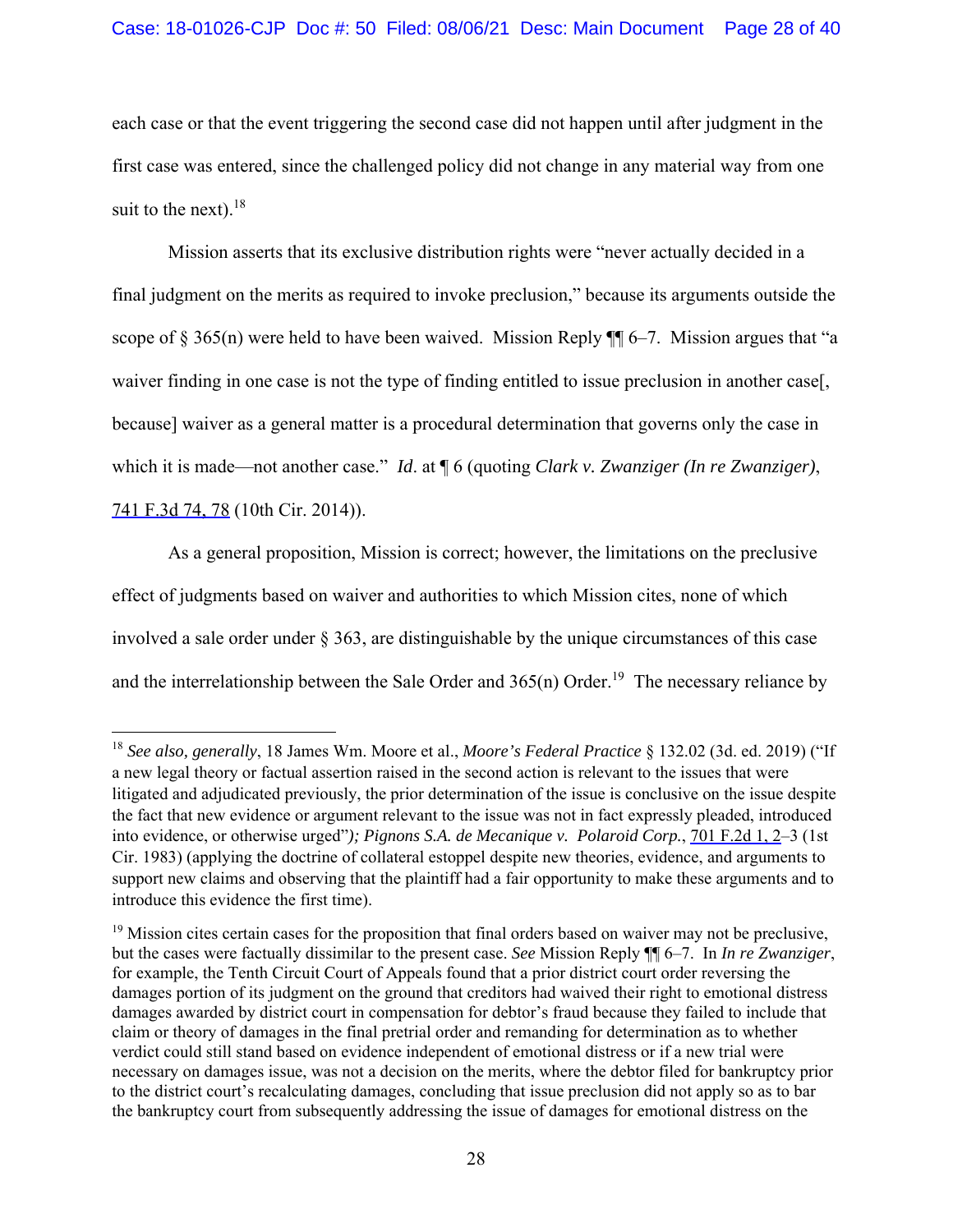good faith purchasers on the enforceability of final bankruptcy sale orders distinguishes this type of case from other cases that have considered nonmutual defensive collateral estoppel in other contexts. Mission had a full and fair opportunity to object to the Sale Order, and it did so. Any objections that it had to the Sale Order must have been asserted when that order was being determined, and Mission must have requested a stay pending appeal to preserve its objections in light of § 363(m). When the Sale Order became final because Mission's appeal became statutorily moot, Mission's claims and interests were limited to "claims under  $\S 365(n)$ " pursuant to the carveout in that Order. Sale Ord. ¶ 2. Applying the doctrine of collateral estoppel, the Sale Order adjudicated all of Mission's rights with respect to the Agreement and the assets transferred pursuant to the Asset Purchase Agreement. Mission must have prosecuted all bases for its objection to the Sale in objecting to entry of the Sale Order. It had a full and fair opportunity to litigate in that context and it did so. Mission cannot now avoid the finality afforded by the Sale Order by asserting the proposed claims against third parties that have the benefit of that order.

merits in creditors' fraud-based dischargeability action in debtor's Chapter 7 case. *See* 741 F.3d at 77–79; *see also Tadlock v. Marshall Cty. HMA, LLC*, No. CIV-13-655-R, 2015 WL 11236847, \*3–4 (W.D. Okla. Aug. 20, 2015) (declining to modify order granting defendant summary judgment on workers' compensation claim and denying plaintiff's motion to reinstate her workers' compensation claim, where the Circuit Court of Appeals affirmed the district court's grant of summary judgment to defendant on the workers' compensation claim based on the plaintiff's waiver of the argument that an email was evidence of consequent termination); *Mid-Continent Cas. Co. v. Petroleum Sols., Inc.*, No. 4:09-0422, 2016 WL 5539895, \*34-35 (S.D. Tex. Sept. 29, 2016), *amended*, No. CV 4:09-0422, 2016 WL 7491858 (S.D. Tex. Dec. 30, 2016), *and aff'd in part, rev'd in part and remanded*, 917 F.3d 352 (5th Cir. 2019) (concluding that the legal issue of whether party is bound by waiver in state court litigation could not be resolved as a matter of law on the record before district court because a trial was needed to determine the parties' relationship and the events specifically related to the decision in state court not to seek segregation among the fees claimed by other party not in present litigation).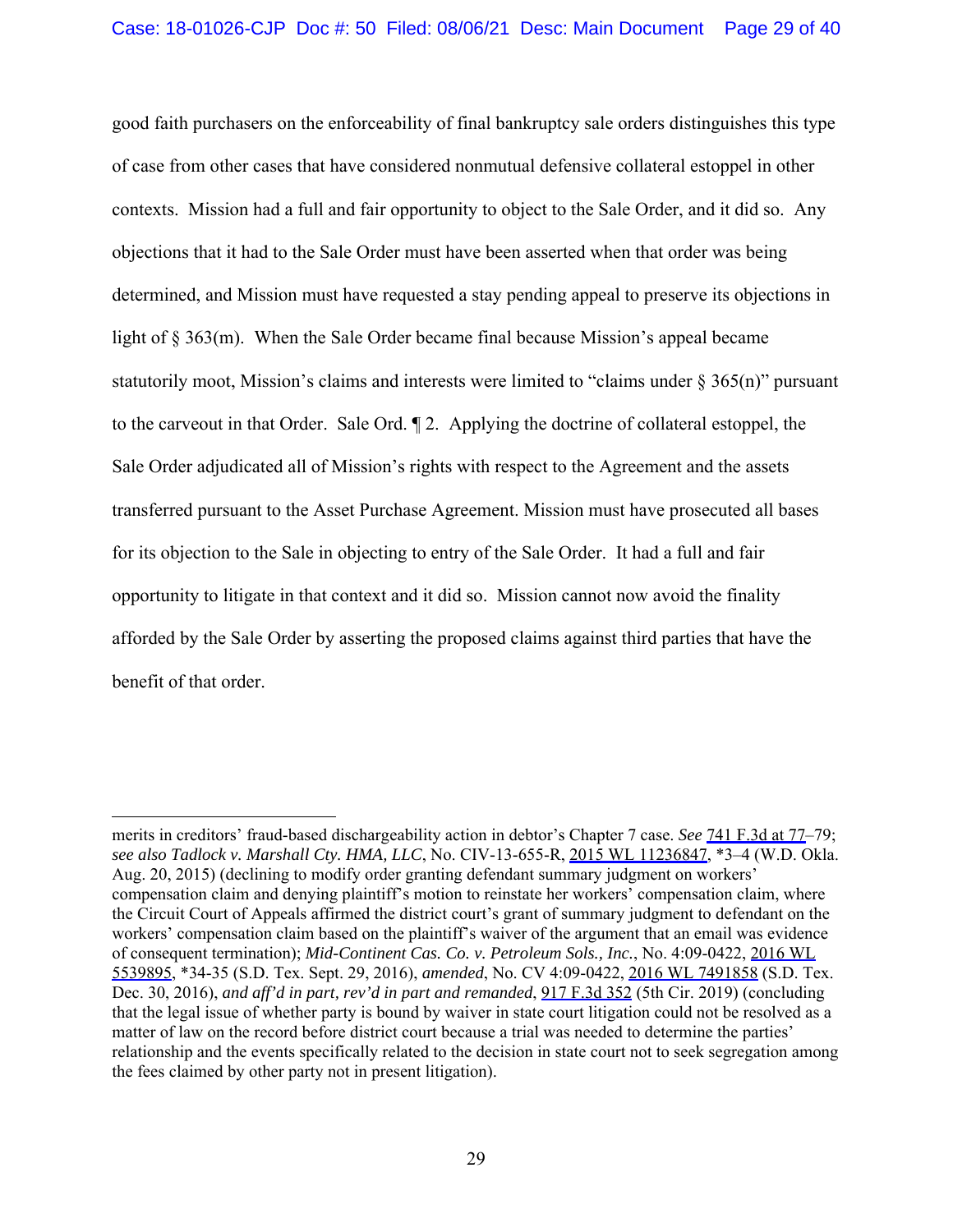## **C. Enforcement of the Sale Order**

Purchasers of assets and their assigns rely on the terms of and finality of sale orders. Unlike other types of cases where courts have considered defensive nonmutual collateral estoppel, bankruptcy court sale orders are intended to establish rights among parties who may not participate in the litigation or appeal of orders approving a sale and typically include an injunction protecting purchasers and their successors and assigns from future litigation related to the sale for that purpose. *See, e.g., In re Whiz Kids Dev., LLC*, 576 B.R. 731, 757 (Bankr. D. Mass. 2017) (observing that the "[t]he Sale Order included specific and definite injunctive provisions to prevent the very type of situation which unfolded" in that case, where purported interest holder in real property sold in the bankruptcy proceeding argued that his ability to foreclose the right of redemption survived the sale, arguments which the court determined failed due to the finality of the Sale Order). In the Court's experience, the Sale Order in this case was not unique and, like other § 363(f) sale orders, contemplated enforcement against third parties by, among other things, inclusion of an injunction. Specifically, paragraph 6 of the Sale Order precludes the "assert [ion], prosecut [ion], or [pursuit of] any Liens [, defined as "all liens [,] claims, interests, and encumbrances[,]"] against the Successful Bidder, its property (including, without limitation[,] the Assets), its successors and assigns, or interfere with the Successful Bidder's title to, use, or enjoyment of the Assets, in each case, without first obtaining an order of this Court after notice and a hearing permitting such Lien to proceed." Sale Ord.  $\P$   $\sim$  5–6.<sup>20</sup> While technically Mission may be correct that the parties against whom Mission seeks to assert the proposed claims were not parties to the litigation or appeal of the Sale Order, those parties

<sup>20</sup> The Asset Purchase Agreement did not otherwise permit such claims. *See* Asset Purchase Agreement Art. II.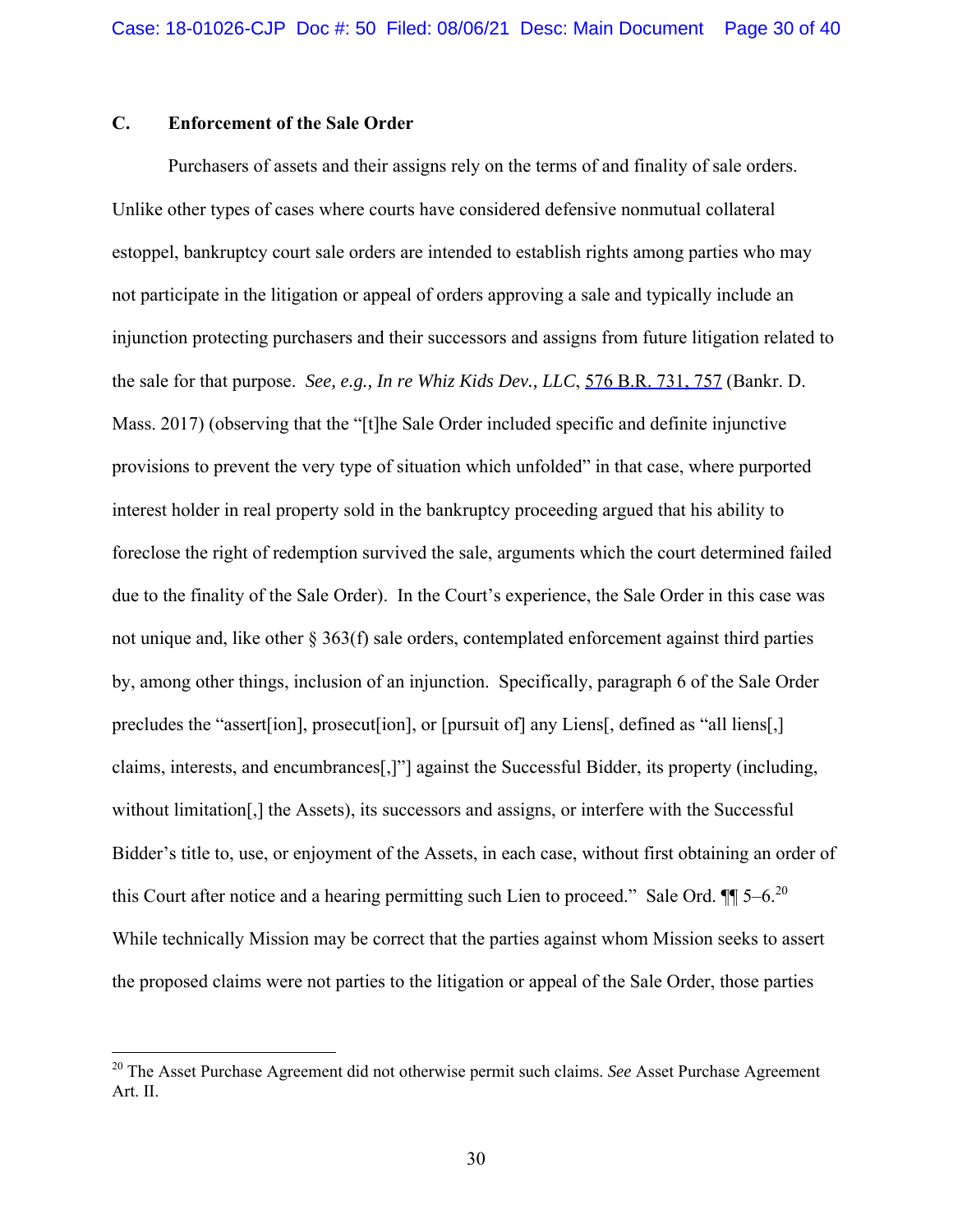(whether specifically known or unknown) were certainly contemplated to have relied on and been afforded the protections of the Sale Order. There is no dispute that Mission participated in and received due process in connection with the Sale process, as well as an opportunity to object to and appeal the terms of the Sale Order, which unambiguously enjoined persons who held interests in or against the property from asserting those interests against the Assets, S&S, and its successors and assigns.

Given the Sale Order included a specific injunctive provision to prevent the pursuit of the very types of proposed claims asserted here, it may not be necessary to consider the preclusive effects of the Sale Order in terms of nonmutual collateral estoppel. The same result would be mandated if the Court were to simply enforce the Sale Order.<sup>21</sup> The proposed claims asserted by Mission would impair the "free and clear" provisions of that order and are barred by the injunction provisions of the Sale Order.

### **D. The "Divestiture Rule" Did Not Limit the Effect of the Sale Order as Entered**

Mission also argues that the Bankruptcy Court did not have jurisdiction to enter the Sale Order if that Order is interpreted to affect its Exclusive Distribution Rights under the Agreement that were the subject of the pending appeal of the 365(n) Order. Commonly known as the "divestiture rule," filing of a notice of appeal generally "divests the lower court of jurisdiction over those matters on appeal." *Mission Prod. Holdings, Inc. v. Schleicher & Stebbins Hotels, L.L.C. (In re Old Cold, LLC)*, 602 B.R. 798, 822 (B.A.P. 1st Cir. 2019) *aff'd,* 976 F.3d 107, 116– 17 (1st Cir. 2020). The divestiture rule is a common law "doctrine designed to promote judicial economy and prevent the confusion that would result from two courts addressing the same

<sup>&</sup>lt;sup>21</sup> Although the Sale Order contemplates an enjoined party being able to obtain an order of this Court to proceed with otherwise enjoined claims, the Court does not construe any of Mission's filings as satisfying that provision, and the Court would not exercise its discretion to grant leave to pursue such claims given the finality of the Sale Order and the protections to purchasers afforded by § 363(m). *See* Sale Order ¶ 6.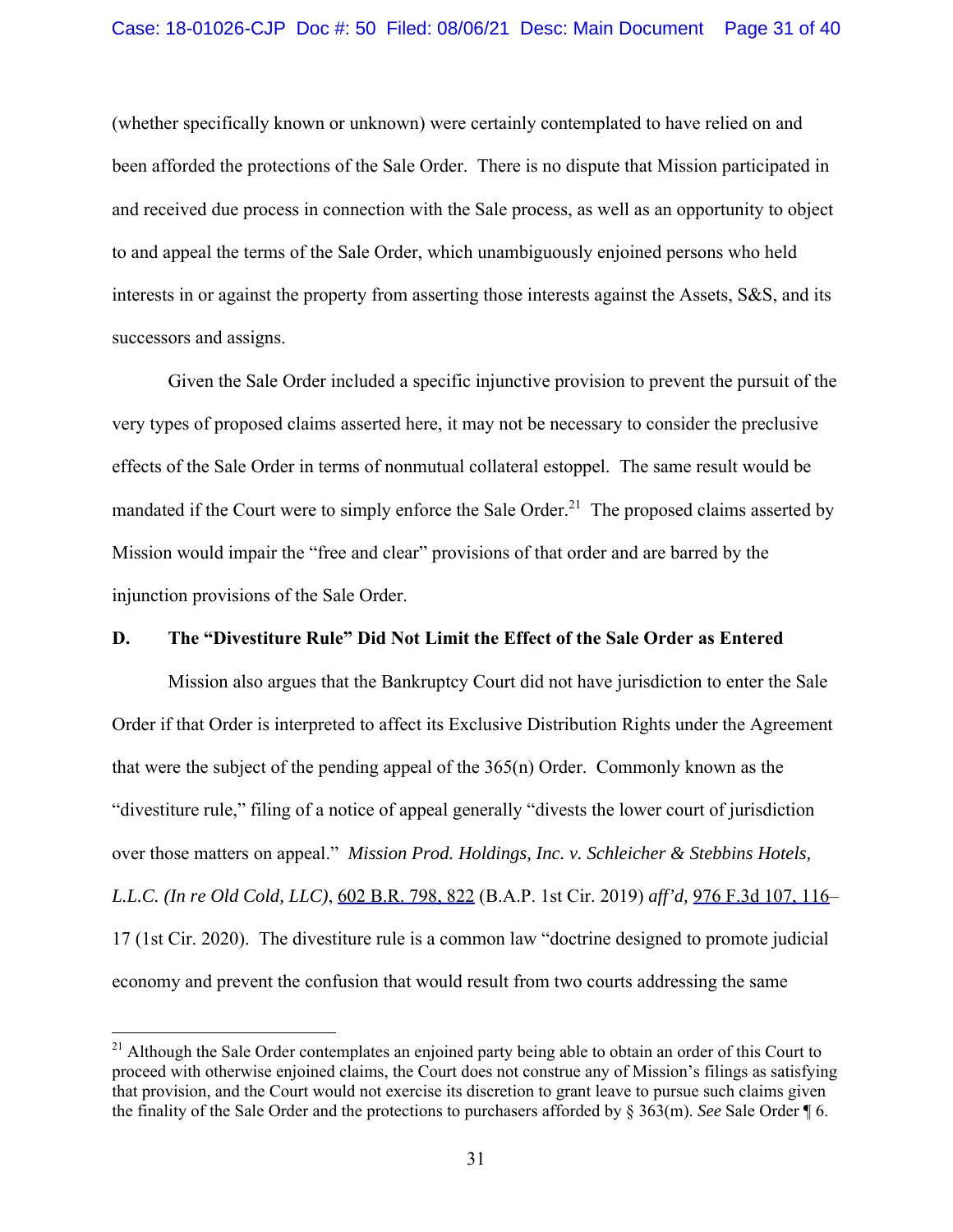issue." *Id.* While the divestiture rule applies to appeals taken from bankruptcy court orders, "[c]ourts have recognized . . . that due to the inherent nature of bankruptcy cases, discrete controversies within the overall case framework may often deserve separate appellate consideration." *Id.* (internal citations and quotations omitted). A bankruptcy court is divested of jurisdiction to determine those issues that "so impact the appeal so as to interfere with or effectively circumvent the appeal process." *Whispering Pines Estates, Inc. v. Flash Island, Inc. (In re Whispering Pines Estates, Inc.)*, 369 B.R. 752, 759 (B.A.P. 1st Cir. 2007); *see also In re Old Cold, LLC*, 602 B.R. at 823. The mere fact that property at issue in an appeal is the same as the property at issue before the bankruptcy court is not dispositive where the bankruptcy court's resolution of an issue will not interfere with the pending appeal. *See In re Schultz Mfg. & Fabricating Co.*, 956 F.2d 686, 691 (7th Cir. 1992) (no divestiture where a sale order did not address the issues on appeal and contained an express provision for a return to the status quo if parties succeeded in an appeal); *In re Urban Dev., Ltd.*, 42 B.R. 741, 744 (Bankr. M.D. Fla. 1984) (permitting claim seeking to sell asset free and clear of interests despite pending appeal granting creditor relief from stay to foreclose on property).

 Here, the Bankruptcy Court specifically carved out from the Sale Order "claims Mission Product Holdings, Inc. may have pursuant to  $11 \text{ U.S.C.}$  §  $365(n)$  as determined by a final nonappealable order by a court of competent jurisdiction." Sale Ord. ¶ 5. The record is clear that in entering the Sale Order, the Bankruptcy Court's intention was to ensure that it did not interfere with the pending appeal of the 365(n) Order. As the Bankruptcy Court understood, Mission claimed that its claims arose under  $\S 365(n)$ . This is consistent with the First Circuit's determination that Mission waived any argument "that rejection under section 365(a), even if allowed, might not extinguish a right to demand specific performance of the negative covenant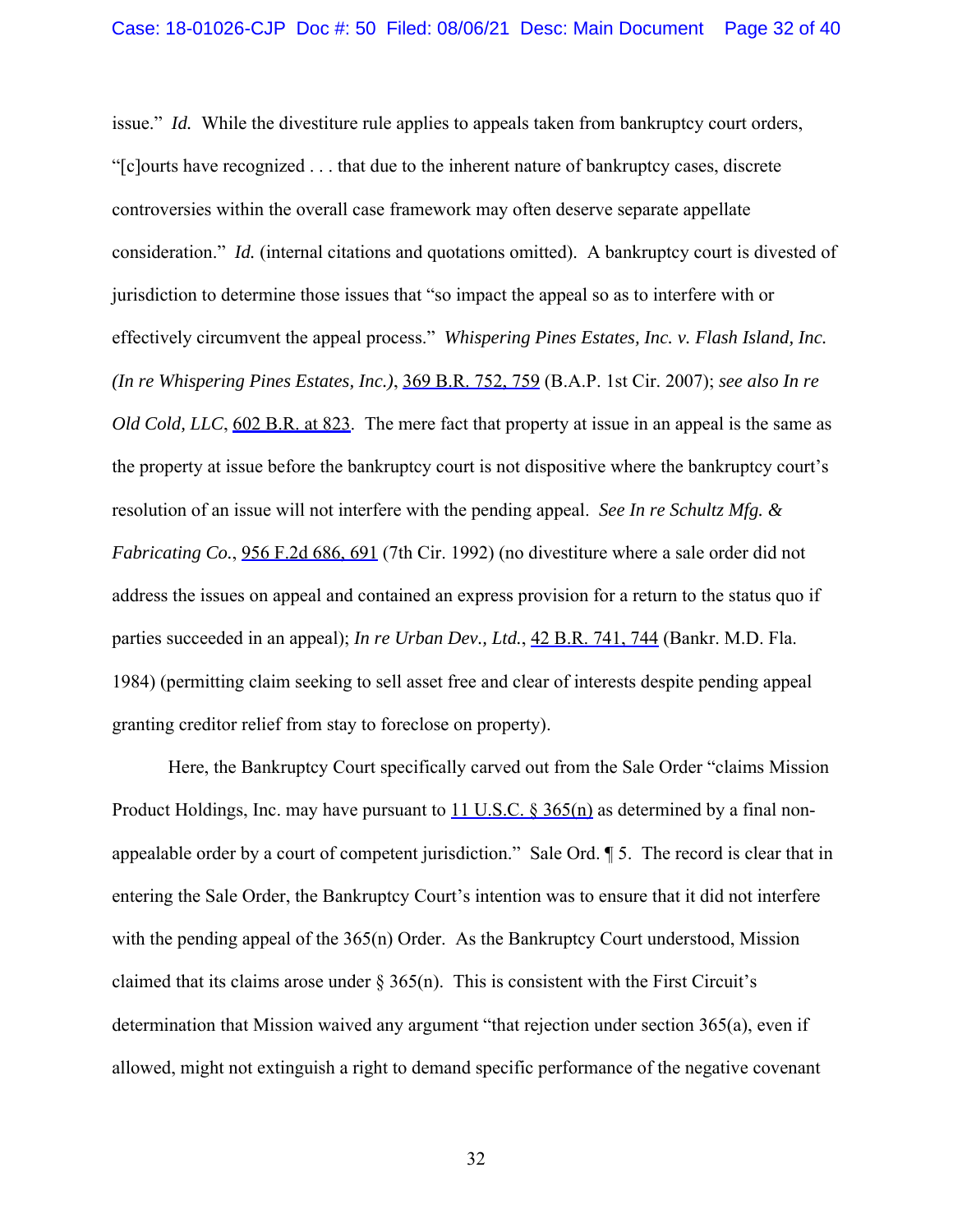implicit in the exclusive distribution rights" because it never raised such an argument before the Bankruptcy Court. *In re Tempnology, LLC,* 879 F.3d at 400. By including the carveout for the issues in the 365(n) Order that had been appealed, the Bankruptcy Court did not address any issues then on appeal or interfere with the pending appeal.

## **E. Application of the Sale Order and Collateral Estoppel to the Proposed Amended Claims**

The consequence of the foregoing rulings with respect to the Proposed Amended Claims is that most of those claims would be subject to dismissal for failure to state a claim, either because of enforcement of the Sale Order and the injunction prohibiting the prosecution of claims not otherwise permitted by the Asset Purchase Agreement or the preclusive effect of the Sale Order and the 365(n) Order. As such, amendment of those claims would be futile.

The Court will address each of the Proposed Amended Claims in turn as set forth in the Counts set forth in the Proposed Amended Complaint. Count I asserts a claim for "Tortious Interference with the Agreement" against S&S, Coolcore, and Mr. Stebbins. Am. Compl. ¶¶ 40– 45. This was the sole claim asserted against S&S in the original Complaint. *See* Compl. ¶¶ 26– 31. The Amended Complaint appears to allege tortious interference with the Agreement both before and after the closing of the Sale. *Id.* Because the Agreement was rejected and all of Tempnology's rights in and to its assets were sold free and clear of any claims or interests affecting those assets, Mission's Exclusive Distribution Rights did not survive rejection by operation of the Sale Order, and no proposed defendant could "procure[] a breach of the Agreement" after the Sale. Am. Compl.  $\P$  43. To the extent that proposed Count I asserts a claim for post-Sale tortious interference with contract based on violation of exclusivity provisions, that count fails to state a claim on which relief may be granted and the proposed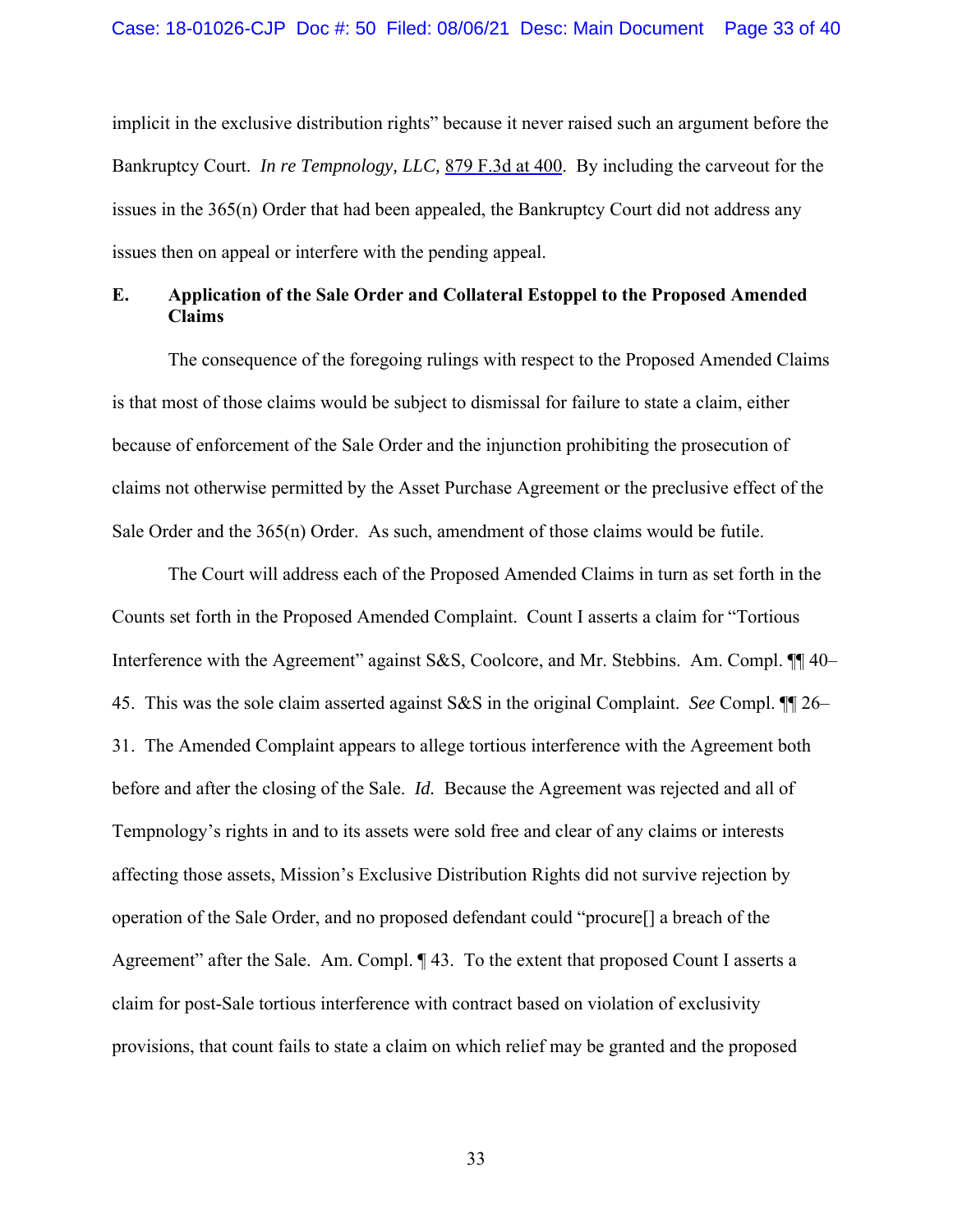amendment would be futile. As to pre-Sale acts, this is the basis for the original Complaint against S&S.

 In proposed Count II, Mission seeks to assert claims against S&S and Coolcore on a theory of successor liability to hold them liable for damages arising from the alleged breach by Tempnology of the Agreement. Am. Compl. ¶¶ 46–51. These claims are precluded by the Sale Order. The Sale Order provides that S&S "shall have no successor or vicarious liabilities of any kind or character" arising from acts or omissions of Tempnology because of the Sale or operation of its business using Tempnology's assets after the Sale. Sale Ord. ¶ 14. The Sale Order further authorized and directed the Debtor to convey its assets pursuant to the terms of the Asset Purchase Agreement. *Id*. at ¶10. Section 2.3 of the Asset Purchase Agreement provided that "[e]xcept as expressly set forth in this Section 2.3, the Purchaser shall not assume and under no circumstance shall the Purchaser be obligated to pay, perform or discharge, and none of the Acquired Assets shall be or become liable for or subject to, any Liabilities or other obligations of the Seller []." Sale Ord. Ex 1, 14. Defined in the Preamble of the Asset Purchase Agreement, the "Purchaser" includes S&S's assignees. *Id*. at Ex. 1, 9. Mission acknowledges that S&S did not agree to assume any liabilities to Mission in the Asset Purchase Agreement governing the Sale, *see* Am. Compl. ¶ 8, and does not allege that some other exclusion in the Sale Order or the Asset Purchase Agreement would apply. Mission simply alleges that S&S and Coolcore were a "mere continuation" of Tempnology and are "successors-in-interest" of Tempnology. *Id*. at ¶¶ 49–51. The proposed successor liability claims against S&S and Coolcore are precluded by the Sale Order. Proposed Count II fails to state a claim and, therefore, amendment of the Complaint would be futile.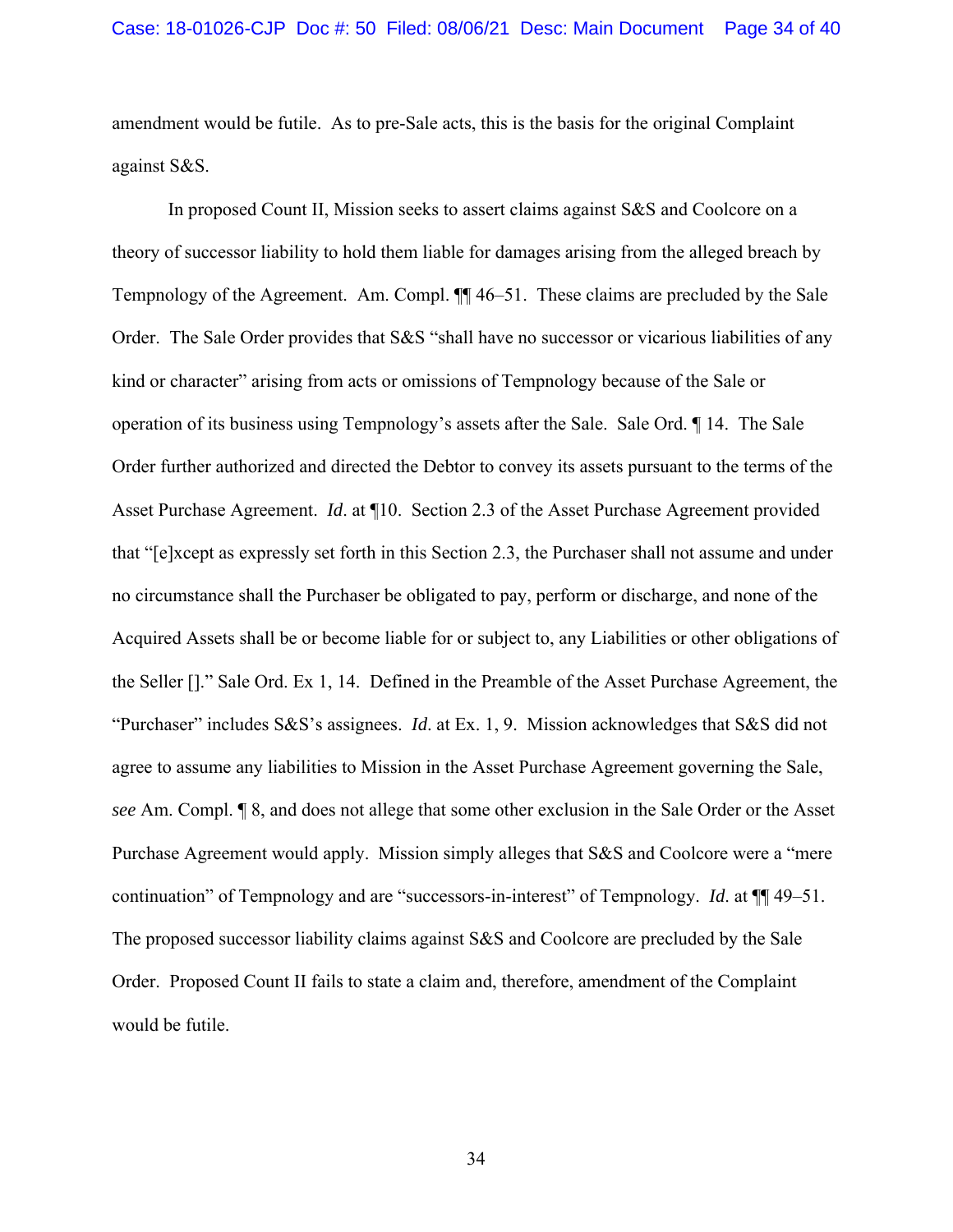In proposed Count III, Mission seeks to assert claims against S&S and Coolcore for post-Sale acts that Mission alleges "prevented Mission from enjoying its rights in the [Trademarks] … which survived rejection of the Agreement . . . ." *Id.* at  $\P$  53–54. Given that Mission possessed only a non-exclusive license in the Trademarks, these post-Sale claims are entirely dependent on Mission's claim that its exclusive distribution rights survived the Sale Order and the 365(n) Order. *Id*. at. ¶¶ 33–39. As discussed above, notwithstanding how the ruling of the Supreme Court may be applied in other cases, those rights did not survive pursuant to the Sale Order. Consequently, proposed Count III fails to state a claim and amendment would be futile.

 For the same reasons, proposed Count IV fails to state a claim and amendment would be futile. Proposed Count IV assert claims against S&S and Coolcore for post-Sale acts that Mission alleges intentionally interfered with "precontractual relations" of Mission with potential customers. *See id*. at ¶¶ 56–60. Mission alleges that, by entering into agreements with "at least" Disney, Imperial Headware, Brooks, Cabelas and L.L. Bean for products that were subject to Exclusive Distribution Rights under the Agreement, S&S and Coolcore deprived Mission of the ability to obtain the benefits of those agreements. *Id*. at ¶¶ 57–60. Again, this proposed claim is fatally dependent on Mission's exclusive distribution rights under the Agreement, which, in this case, were extinguished when the Sale Order and 365(n) Order both became final orders.

## **F. The Statute of Limitations Precludes Pre-Sale Interference Claim Against Mr. Stebbins**

The only new claim set out in the Amended Complaint that is not otherwise precluded by the Sale Order or application of the doctrine of collateral estoppel, and thus would not be futile on that basis, is the Count I "Tortious Interference with Contract" claim asserted against Mr. Stebbins for pre-Sale acts. This proposed claim, however, is barred by N.H. Rev. Stat. Ann. § 508:4(I) as having been brought outside of the three-year limitations period for personal actions.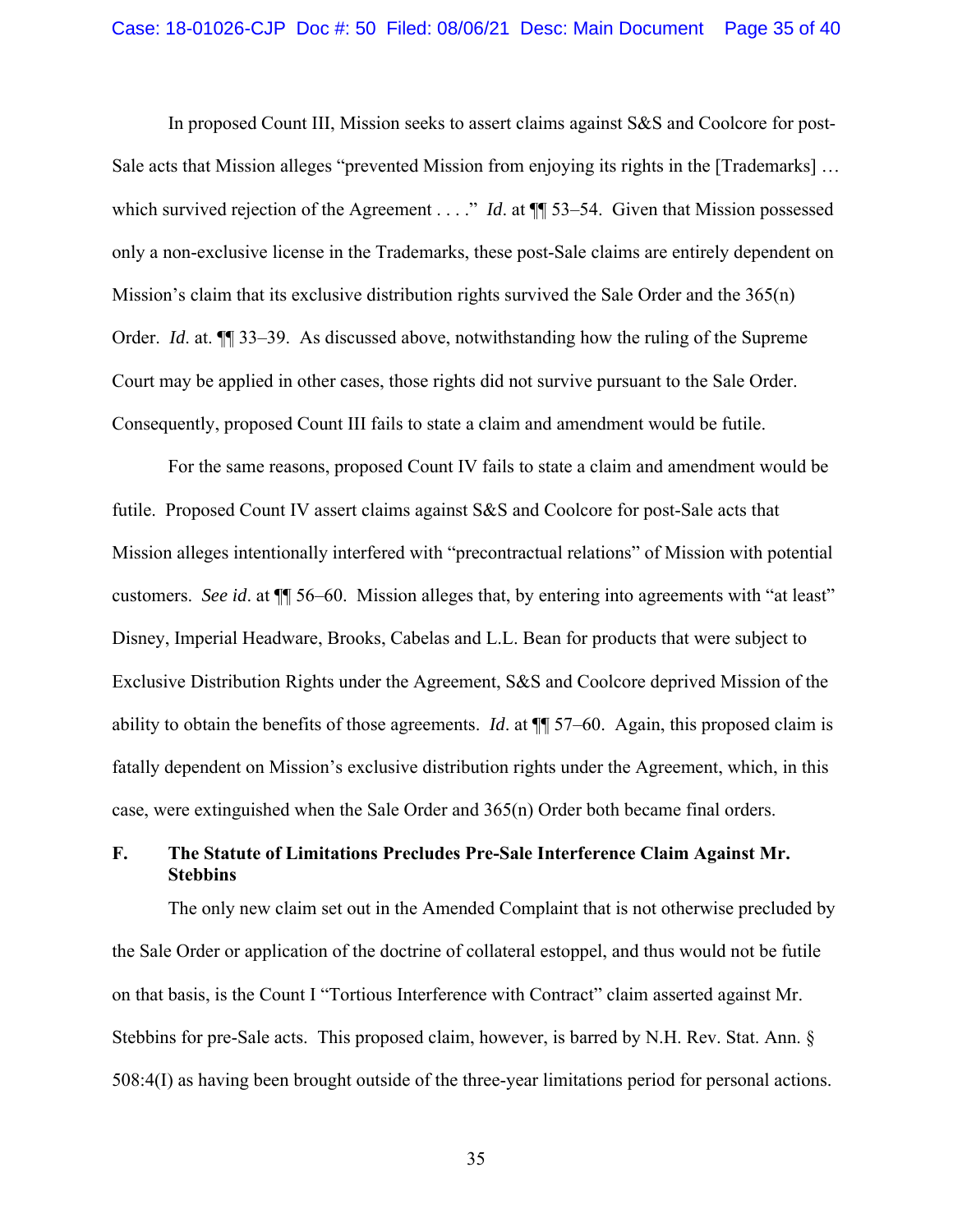Under that statute, Mission was required to bring its claim against Mr. Stebbins "within 3 years of the act . . . complained of, except that when the injury and its causal relationship to the act or omission were not discovered and could not reasonably have been discovered at the time of the act or omission." N.H. Rev. Stat. Ann. § 508:4(I). The allegations in the Amended Complaint demonstrate that Mission knew or should have known of the alleged conduct underlying the proposed new claims against Mr. Stebbins more than three years before the date that Mission filed Motion. Mission alleges that Mr. Stebbins interfered with its contractual rights under the Agreement. The Agreement expired, at the latest, by its own terms on July 1, 2016—more than three years before the Amendment Motion. Am. Compl. ¶¶ 21–26. It is clear from the record that Mission was well aware of Mr. Stebbins's involvement in both S&S and Tempnology based on allegations in the Complaint and in pleadings relating to the Sale and other matters filed in the Chapter 11 case, specifically that Mr. Stebbins controlled S&S and Tempnology at times relevant to the Complaint.<sup>22</sup> Mission knew of its alleged injury and believed that Mr. Stebbins had a significant role in causing that alleged injury, as demonstrated by its own recitation of the facts and injuries alleged in the Complaint.

 $22$  The Complaint alleged numerous facts indicating Mission knew Mr. Stebbins controlled S&S and Coolcore/Tempnology. *See* Compl. ¶ 9 ("In reality, however, Stebbins, acting for S&S completely dominates and controls Coolcore's affairs"), ¶ 14 ("In July 2014, Stebbins induced Coolcore to send Mission a notice purporting to terminate the Agreement with cause. Stebbins did so without obtaining Management Committee approval"), ¶ 16 ("By inducing Coolcore to terminate the Agreement on trumped-up grounds, Stebbins needlessly deprived Coolcore of its most important and substantial source of revenue"), ¶¶ 17-18 ("Stebbins induced Coolcore to enter into agreements with at least two entities to sell cooling products . . . "[t]hese contracts plainly violate the Exclusivity Provisions and interfere with Mission's rights under the Agreement"), ¶ 19 ("After Stebbins induced Coolcore to purport to terminate the Agreement with Cause, Mission made significant efforts to convince Coolcore that its termination efforts were unavailing and the Agreement remained in full force and effect. Vindictive and unyielding, Stebbins refused to allow Coolcore to acknowledge that the Agreement remained in effect and instead induced Coolcore to engage in a long and expensive arbitration"), ¶ 23 ("Stebbins then induced Coolcore to commence a bad-faith bankruptcy proceeding").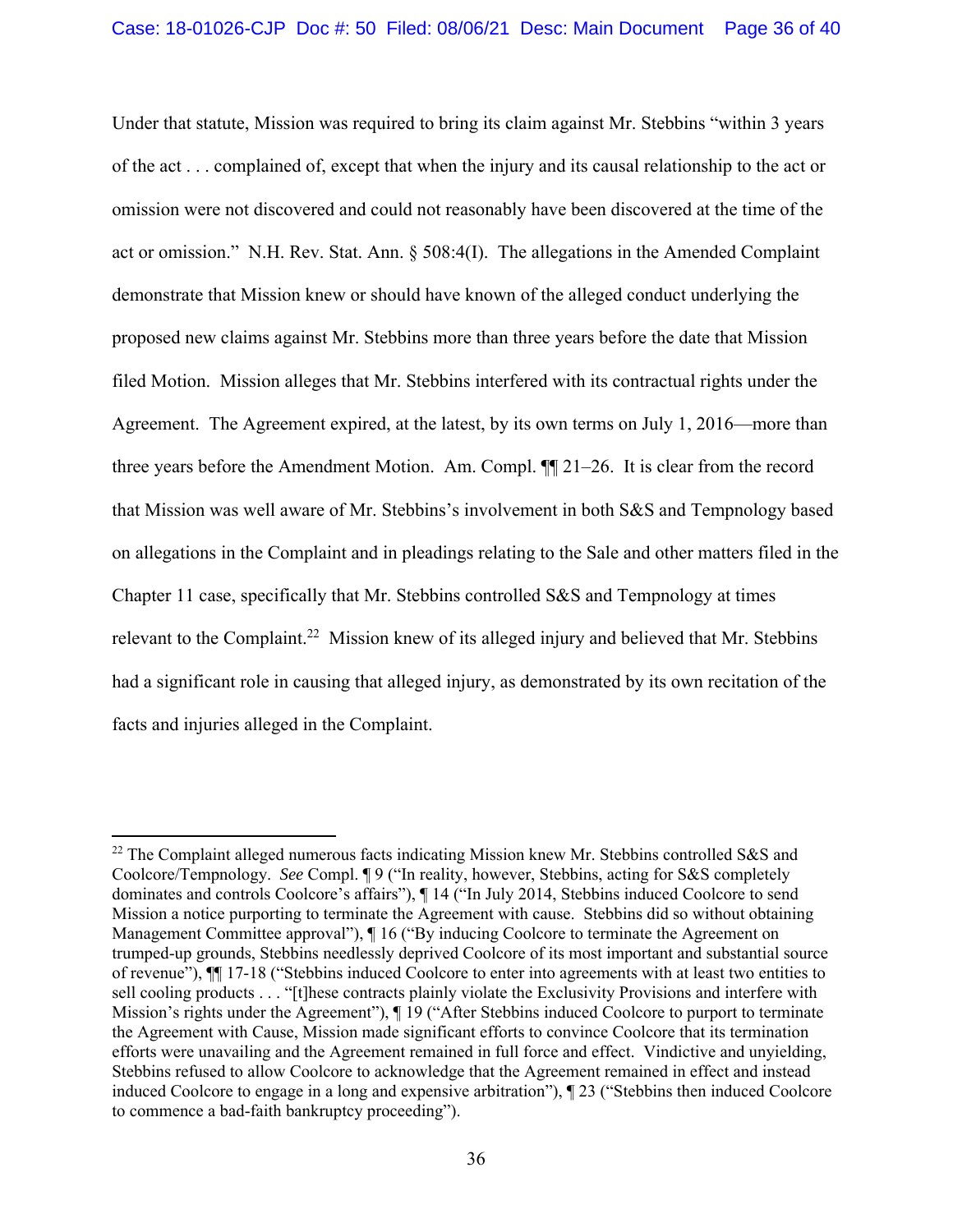Mission argues that the statute of limitations should be tolled. *See* Mission Reply ¶¶ 20– 22. These arguments are primarily directed at the post-Sale claims that are precluded by the Sale Order and collateral estoppel as discussed above. Mission argues that stays entered in this Adversary Proceeding to permit prosecution of the appeal of the 365(n) Order limited its ability to assert the Proposed Amended Claims. *Id.* at ¶ 21. As to this claim against Mr. Stebbins, nothing precluded Mission from including him in the Complaint or seeking to add him within the applicable statute of limitations. Equitable tolling of claims "beyond the statute of limitations deadline, is typically available only if the claimant was prevented in some extraordinary way from exercising his or her rights." *Portsmouth Country Club v. Town of Greenland*, 152 N.H. 617, 623 (2001) (quotations omitted). It applies "principally if the plaintiff is actively misled by the defendant about the cause of action." *Id.* This type of extraordinary circumstance is not present in this case.

 Mission also contends that it should be allowed to assert claims after expiration of the statute of limitations on a relation-back theory. Mission Reply ¶ 28. Under New Hampshire law, a party generally may not add defendants to the complaint after the statute of limitations has lapsed. N.H. Rev. Stat. Ann.  $\S$  514:9 provides that a court may allow amendments "necessary for the prevention of injustice[,] but the rights of third persons shall not be affected thereby." This provision "expressly bars amendments that would affect the rights of third persons," which includes any potential new defendants. *Graham v. Church*, Civil No. 14-cv-171-LM, 2015 WL  $247910$ ,  $*5$  (D.N.H. Jan. 20, 2015). Courts have held that a plaintiff may not add a new defendant to a complaint after the statute of limitations has expired, except in the narrow circumstance where an amendment corrects a misnomer and the newly-added defendant had notice of the case. *See Perez v. Pike Indus.*, 153 N.H. 158, 162-63 (2005) (dismissing claims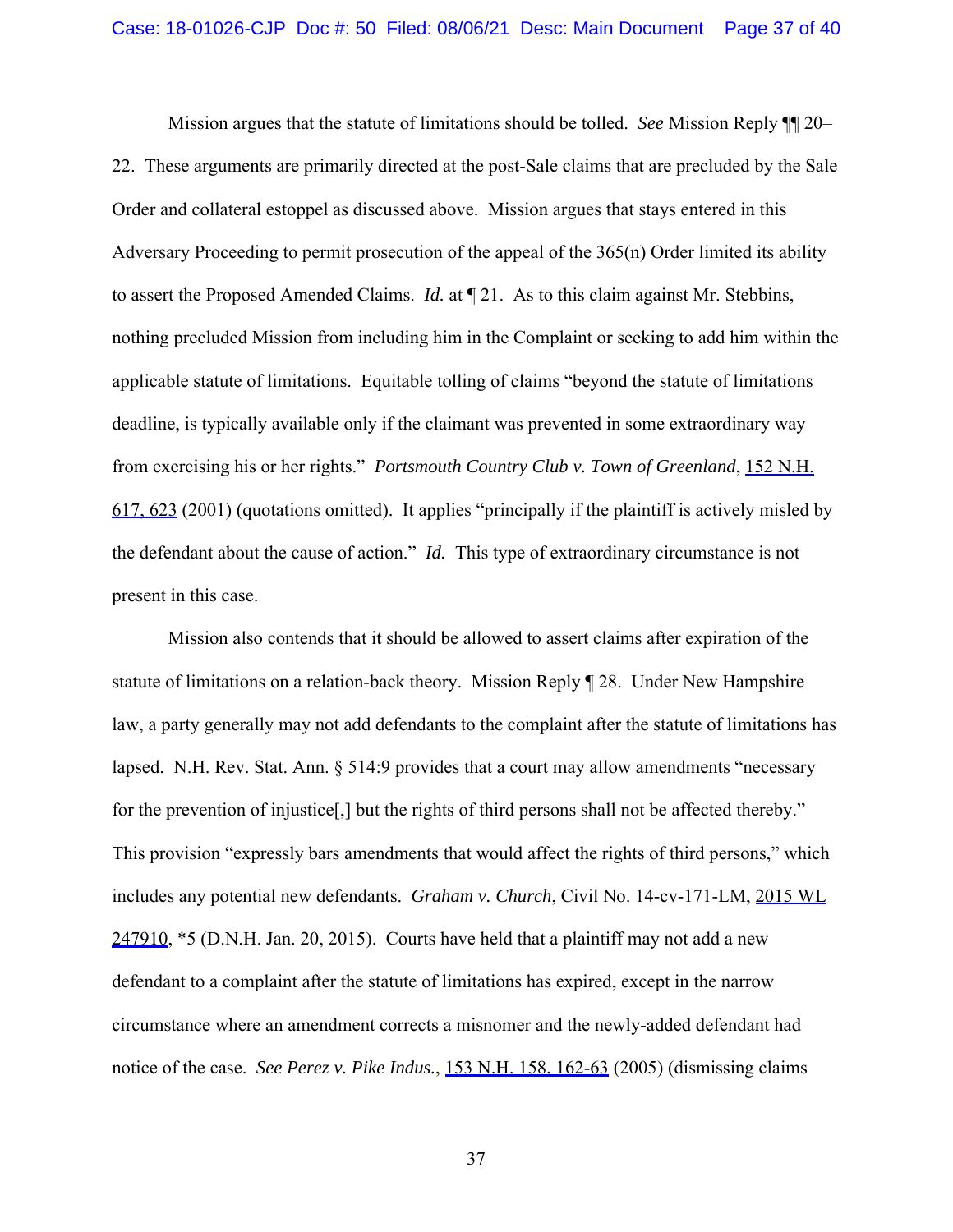based on statute of limitations and holding that amended complaint naming new defendant did not relate back to original complaint in absence of misnomer or mistaken identity); *Lewis v. Hines*, 81 N.H. 24, 26–27 (1923) (affirming denial of motion to add party after the statute of limitations ran where amendment did not correct a misnomer and nothing in the record showed that plaintiff intended to sue the potential new defendant); *Isaacs v. Trs. of Dartmouth Coll.*, Civil No. 17-cv-040-LM, 2017 WL 4857433, at \*15–16 (D.N.H. Oct. 24, 2017) (no relation back where amendment did not seek to remedy a misnomer). *See also One Beacon Ins. Co. v. Electrolux & Sears Roebuck & Co.*, 223 F.R.D. 21, 24 n.3 (D. Mass. 2004) ("[O]ther than to correct a misdescription of a party, New Hampshire state law does not allow a substitution of a new party as a means to avoid the statute of limitations").

Under Fed. R. Civ. P. 15(c), a plaintiff seeking to add new defendants after the statute of limitations has expired must meet the requirements of the relation back provision under Fed. R. Civ. P. 15(c)(1)(C), which incorporates Fed. R. Civ. P. 15(c)(1)(B). Pursuant to Fed. R. Civ. P. 15(c)(1)(B), the proposed amendment must assert a claim that arose out of the same transaction, conduct, or occurrence as those set forth in the original pleading. *See* Fed. R. Civ. P.  $15(c)(1)(B)$ . In addition, a plaintiff must show that, within the time allowed for service under Rule  $4(m)$ , the newly named defendant (1) "received such notice of the action that it will not be prejudiced in defending on the merits" and (2) "knew or should have known that the action would have been brought against it, but for a mistake concerning the proper party's identity." Fed. R. Civ. P. 15(c)(1)(C); *see also Krupski*, 560 U.S. at 545. To demonstrate that a defendant knew that the action would have been brought against it "but for a mistake concerning the proper party's identity," a plaintiff, as a threshold matter, must show that it, in fact, did make a mistake of identity. *See Ferreira v. Marriott Int'l Hotels, Inc.*, 504 F. Supp. 35, 38–39 (D.R.I. 2020)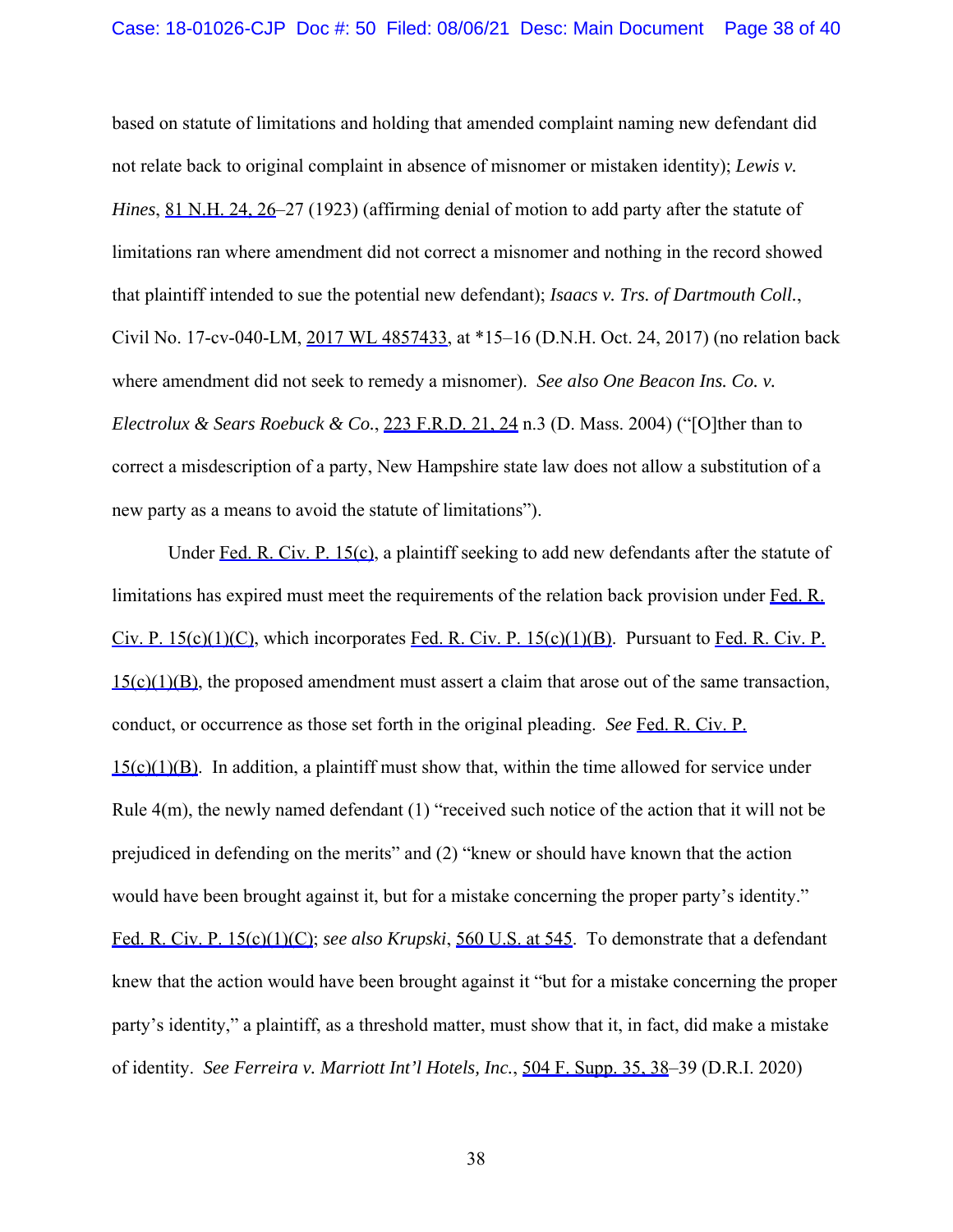(quoting *Wilson v. United States Gov't*, 23 F.3d 559, 563 (1st Cir. 1994)) (emphasizing that an amendment to change a defendants name under Fed. R. Civ. P. 15(c)(1)(C) should be used only when a plaintiff has made a mistake of the defendant's identity or has misnamed a defendant, not when the plaintiff has lacked knowledge itself of the correct party); *Morales v. Rivera*, 217 F. Supp. 3d 464, 469 (D.P.R. 2016) (concluding that complaint did not relate back to original pleading because "[t]here was no issue of mistaken identity with Plaintiff's federal complaint"); *General Linen Serv., Inc. v. General Linen Serv. Co.*, Civil No. 12-cv-111-LM, 2015 WL 471011, \*3 (D.N.H. Feb. 4, 2015) ("The problem is that [the plaintiff] has not identified a mistake concerning the individuals' identities of the kind that is cognizable under Rule  $15(c)(1)(C(ii))$ . The Supreme Court has held that claims may not relate back under Rule 15 when a plaintiff has made "a deliberate choice to sue one party instead of another while fully understanding the factual and legal differences between the two parties," because such a choice "is the antithesis of making a mistake concerning the proper party's identity." *Krupski*, 560 U.S. at 545.

Here, the pre-Sale claims asserted against Mr. Stebbins do not relate back under either the federal or New Hampshire standard. The omission of Mr. Stebbins from the original complaint is not the result of mistaken identity or misnomer. As set out in Mission's Amended Complaint, prior to filing the original Complaint Mission brought an arbitration against the Debtor in which Mission alleged that Mr. Stebbins "controlled" Tempnology, "induced Tempnology to purport to terminate the Agreement," and was intransigent during negotiations between the Debtor and Mission. *See* Am. Compl. ¶¶ 18, 25–26. The Complaint contained nearly 6 pages of alleged bad actions by Mr. Stebbins in causing and perpetuating the dispute between Mission and